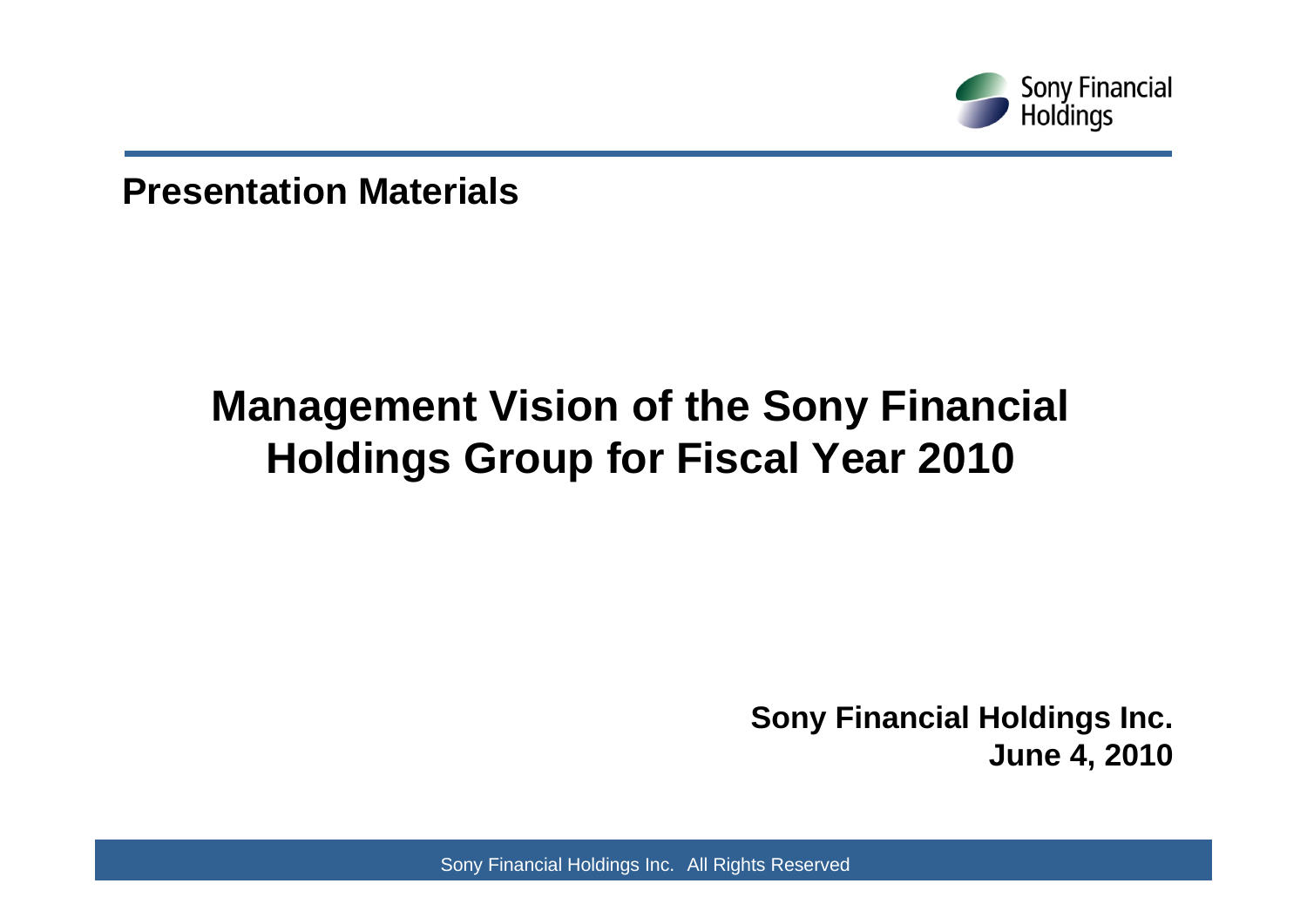

#### **Disclaimers:**

These presentation materials contain statements concerning the current plans, expectations, strategies and beliefs of the Sony Financial Holdings Group (the "SFH Group"). Any statements contained herein that pertain to future operating performance and that are not historic facts are forward-looking statements. Forward-looking statements may include—but are not limited to—words such as "believe," "anticipate," "plan," "strategy," "expect," "forecast," "predict," "possibility" and similar words that describe future operating activities, business performance, events or conditions. Forward-looking statements, whether spoken or written, are based on judgments made by the management of the SFH Group, based on information that is currently available to it. As such, these forward-looking statements are subject to various risks and uncertainties, and actual business results may vary substantially from the forecasts expressed or implied in forward-looking statements. Consequently, investors are cautioned not to place undue reliance on forward-looking statements. The SFH Group disclaims any obligation to revise forward-looking statements in light of new information, future events or other findings. The information contained in this presentation does not constitute or form part of any offer for sale or subscription of or solicitation or invitation of any offer to buy or subscribe for any securities, nor shall it or any part of it form the basis of or be relied on in connection with any contract or commitment whatsoever.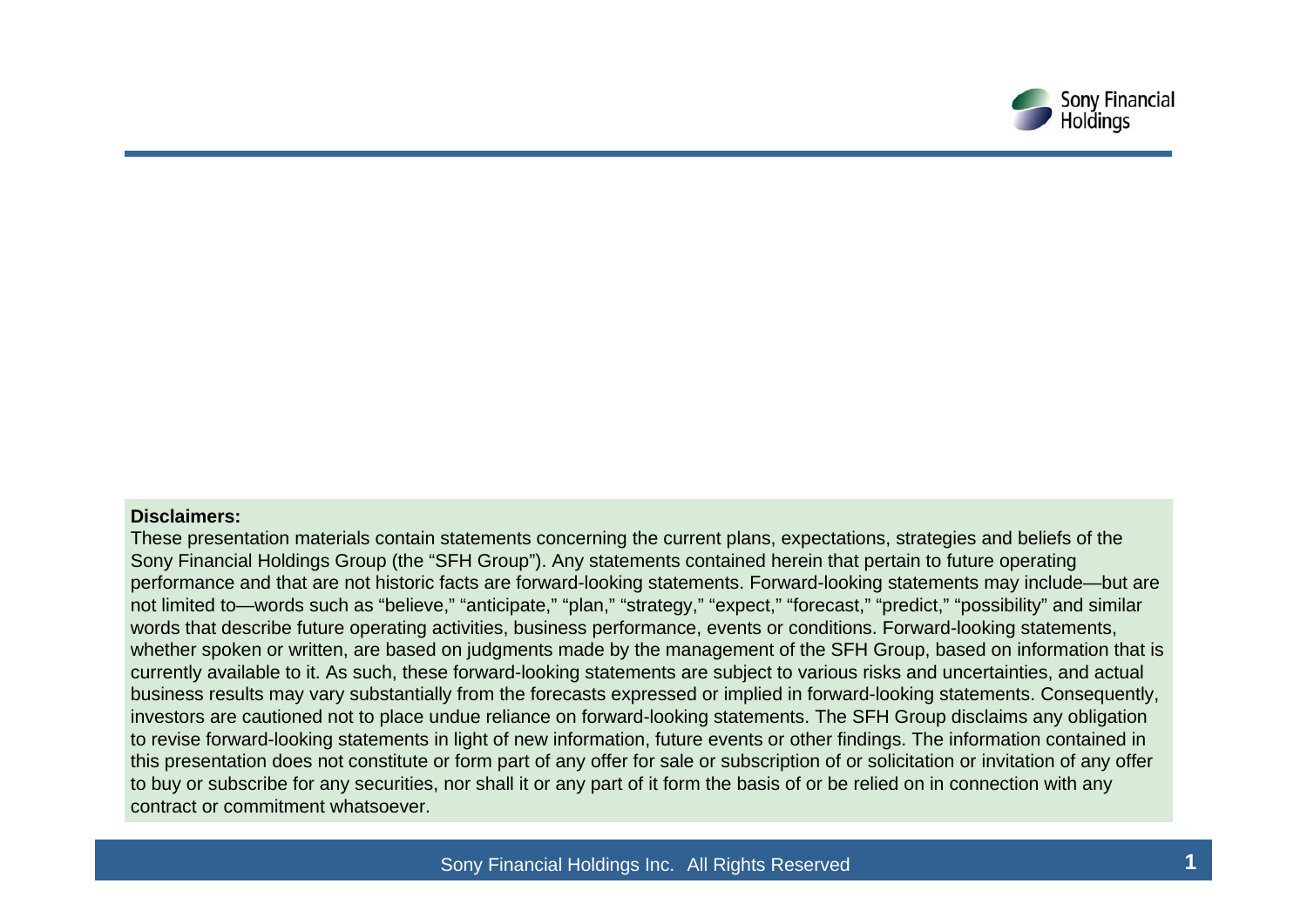

### ■ <u>Opening</u>

**Teruhisa Tokunaka President, Representative Director of Sony Financial Holdings Inc.**

### **Our Vision of Group Management for FY2010**

| Katsumi Ihara            | <b>Executive Vice President, Representative Director of</b><br><b>Sony Financial Holdings Inc.</b> |  |  |
|--------------------------|----------------------------------------------------------------------------------------------------|--|--|
|                          |                                                                                                    |  |  |
| <b>Taro Okuda</b>        | President, Representative Director of Sony Life Insurance Co., Ltd.                                |  |  |
| <b>Shinichi Yamamoto</b> | President, Representative Director of Sony Assurance Inc.                                          |  |  |
| Shigeru Ishii            | President, Representative Director of Sony Bank Inc.                                               |  |  |

### **Question and Answer Session**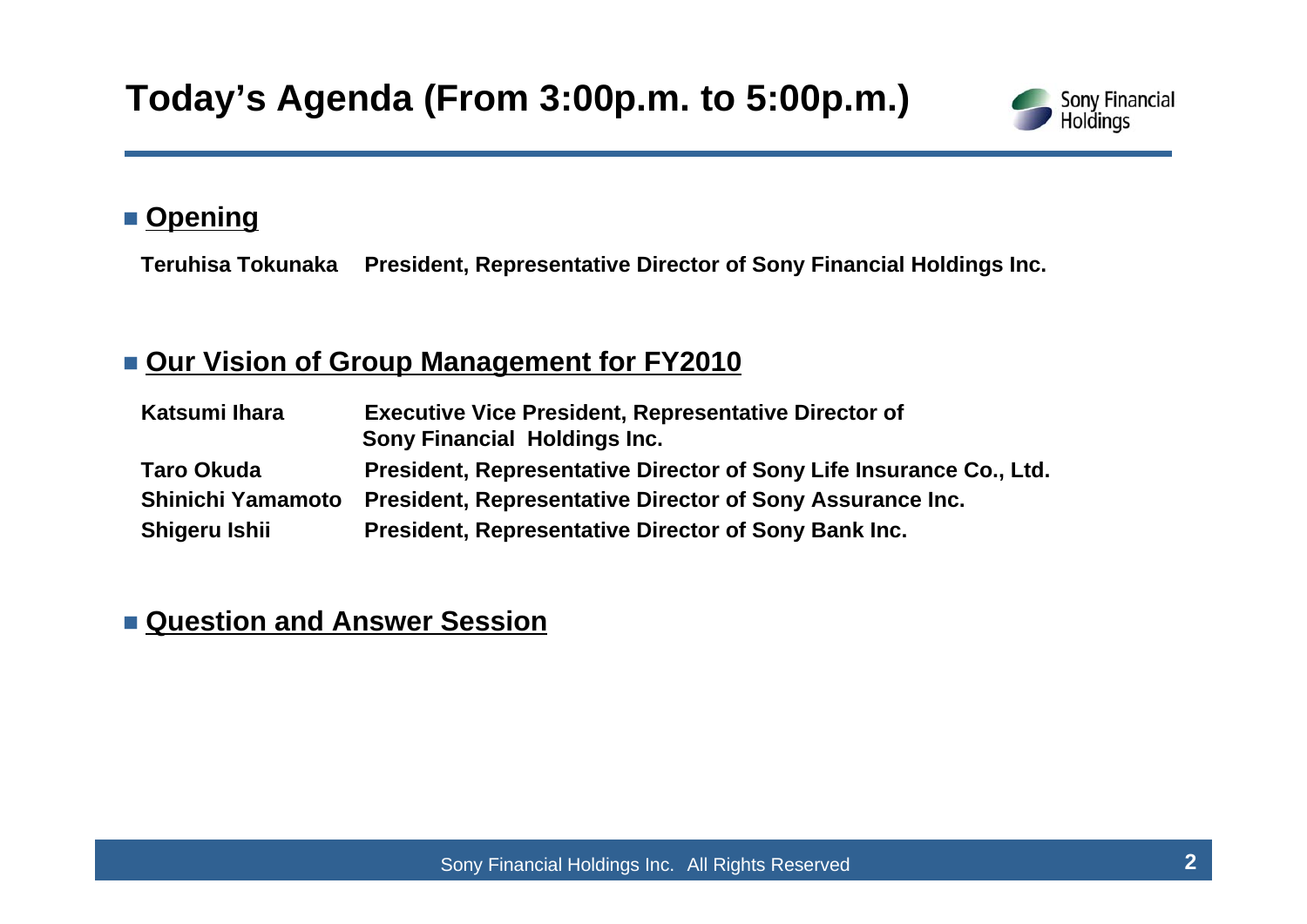

# **Sony Financial Holdings**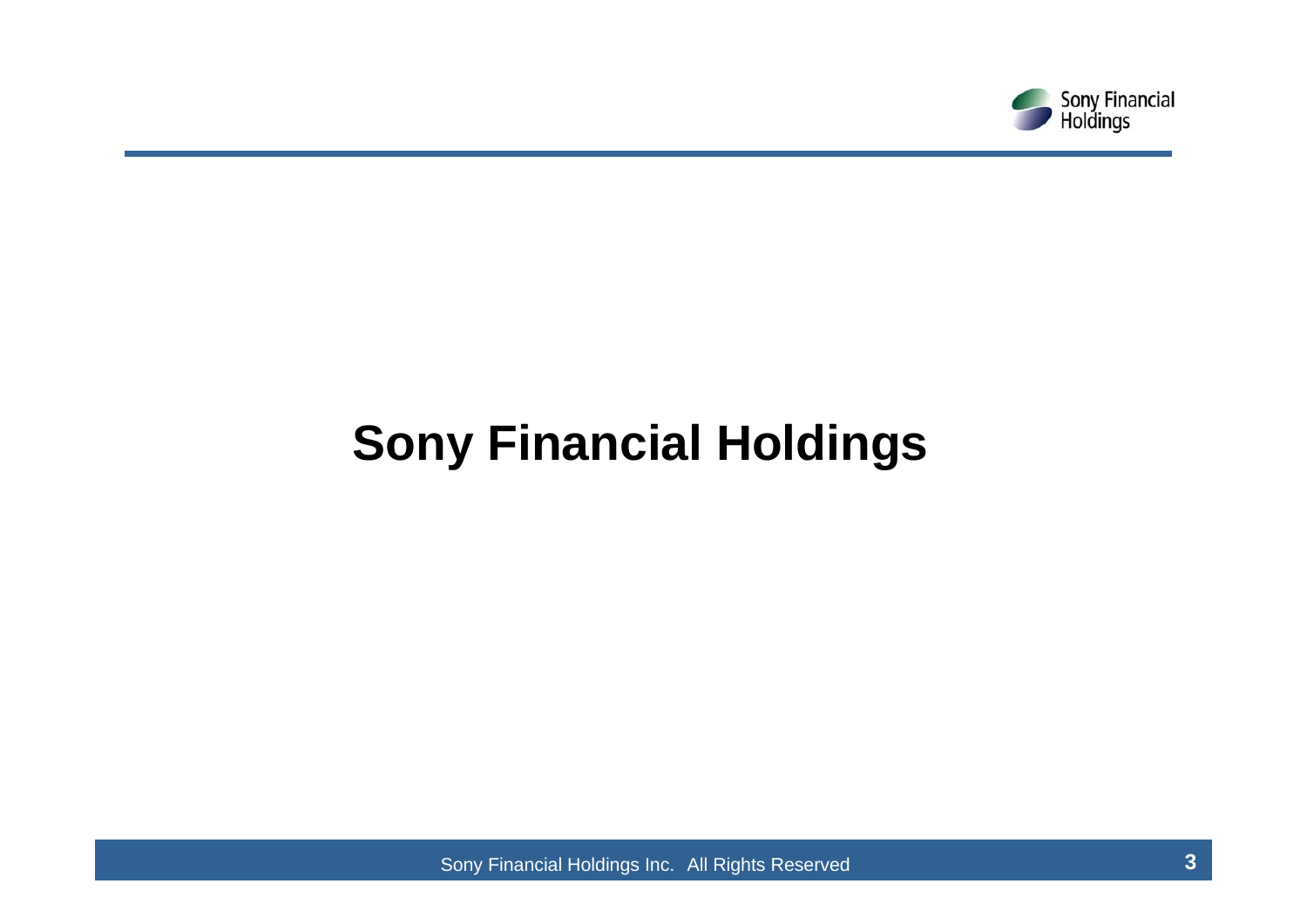

# **FY2009 Review**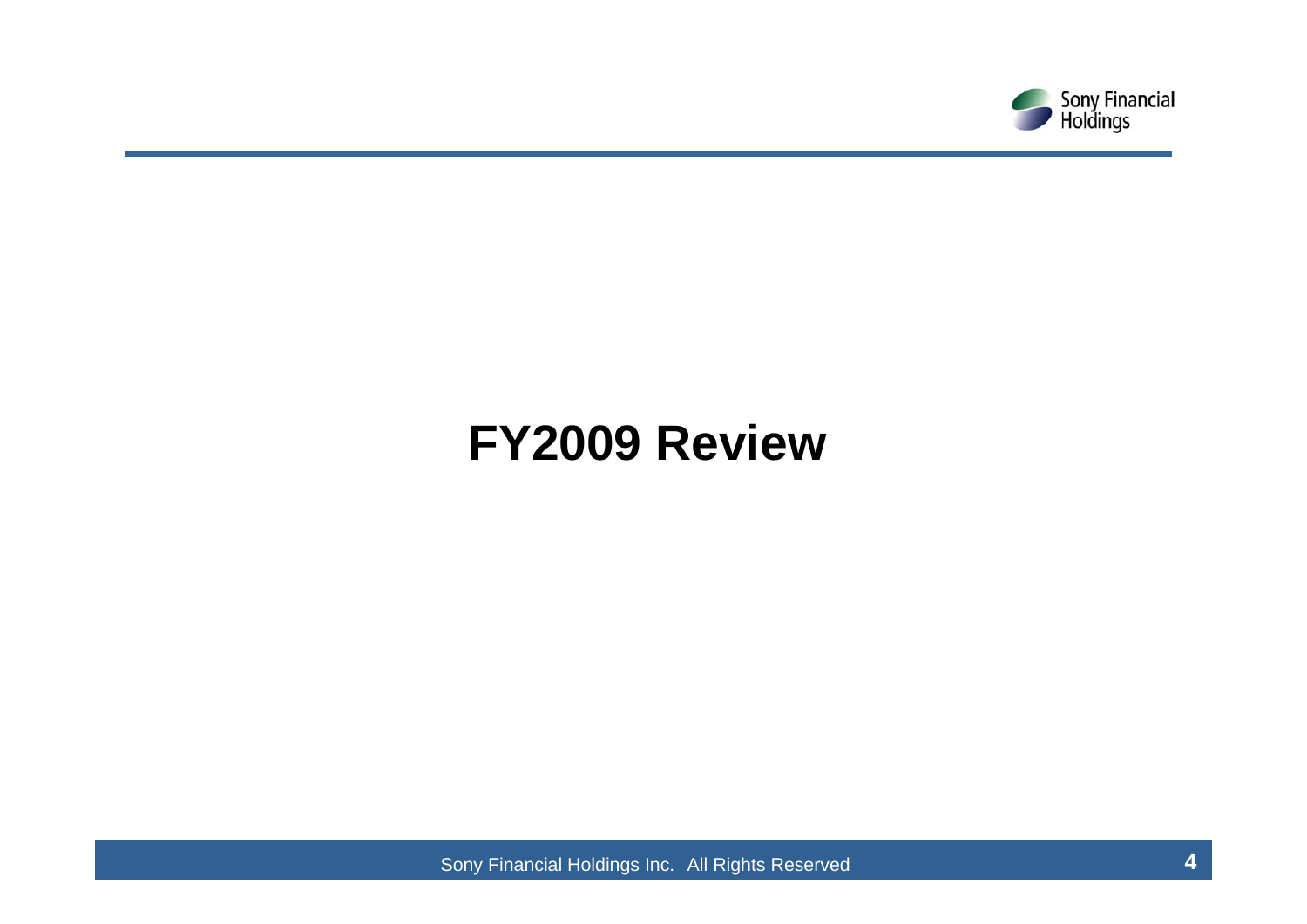

|                                                         |                   |                                     |                        | <b>FY08</b> | <b>FY09</b> |          |                        |
|---------------------------------------------------------|-------------------|-------------------------------------|------------------------|-------------|-------------|----------|------------------------|
|                                                         |                   |                                     | (Billions of yen)      |             |             |          | change                 |
| $\Box$ Ordinary revenue $\Box$ Ordinary profit<br>978.9 |                   | Life insurance<br>business          | Ordinary<br>revenues   | 766.2       | 882.0       | $+115.8$ | $+15.1%$               |
|                                                         |                   |                                     | Ordinary profit        | 32.5        | 79.7        | $+47.2$  | $+145.2%$              |
| 860.3                                                   | $+13.8%$          | <b>Non-life</b><br>insurance        | Ordinary<br>revenues   | 61.8        | 68.1        | $+6.2$   | $+10.2%$               |
|                                                         |                   | business                            | Ordinary profit        | 2.1         | 2.5         | $+0.3$   | $+17.8%$               |
|                                                         |                   | <b>Banking</b><br><b>business</b>   | Ordinary<br>revenues   | 33.3        | 30.5        | (2.8)    | $(8.6\%)$              |
|                                                         |                   |                                     | <b>Ordinary profit</b> | (0.5)       | 1.9         | $+2.5$   |                        |
|                                                         |                   | <b>Corporate and</b><br>elimination | Ordinary<br>revenues   | (1.1)       | (1.7)       | (0.5)    |                        |
|                                                         | 84.3<br>$+146.3%$ |                                     | Ordinary profit        | 0.1         | 0.0         | (0.0)    | (7.8%)                 |
|                                                         |                   |                                     | Ordinary<br>revenues   | 860.3       | 978.9       | $+118.6$ | $+13.8%$               |
|                                                         |                   | <b>Consolidated</b>                 | Ordinary profit        | 34.2        | 84.3        | $+50.1$  | $+146.3%$              |
| 34.2                                                    |                   |                                     | Net income             | 30.7        | 48.1        | $+17.4$  | $+56.7%$               |
|                                                         |                   |                                     |                        |             |             |          |                        |
|                                                         |                   |                                     | (Billions of yen)      | 09.3.31     | 10.3.31     |          | Change from<br>09.3.31 |
| <b>FY08</b>                                             | <b>FY09</b>       | <b>Consolidated</b>                 | <b>Total assets</b>    | 5,313.6     | 6,001.0     | $+687.4$ | $+12.9%$               |
|                                                         | (Billions of yen) |                                     |                        |             |             |          |                        |

Line item amounts are truncated below ¥100 million; percentage change figures are rounded.

204.8

**269.4** +64.5 +31.5%

Net assets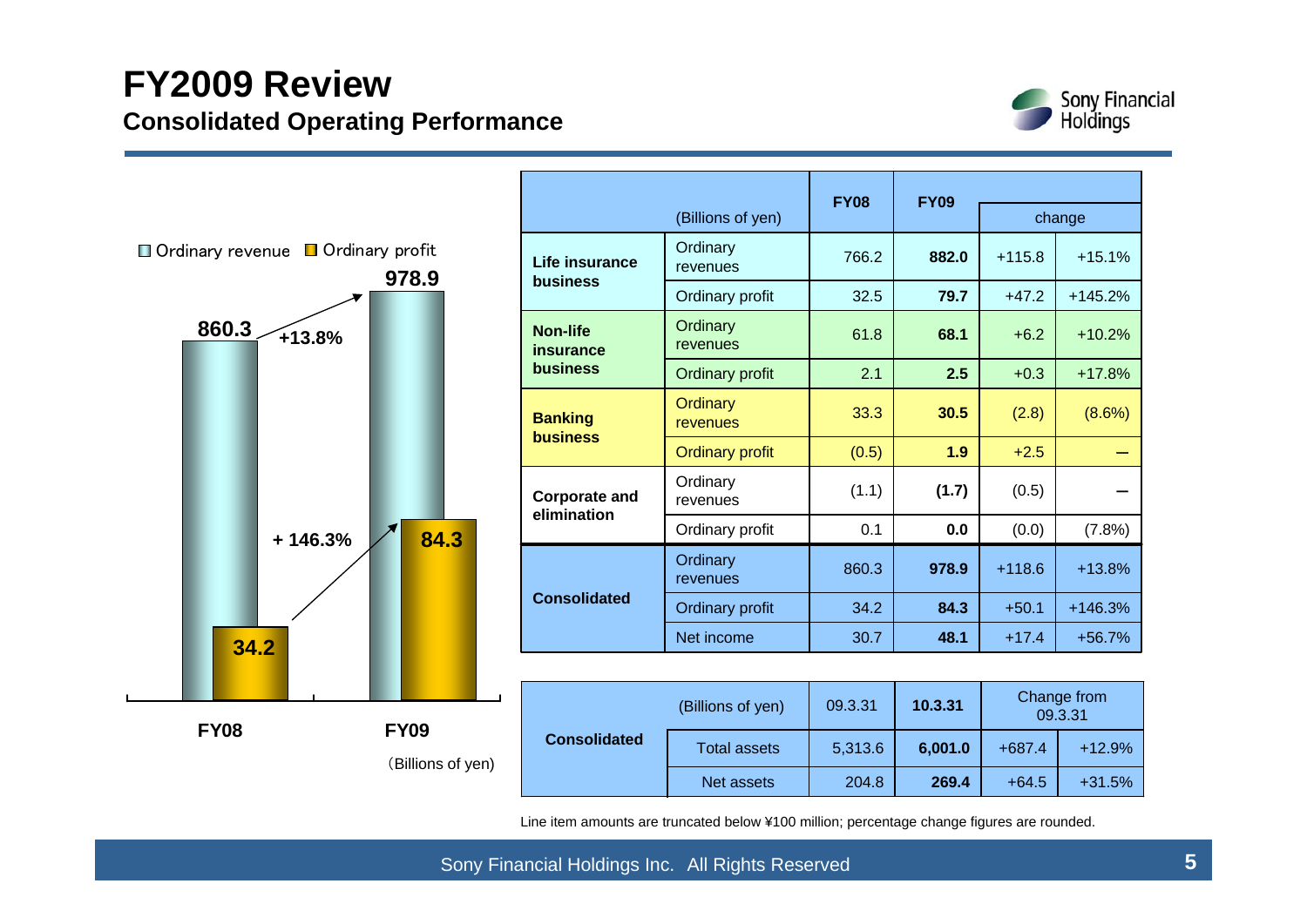

|                                 | (Billions of yen)             | 08.3.31 | 09.3.31 | 10.3.31 | <b>Change from</b><br>09.3.31 |
|---------------------------------|-------------------------------|---------|---------|---------|-------------------------------|
| <b>MCEV</b>                     |                               | 816.5   | 400.9   | 894.0   | $+493.1$                      |
|                                 | Adjusted net worth            | 248.5   | 195.4   | 206.2   | $+10.8$                       |
|                                 | Value of existing<br>business | 568.0   | 205.4   | 687.8   | $+482.4$                      |
| Of which, New business<br>value |                               | 48.2    | 15.4    | 55.6    | $+40.2$                       |

Sony Life's MCEV as of March 31, 2010 increased ¥493.1 billion from March Sony Life's MCEV as of March 31, 2010 increased ¥493.1 billion from March 31, 2009. 31, 2009.

| <del></del> ∕Operating MCEV earnings                    | $+$ ¥273.3 billion |
|---------------------------------------------------------|--------------------|
| <del></del> <del></del> <del>⊂</del> Economic variances | $+$ ¥227.0 billion |

Sony Life has worked with tasks recognized from the MCEV results as of Mar. 31, 2009, focusing on tasks such as reducing the duration mismatch risk 31, 2009, focusing on tasks such as reducing the duration mismatch risk between assets and liabilities.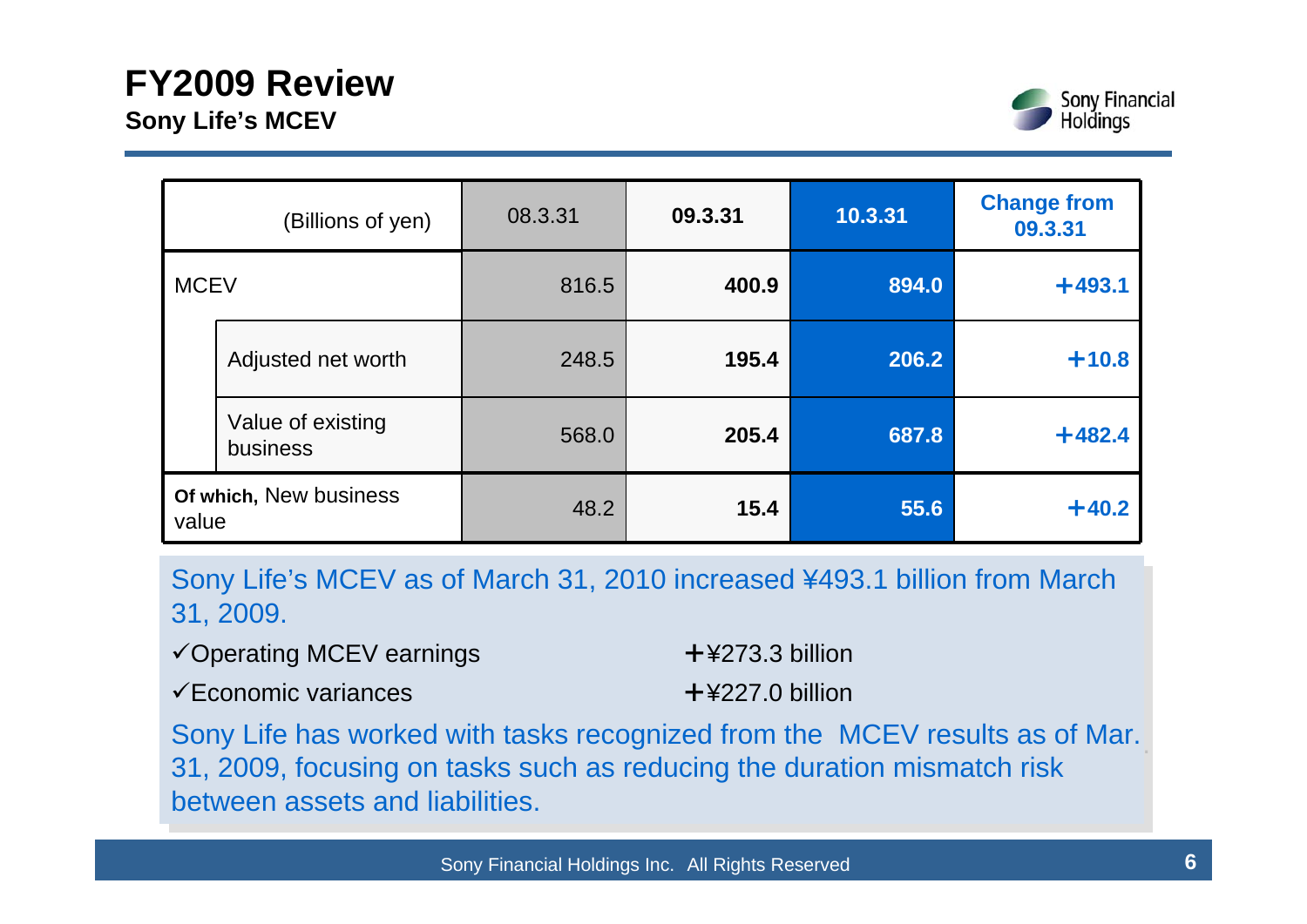

# **Progress Review for Business Challenges**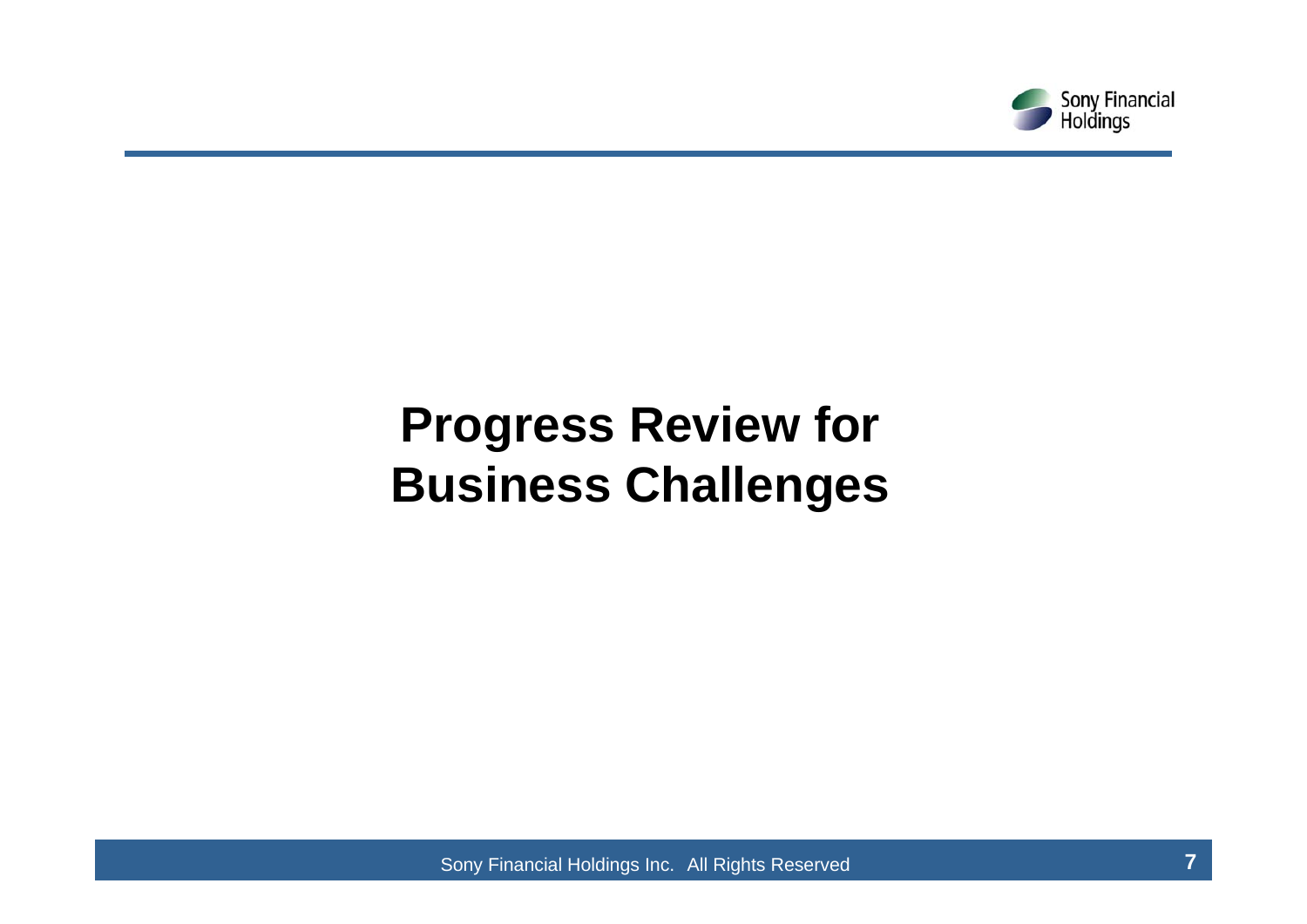## **PROGRESS Review Sony Life**



| Theme                                      | Strategic focuses announced<br>in the past                                                                                                          | <b>Progress Review (FY09)</b>                                                                                                                                                                                                                                                                                                                                                         |
|--------------------------------------------|-----------------------------------------------------------------------------------------------------------------------------------------------------|---------------------------------------------------------------------------------------------------------------------------------------------------------------------------------------------------------------------------------------------------------------------------------------------------------------------------------------------------------------------------------------|
| <b>Steady</b><br>growth<br>in MCEV         | (1) Reduce interest rate risks<br>(Lengthening asset duration, etc.)<br>2 Review product details, etc.<br>[Management Vision of SFH Group for FY09] | $\mathbf 0 \cdot$ Ratio of Japanese government and corporate<br>bonds in general account assets (excl. CBs)<br>$08.3.31:62.9\% \Rightarrow 10.3.31:84.6\%$<br>• Asset duration<br>08.3.31: 8.7 years $\Rightarrow$ 10.3.31: 17.6 years<br>2 • Constructed a product development system in<br>reviewing the impact on MCEV<br>• Changed asset management policy in certain<br>products |
| <b>Expansion</b><br>of sales<br>channels   | OTarget the number of<br>Lifeplanner sales employees of<br>4,000 by the end of FY10<br>[Management Vision of SFH Group for FY08]                    | $\bigcirc$ • Number of Lifeplanner sales employees<br>$08.3.31:3,779$ $\Rightarrow$ 10.3.31: 4,036<br>(Reached the target one year earlier)                                                                                                                                                                                                                                           |
| <b>Expansion</b><br>of business<br>domains | 1 Develop annuity business<br>2 Enter into the life insurance<br>market in Greater China<br>[Management Vision of SFH Group for FY09]               | 1 • AEGON Sony Life Insurance started<br>business operations (Dec. 2009)<br>• Established a reinsurance company as a<br>joint venture with AEGON (Oct. 2009)<br>2 • Opened a representative office in Taipei<br>(Jul. 2009)<br>Started to research business opportunities<br>following opening an office in Beijing                                                                   |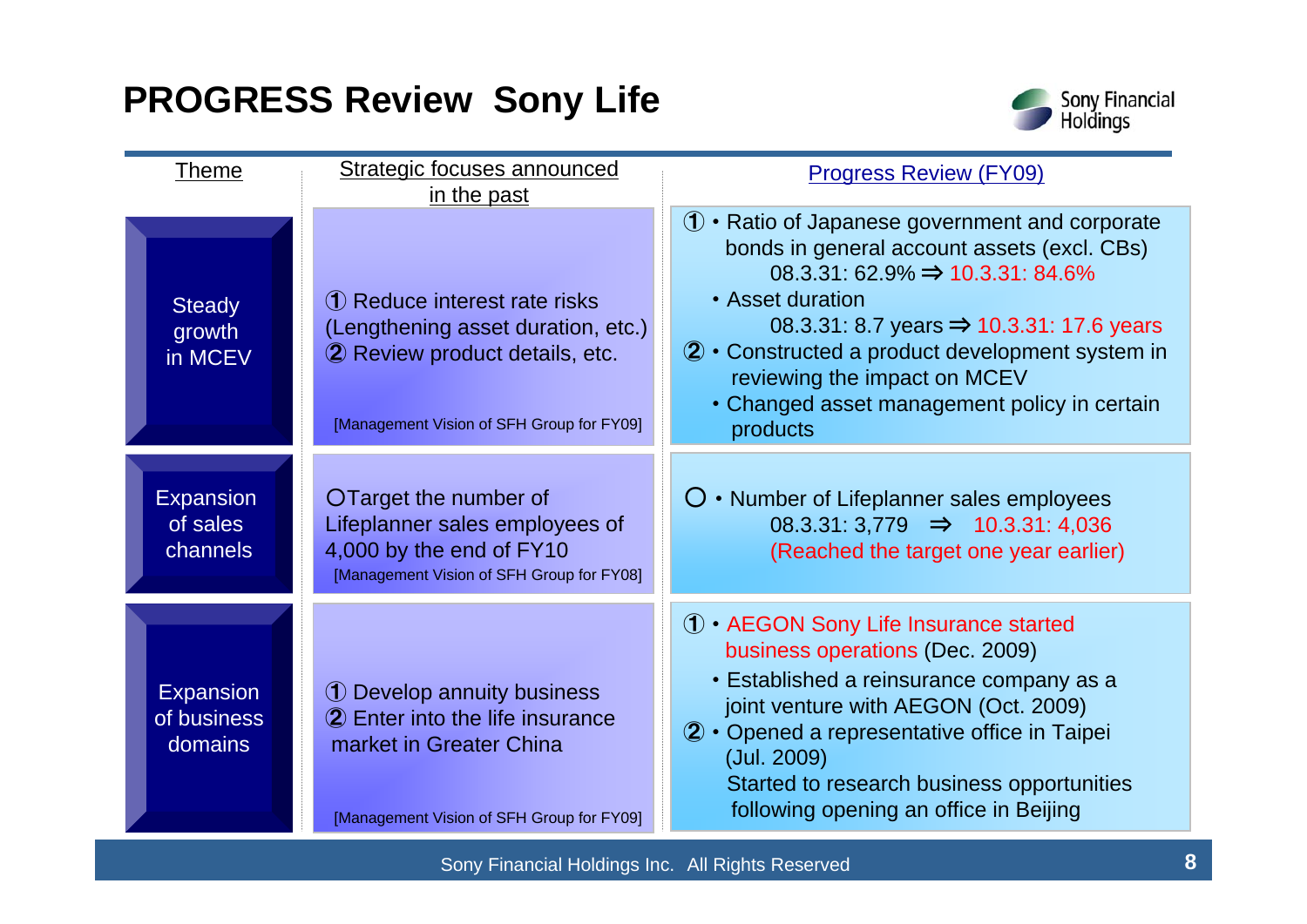## **PROGRESS Review Sony Assurance**



| <b>Theme</b>                                | Strategic focuses announced<br>in the past                                                                | <b>Progress Review (FY09)</b>                                                                                                                                                                 |
|---------------------------------------------|-----------------------------------------------------------------------------------------------------------|-----------------------------------------------------------------------------------------------------------------------------------------------------------------------------------------------|
| <b>Expansion</b><br>of business<br>scale    | OFY <sub>10</sub><br>Direct premiums written:<br>¥70 billion<br>[Management Vision of SFH Group for FY08] | $\bigcirc$ • Direct premiums written<br>$FY07: 454.6$ billion $\Rightarrow$ FY09: 467.1 billion<br>(Steadily growing to the target of ¥70.0 for FY10)                                         |
| Improvement<br>of business<br>efficiency    | OExpand new policies contracted<br>via Internet<br>[Management Vision of SFH Group for FY09]              | $\circ$ • Increasing ratio of contracting new policies via<br>Internet reached record high<br>• Acquisition cost of new policies decreased due<br>to a declined personnel expense ratio, etc. |
| Enhancement<br>of marketing<br>capabilities | OEnhance sales channels<br>[Management Vision of SFH Group for FY09]                                      | $\circ$ $\cdot$ Sales over the bank counter: Increasing<br>number of tie-up banks<br>• Number of new policies via non-life insurance<br>comparison website: +22% (YoY)                        |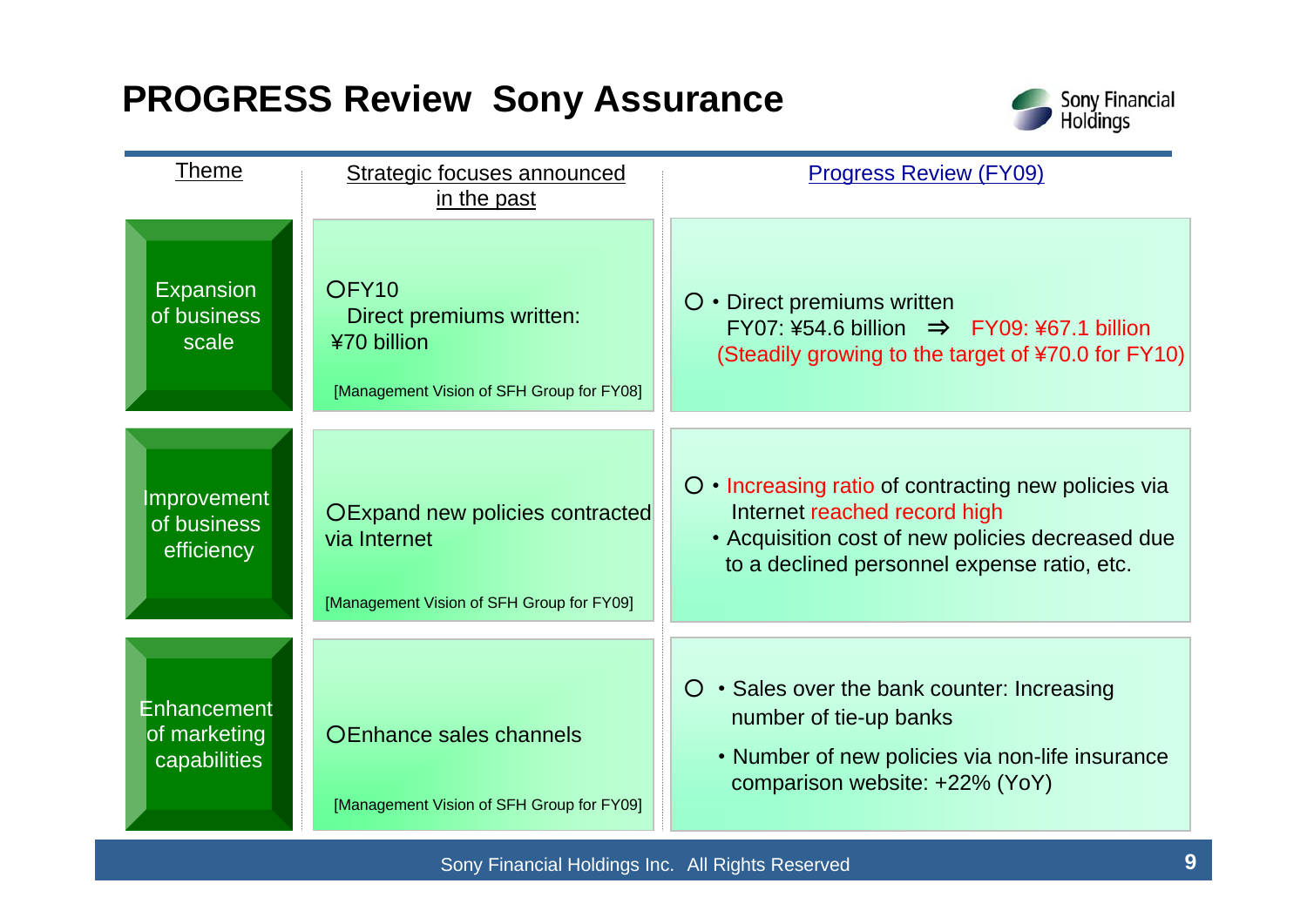### **PROGRESS Review Sony Bank**



| <u>Theme</u>                                                           | Strategic focuses announced<br>in the past                                                                                    | <b>Progress Review (FY09)</b>                                                                                                                                                                                     |
|------------------------------------------------------------------------|-------------------------------------------------------------------------------------------------------------------------------|-------------------------------------------------------------------------------------------------------------------------------------------------------------------------------------------------------------------|
| <b>Pursuit of</b><br>customer<br>satisfaction                          | OEstablish the leading position<br>in customer satisfaction<br>[Management Vision of SFH Group for FY09]                      | O • Nikkei financial institution ranking<br>(in customer satisfaction)<br>Top for the three consecutive years<br>Highly appreciated in "High capabilities to offer<br>fund investment and mortgage loan products" |
| <b>Service</b><br><b>offering</b><br>from the<br>customer<br>viewpoint | ODevelop securities products<br>and services, preparing for the<br>market upturn<br>[Management Vision of SFH Group for FY09] | O · Aug 2009: Started "Margin trading"<br>• Dec 2009: Started "Contract for Difference"<br>• Jan 2010: Started "Stock trading through<br>mobile phone"                                                            |
| Raise<br>profitability                                                 | OSecure stable profit source<br>by diversifying fund investment<br>methods<br>[Management Vision of SFH Group for FY09]       | O • Sep 2009: Established a new business<br>department to start "Syndicated loan business"<br>• Loan-deposit rate<br>(based on Japanese yen deposit)<br>$08.3.31:39\% \Rightarrow 10.3.31:50\%$                   |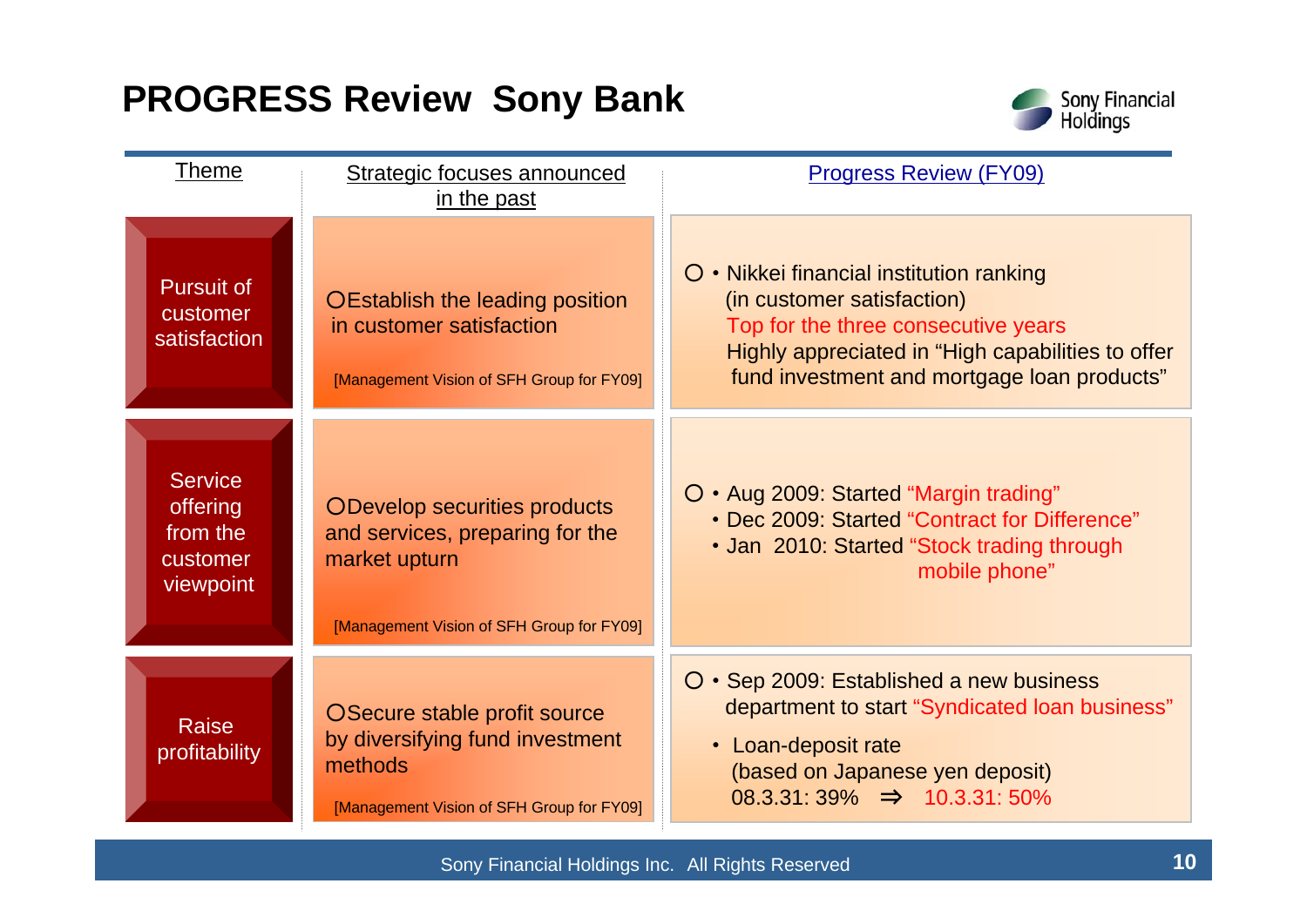

# **Enhancing Corporate Value**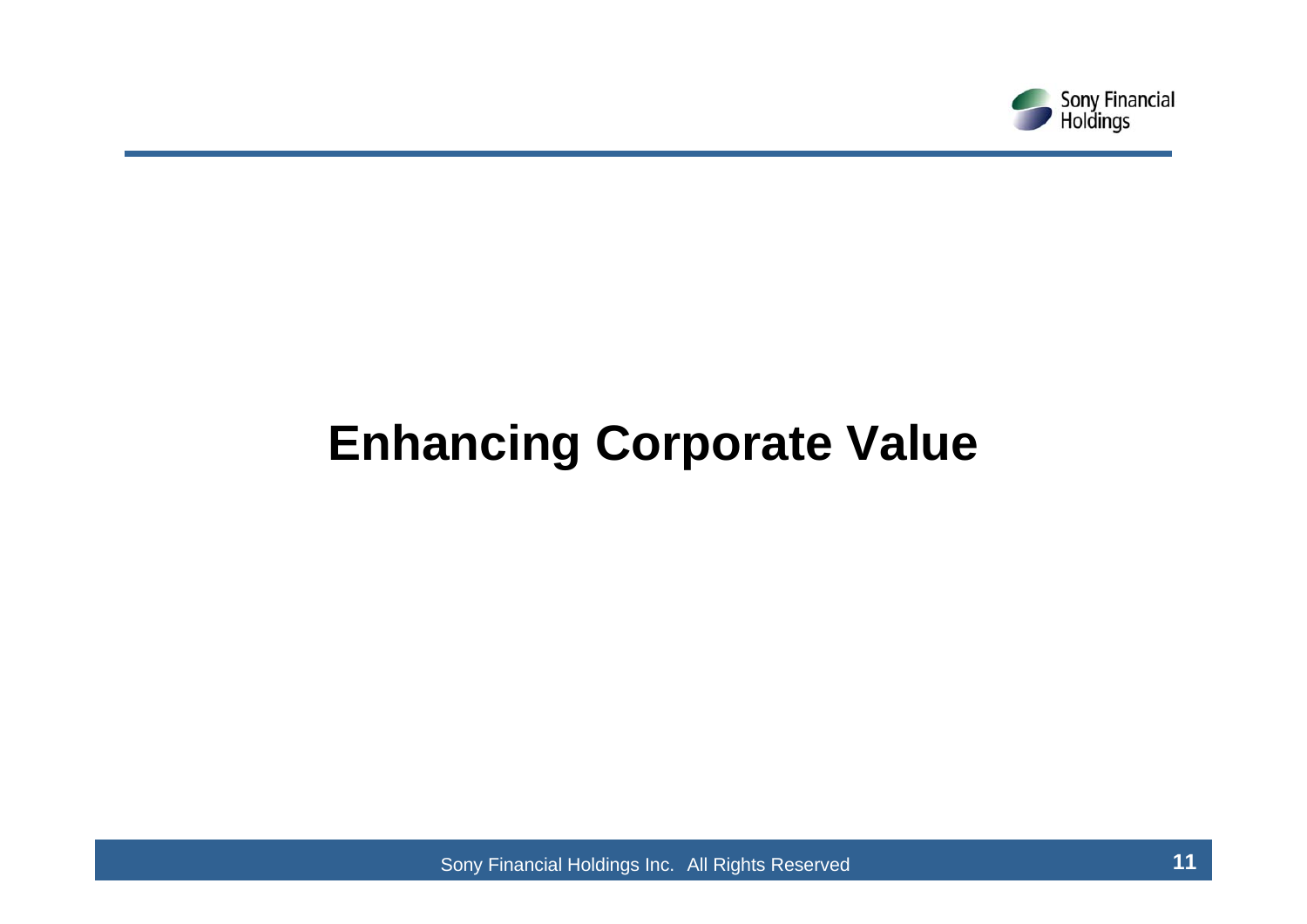### **Stance on Enhancing Corporate Value**



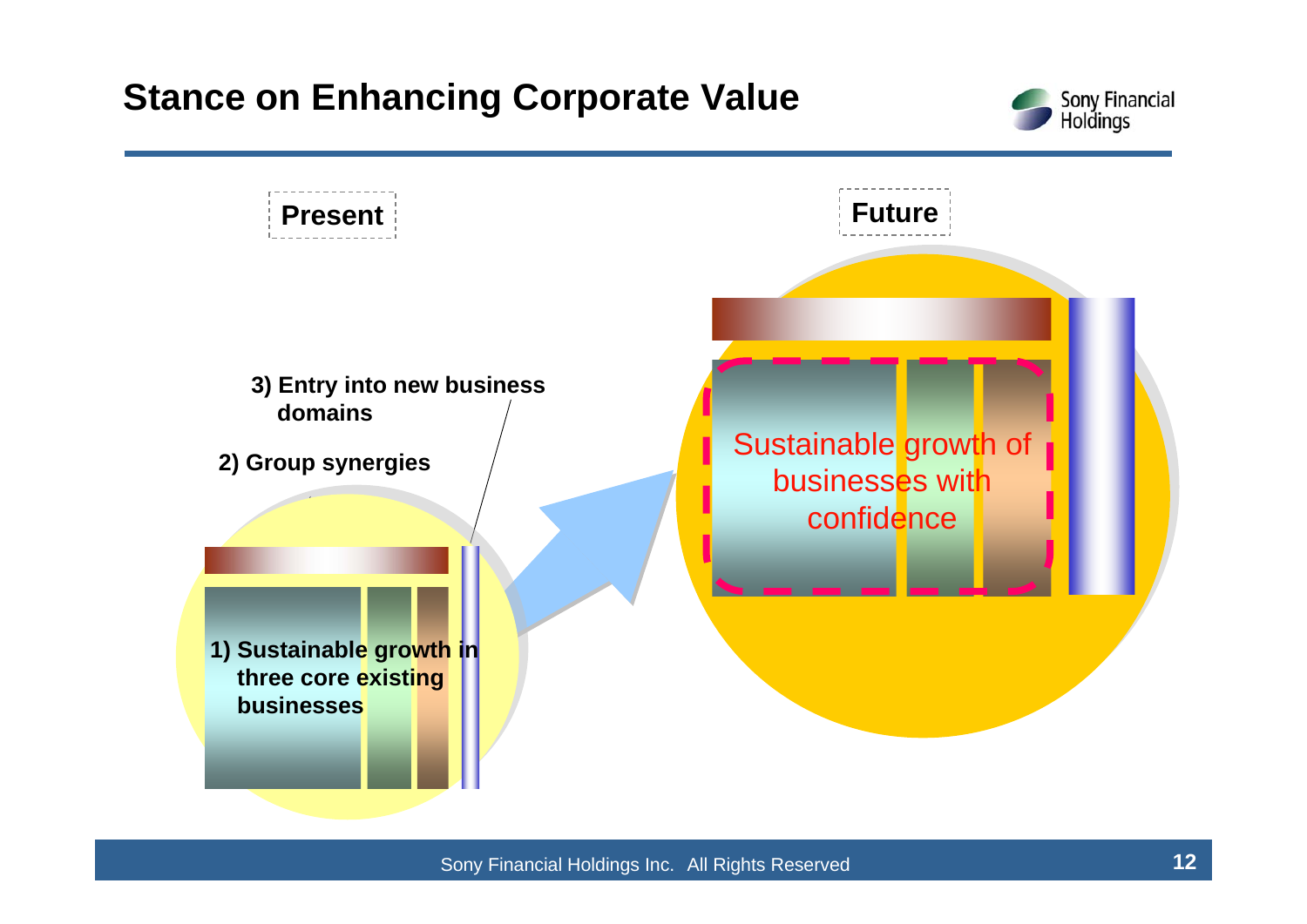### **Sustainable Growth Sony Life**



#### **Strength**

#### **Changes in Policy Amount in Force (Individual life insurance)**

(Trillions of yen)

- Sales force with high consulting capabilities centering on Lifeplanner sales channels
- Customized product designing to meet customer needs
- Sustainable growth through the original business model against the industry's declining sales of death protection insurance products

#### **Growth Potential**

- $\square$  Focus on death protection insurance with which consultingbased sales methods are the most effective, while strengthening the field of living benefit protection insurance
- $\square$  See high growth potential considering from the current market share in the domestic life insurance market of 3.6% (based on policy amount in force) as of Dec. 31, 2009



Note: Prepared by Sony Life based on materials officially disclosed by individual insurers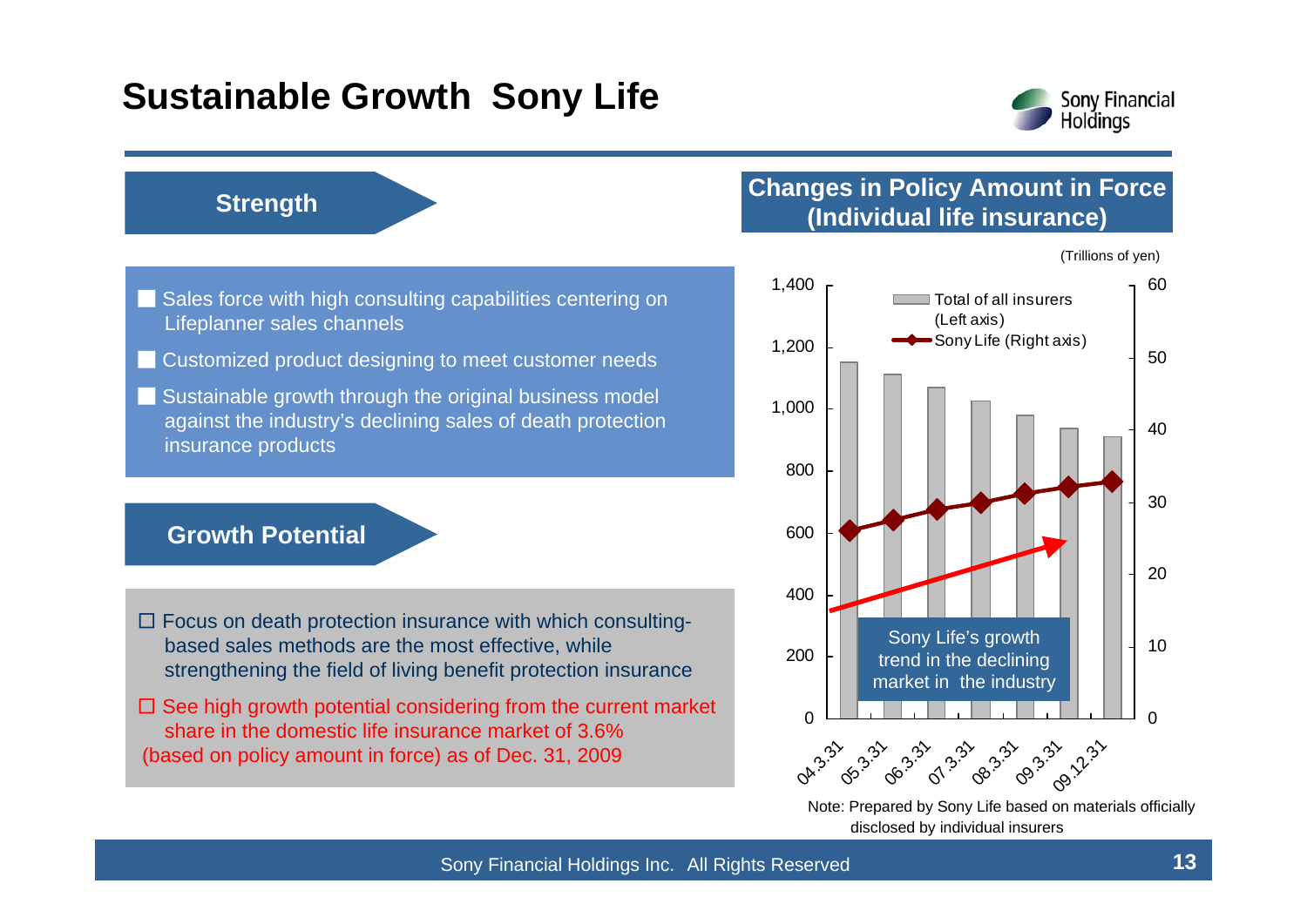### **Sustainable Growth Sony Assurance**



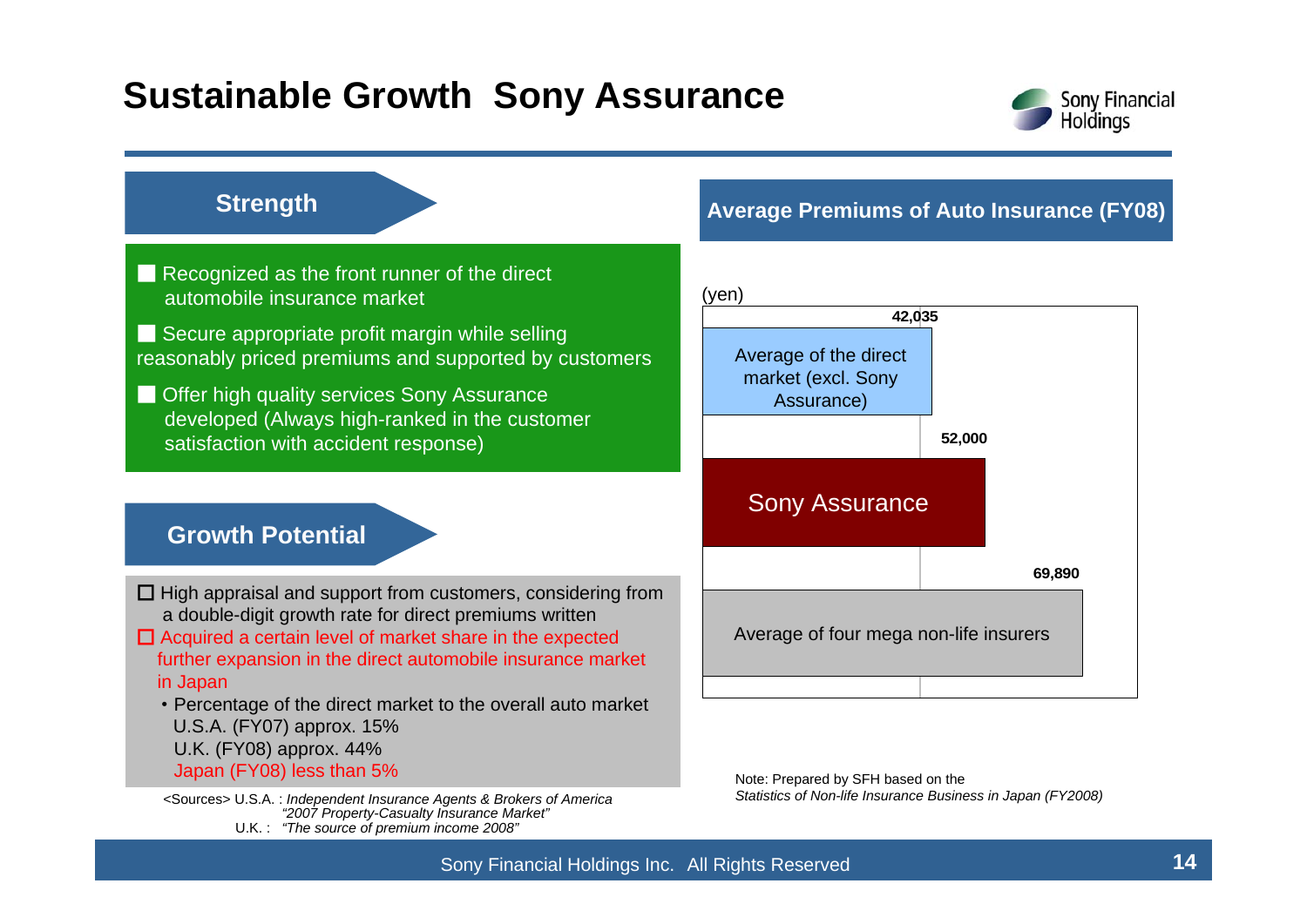### **Sustainable Growth Sony Bank**



#### **Strength**

- Top ranked in Nikkei financial institution ranking for the three consecutive years, showing Sony Bank's high appreciation from customers
- Develop a reasonably priced and convenient product lineups, including securities and foreign exchange-related products, as well as mortgage loans

■ Low cost business operations as an Internet bank with a lot of flexibility

#### **Growth Potential**

- $\square$  Maintain disciplined growth while responding to the changes in the financial market environment
- $\square$  Expand customer base through the promotion with new sales methods and channels for the customers who Sony Bank has not reached
	- ~into the larger market~

・Percentage of the balance of individual customers' deposits at Internet banks to the total as of Sep. 30, 2009 was still 0.6%.

#### **Highly appreciated in customer satisfaction**

|                |                                         | <b>Scores</b> |                                   |                          |  |  |  |
|----------------|-----------------------------------------|---------------|-----------------------------------|--------------------------|--|--|--|
|                | <b>Financial</b><br><b>institutions</b> |               | In which,<br>product<br>& service | In which,<br>reliability |  |  |  |
| $\overline{1}$ | <b>Sony Bank</b>                        | 89.8          | 33.1                              | 20.9                     |  |  |  |
| $\overline{2}$ | Internet bank A                         | 86.7          | 32.5                              | 19.3                     |  |  |  |
| 3              | Newly<br>established<br>bank B          | 85.4          | 29.2                              | 19.0                     |  |  |  |
| 9              | Megabank C                              | 82.2          | 26.9                              | 20.1                     |  |  |  |
| 10             | Megabank D                              | 82.1          | 26.8                              | 20.2                     |  |  |  |
| 25             | Internet bank E                         | 76.1          | 26.5                              | 17.3                     |  |  |  |

Note: Prepared by SFH based on the *6th Nikkei financial institution ranking Customer satisfaction (Nihon Keizai Shimbun)*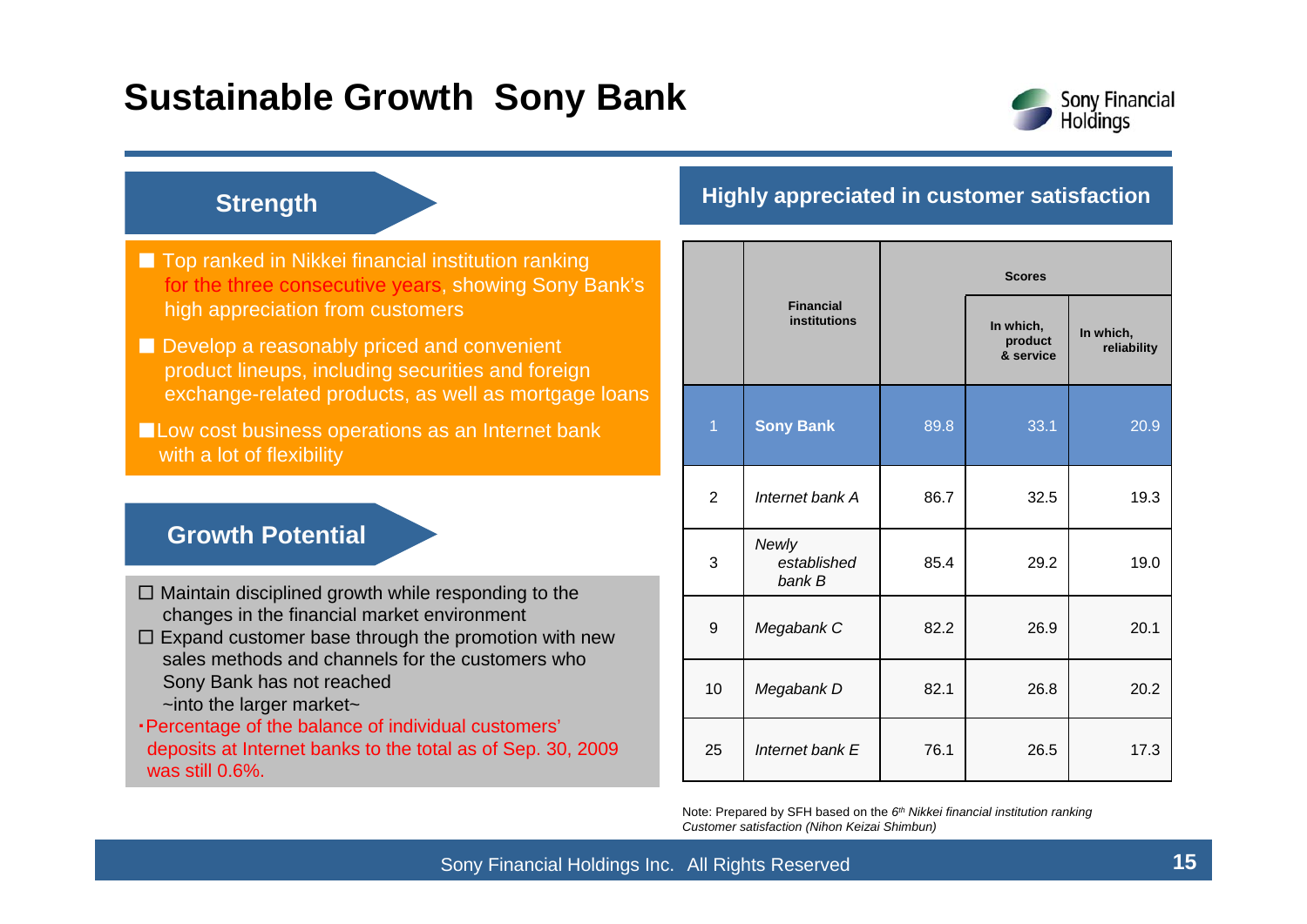### **Tasks to Enhance Corporate Value**



#### **Mid-term Strategic Focuses**

#### Sony Life

■ Further strengthening consulting-based sales capabilities ■Steadily growing the annuity business and other new businesses ■Consistently increasing MCEV

#### Sony Assurance

- ■Accelerating the growth by reinforcing operations (through strategic marketing and Web promotion)
- ■Controlling both the loss ratio and the expense ratio at appropriate levels
- **Continuously strengthening the business infrastructure,** including system development

#### Sony Bank

- ■Continuing disciplined growth in consideration of macroeconomic environment of financial markets
- ■Pursuing a profit model against the negative market conditions of low interest rates
- Raising cost competitiveness through the operational efficiency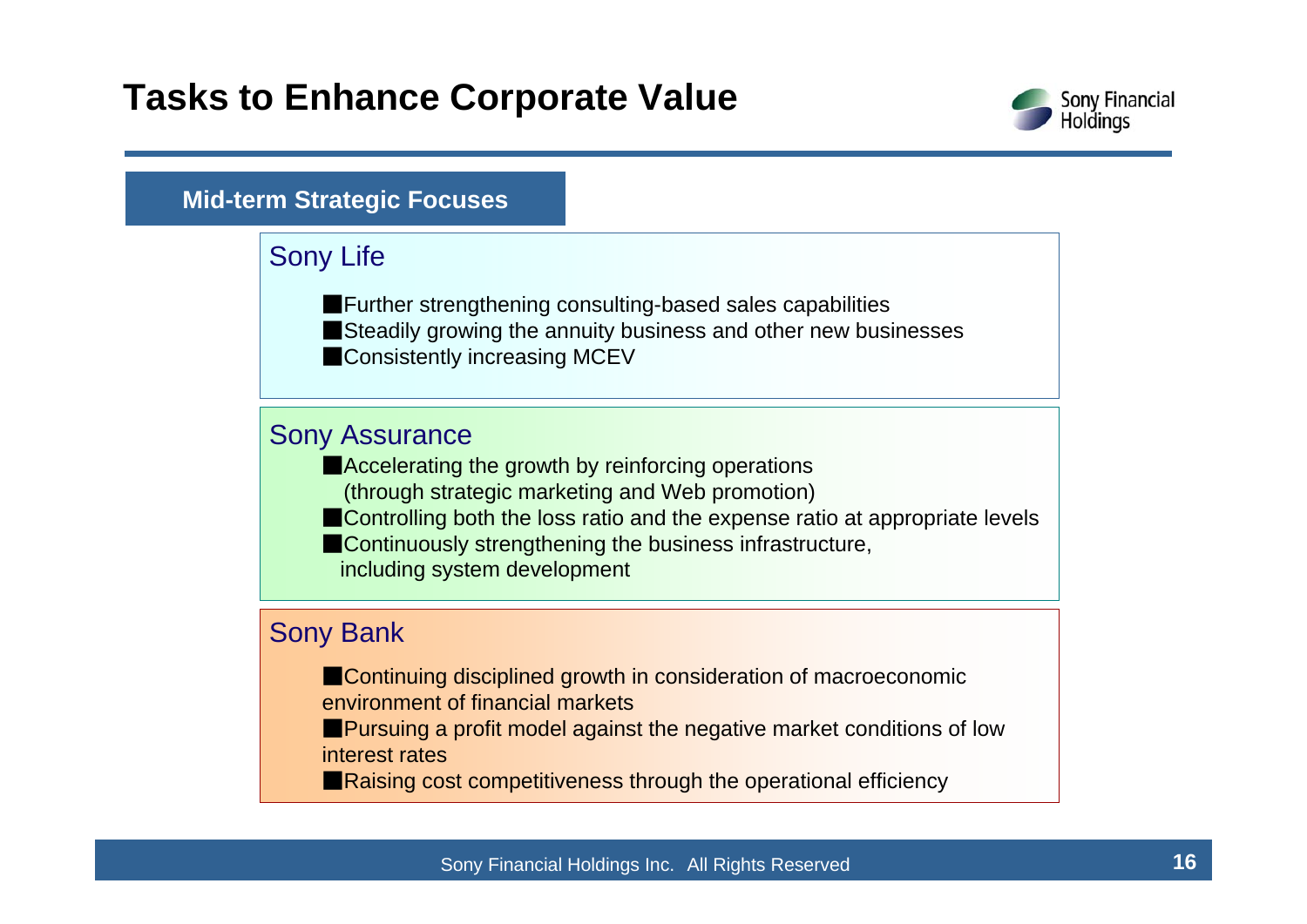

# **Sony Life Insurance**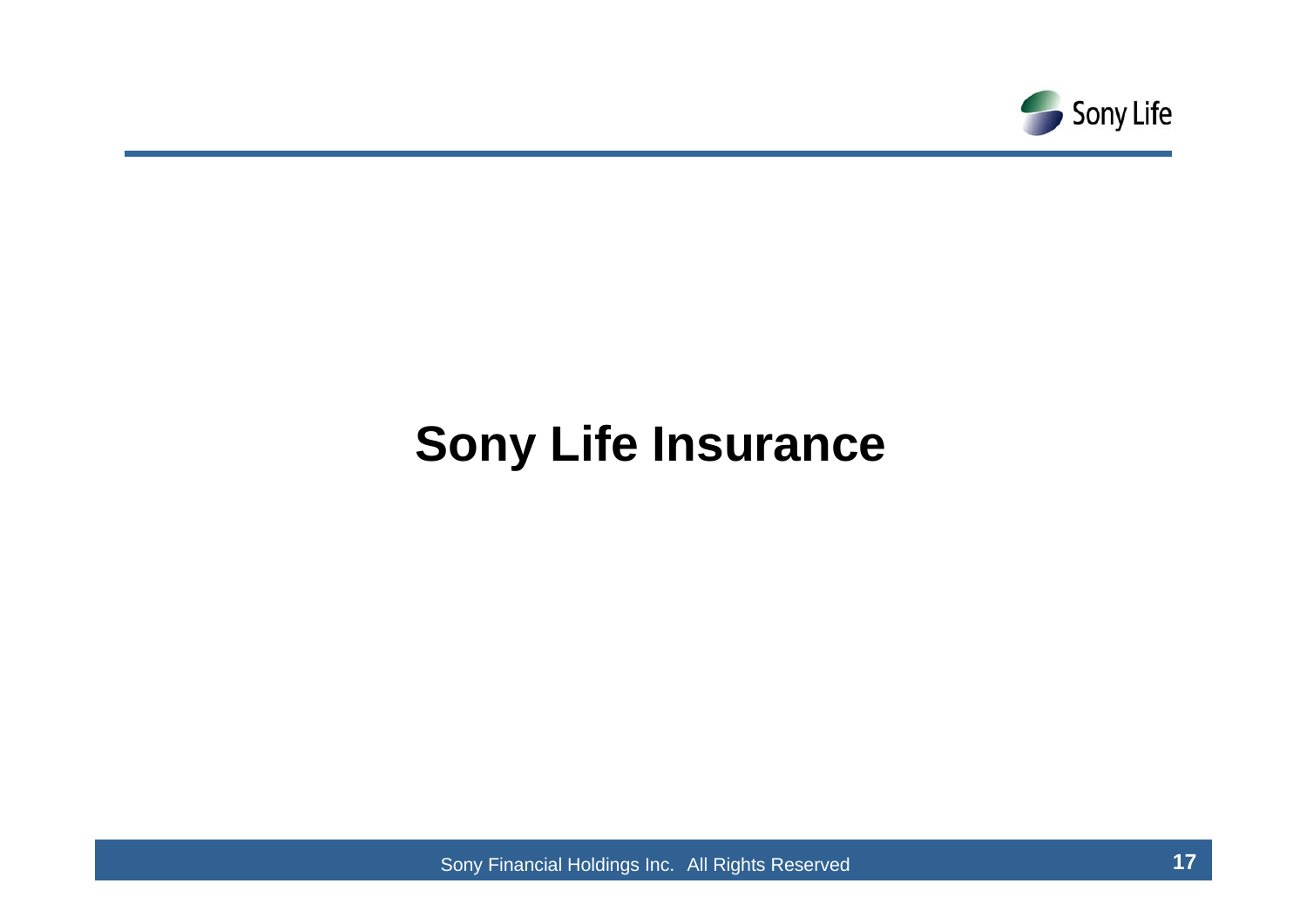### **FY2009 Review (1)Operating Performance**



**New Policy Amount (Individual life insurance and Individual annuities)**

(Trillions of yen)



**Lapse and Surrender Rate**

**(Individual life insurance and Individual annuities)**

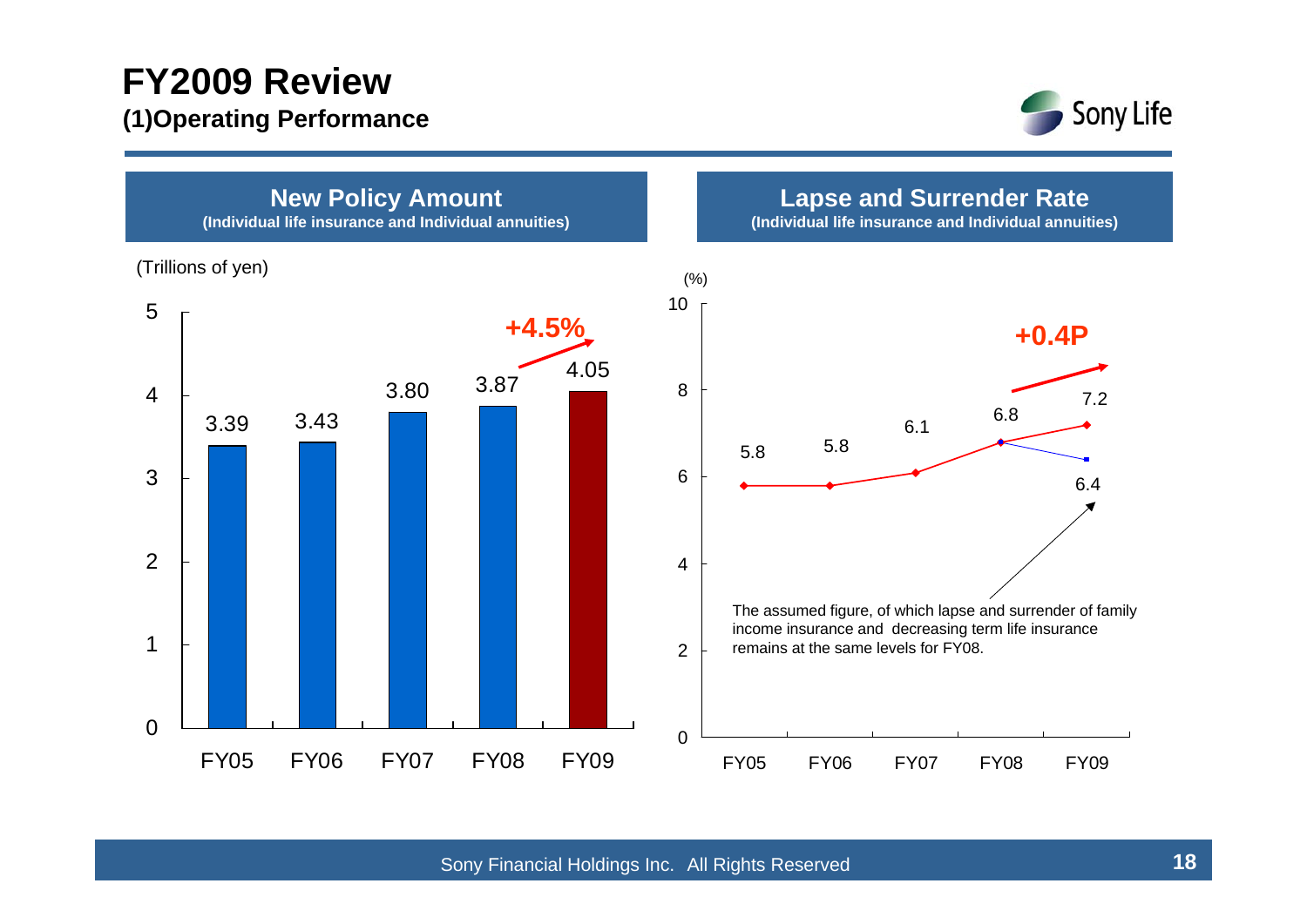### **FY2009 Review (1)Operating Performance**



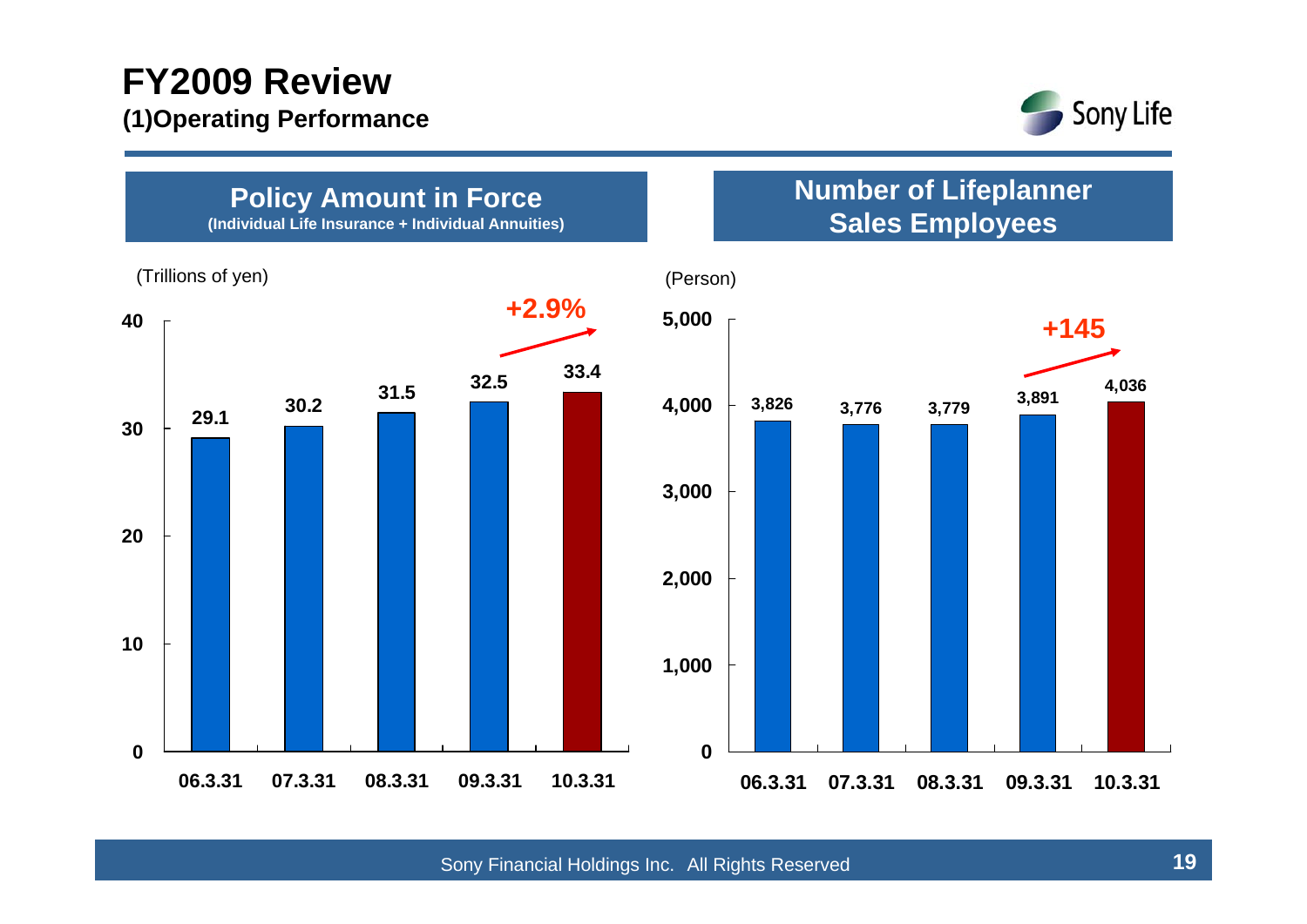### **FY2009 Review (2) Sony Life's MCEV as of March 31, 2010**



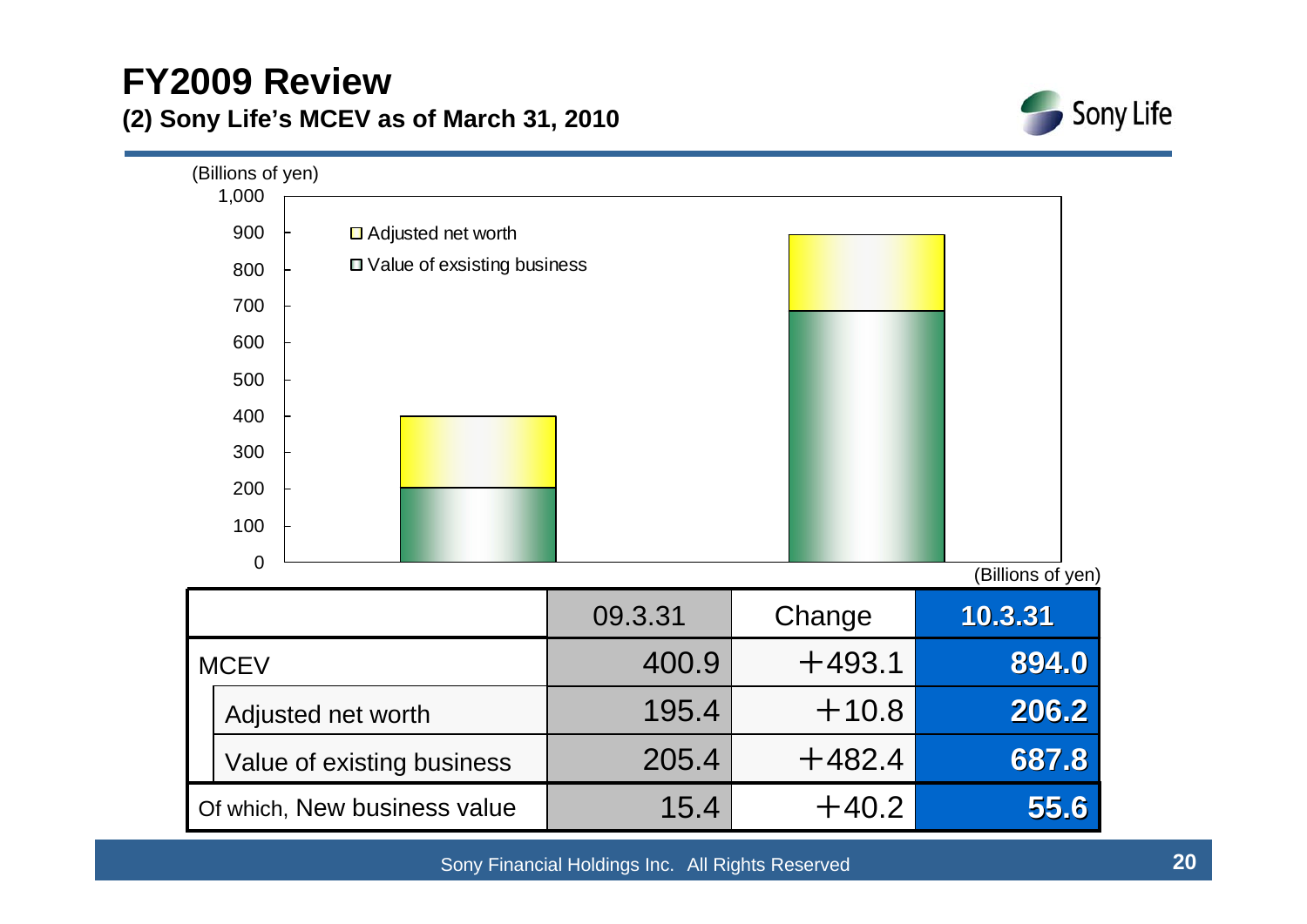## **FY2009 Review (2)Sony Life**'**s MCEV**

**Reconciliation analysis from MCEV at the end of the previous fiscal year**



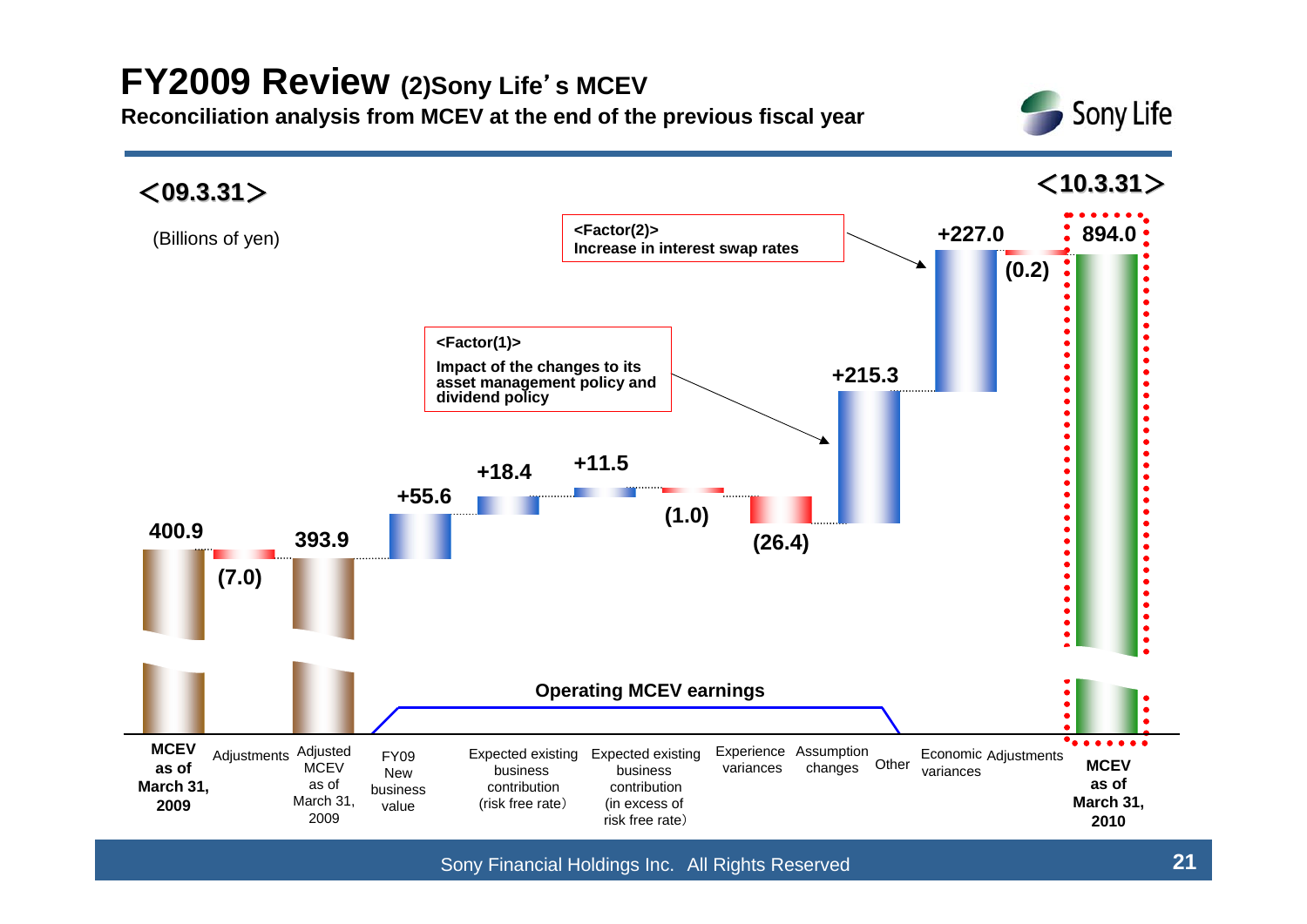### **FY2009 Review (3)Profitability (Non-consolidated)**





- Ordinary revenues and ordinary profit increased year on year.
- $\blacklozenge$  Income from insurance premiums increased due to an increased policy amount in force.
- ◆Investment income rose.
- Ordinary profit rose due to increased in ordinary revenues and a substantial decrease in impairment losses.

Line item amounts are truncated below ¥100 million; percentage change figures are rounded.

|                                       | (Billions of yen)     |                                                    | <b>FY08</b> | <b>FY09</b> |          | Change              |
|---------------------------------------|-----------------------|----------------------------------------------------|-------------|-------------|----------|---------------------|
| Ordinary profit                       |                       | <b>Ordinary revenues</b>                           | 765.9       | 881.7       | $+115.8$ | $+15.1%$            |
| 881.7                                 |                       | Income from insurance premiums                     | 662.0       | 700.1       | $+38.0$  | $+5.8%$             |
|                                       |                       | Investment income                                  | 98.7        | 175.3       | $+76.6$  | $+77.6%$            |
|                                       |                       | Interest income and dividends                      | 55.8        | 70.6        | $+14.8$  | $+26.6%$            |
|                                       |                       | Income from monetary trusts, net                   |             | 22.8        | $+22.8$  |                     |
|                                       |                       | Gains on sale of securities                        | 32.1        | 15.1        | (17.0)   | $(53.0\%)$          |
|                                       |                       | Gains on separate accounts, net                    |             | 62.7        | $+62.7$  |                     |
|                                       |                       | <b>Ordinary expenses</b>                           | 733.5       | 801.6       | $+68.1$  | $+9.3%$             |
| 80.0                                  |                       | Insurance claims and other payments                | 274.7       | 274.2       | (0.5)    | (0.2%)              |
|                                       |                       | Provision for policy reserve and others            | 219.0       | 395.5       | $+176.5$ | $+80.6%$            |
|                                       |                       | Investment expenses                                | 133.7       | 20.5        | (113.1)  | (84.6%)             |
|                                       |                       | Losses on sale of securities                       | 16.1        | 10.0        | (6.0)    | (37.7%)             |
|                                       |                       | Devaluation losses on securities                   | 31.8        |             | (31.8)   | $(100.0\%)$         |
| <b>FY09</b>                           |                       | Losses on separate accounts, net                   | 72.2        | $\equiv$    | (72.2)   | $(100.0\%)$         |
|                                       | Operating expenses    |                                                    | 93.9        | 96.8        | $+2.9$   | $+3.1%$             |
|                                       |                       | <b>Ordinary profit</b>                             | 32.4        | 80.0        | $+47.6$  | $+147.1%$           |
| t increased year on                   |                       | <b>Net income</b>                                  | 33.7        | 46.1        | $+12.3$  | $+36.6%$            |
| creased due to an                     |                       | (Billions of yen)                                  | 09.3.31     | 10.3.31     |          | Change from 09.3.31 |
|                                       | <b>Securities</b>     |                                                    | 2,819.6     | 3,539.1     | $+719.4$ | $+25.5%$            |
| in ordinary revenues                  | <b>Policy reserve</b> |                                                    | 3,592.3     | 3,985.6     | $+393.2$ | $+10.9%$            |
| ment losses.                          |                       | <b>Total net assets</b>                            | 140.7       | 191.3       | $+50.5$  | $+35.9%$            |
|                                       |                       | Net unrealized gains/losses on<br>other securities | 4.0         | 15.4        | $+11.4$  | $+285.0%$           |
|                                       |                       | <b>Total assets</b>                                | 3,810.9     | 4,286.5     | $+475.6$ | $+12.5%$            |
| 0 million:<br>Separate account assets |                       | 275.1                                              | 373.6       | $+98.4$     | $+35.8%$ |                     |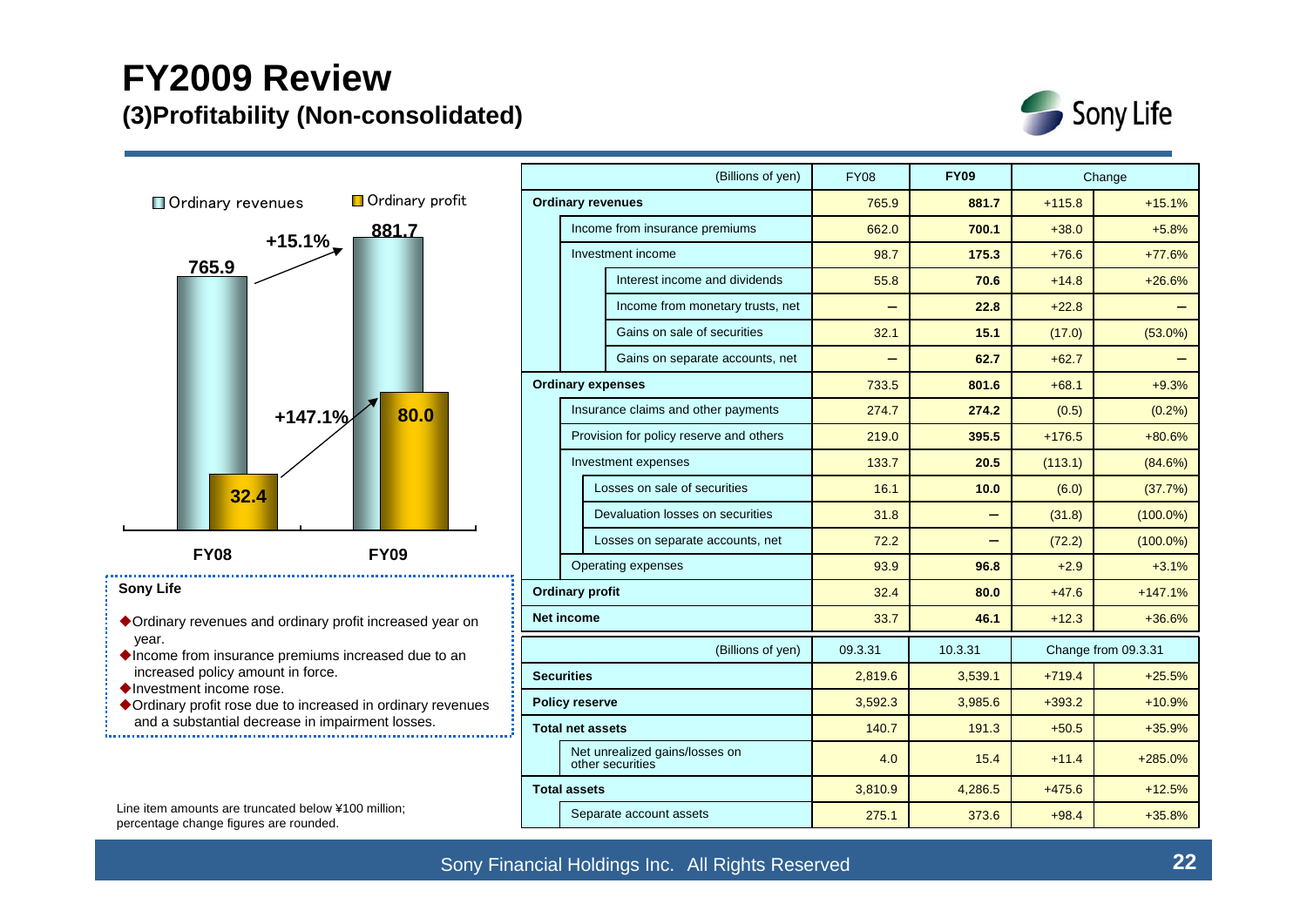### **Market Overview and Mid-term Issues**



**Social** Social Environment Environment

Market Environment

Environment

Market

¾

Regulatory Environment

Nopell

Regu

**Environmen** 

- ¾ Japan's low birthrate, later marriages/nonmarriages, and aging society, as well as rising concern over the public security system
- ¾ Stagnant household income and consumer consumption, resulting in unforeseeable future
- ¾ Diversification in people's lifestyle, sense of value, and needs
- $\triangleright$  Continuous shift from death protection insurance to the third-sector and annuity products
- ¾ Diversification of sales channels
- $\triangleright$  Rapidly growing insurance market in Asia

 $\triangleright$  Valuation on an economic value basis and introduction of IFRS

Revision on Solvency regulations

¾ Requirement of maintaining comprehensive risk management systems

#### ■**Response to a changing market**

- ▲**Extending protection areas and launch of appealing products**
- ▲**Reinforcing sales channels to secure competitive superiority**
- ▲**Reforming the sales and back-office systems to improve quality of services and operational efficiency**
- **Expanding business domains**
- ■**Response to an introduction of valuation on an economic value basis**
	- ▲**Reinforcing risk management including a reduction in the duration mismatch risk between assets and**

**liabilities** 

▲**Establishing and utilizing the valuation method using MCEV**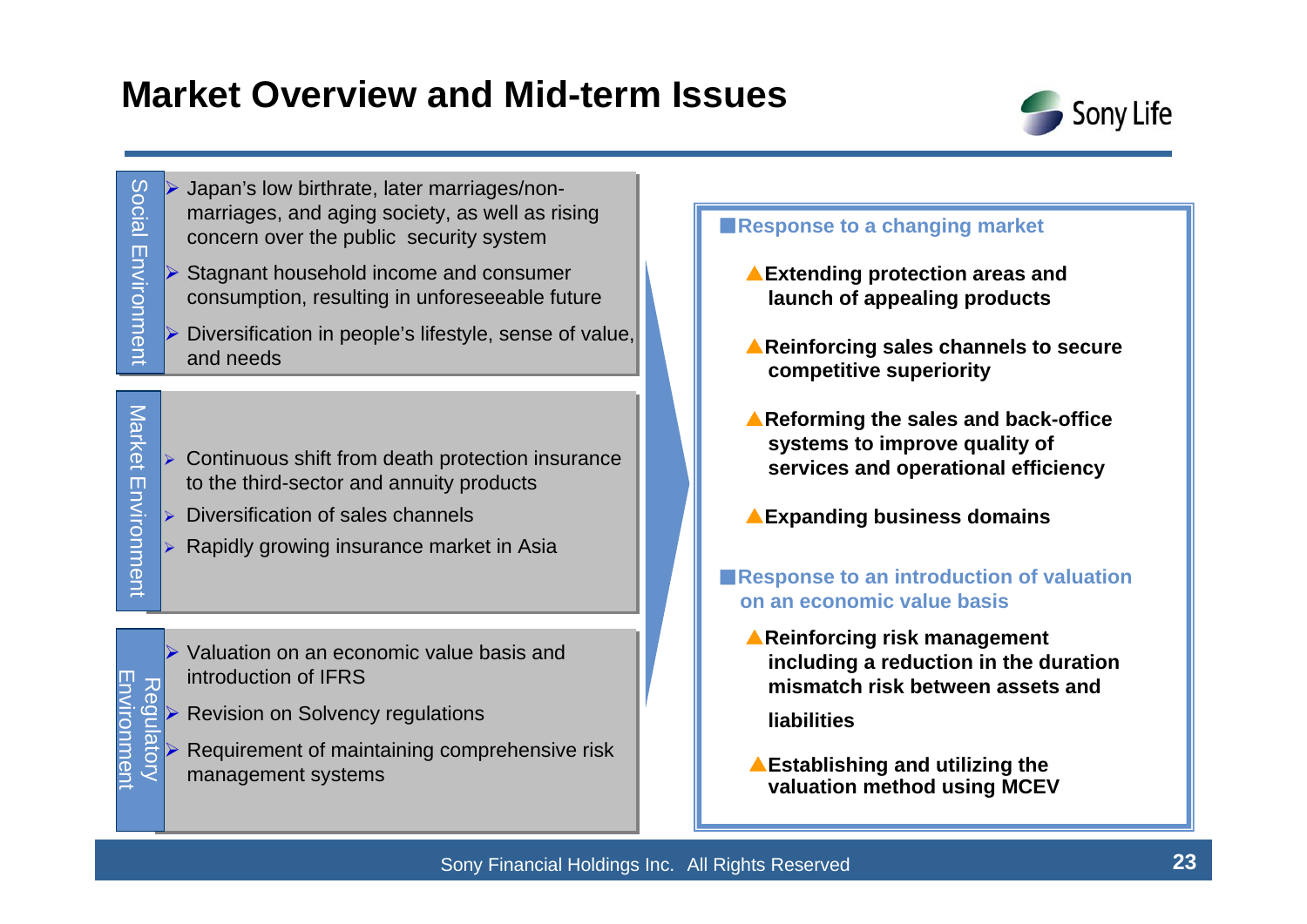### **Mid-term Strategic Focuses**



Further entrenching our position in the Japanese life insurance market by reinforcing  $\rightarrow$ our competitiveness of consulting-based sales forces mainly through life planning and Mid-term after-sales follow-up activities **Strategy** 

- Maintaining or promoting sustainable growth by expanding our business domains →
- Consistently increasing corporate value by using MCEV as the criterion

- <Expansion of business dom ains>
	- (1) Growing business operations of AEGO N Sony Life Insurance
	- (2) Developing overseas businesses
		- \* including M&A for expanding life insurance business
	- <Sony Life's steady growth>
		- (1) Reinforcing our consulting and sales capabilities
			- a) Promoting and advancing the life planning sales methods
			- b) Developing products responding to the lifetime changing needs of protection
			- c) Reinforcing sales channels
			- d) Reforming the sales and back-office systems
		- (2) Executing profit control and risk management on an economic value basis

Sony Financial Holdings Inc. All Rights Reserved **24**

Future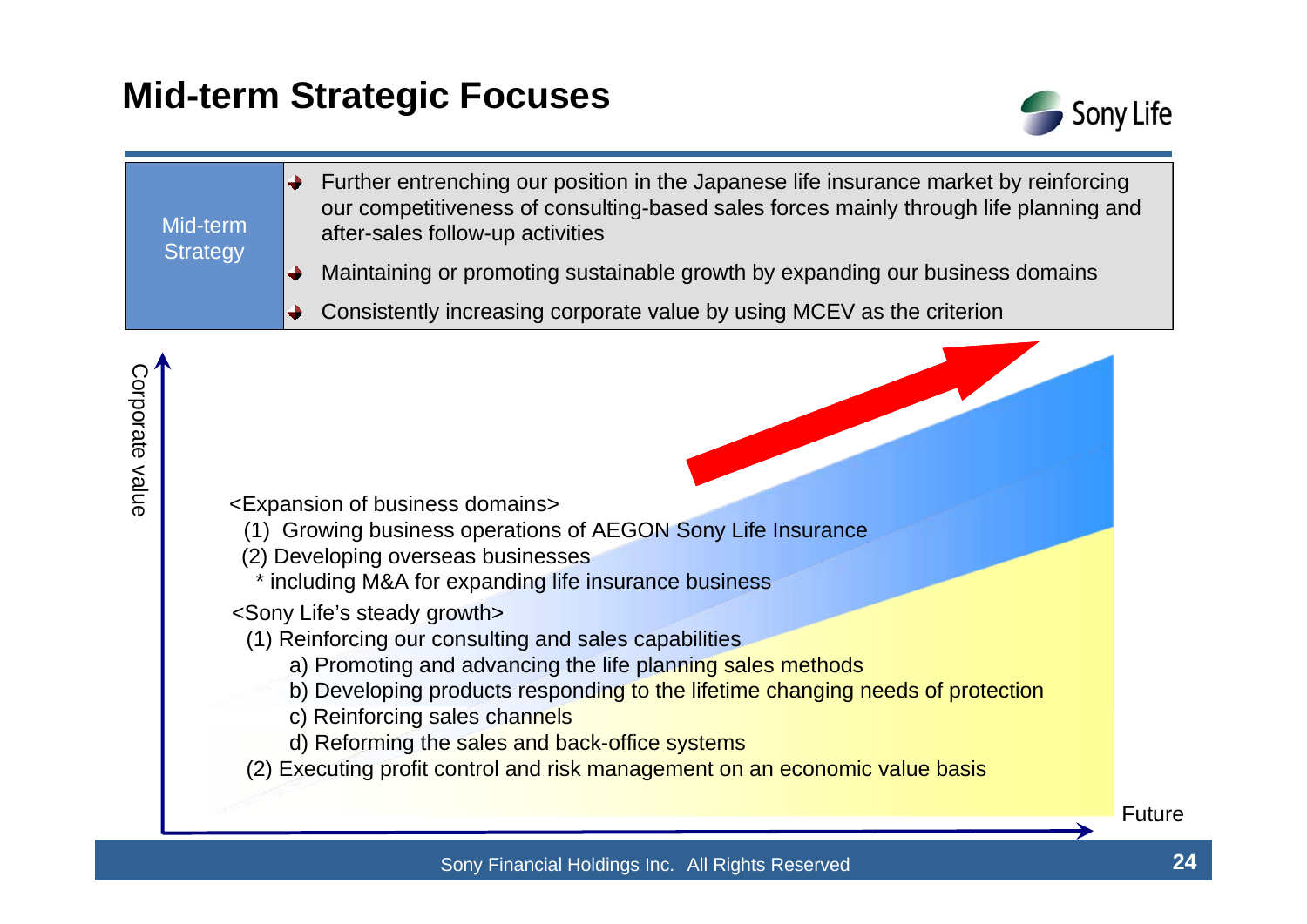### **(1) Reinforcing our Consulting and Sales Capabilities**

**a) Promoting and Advancing the Life planning Sales Methods**



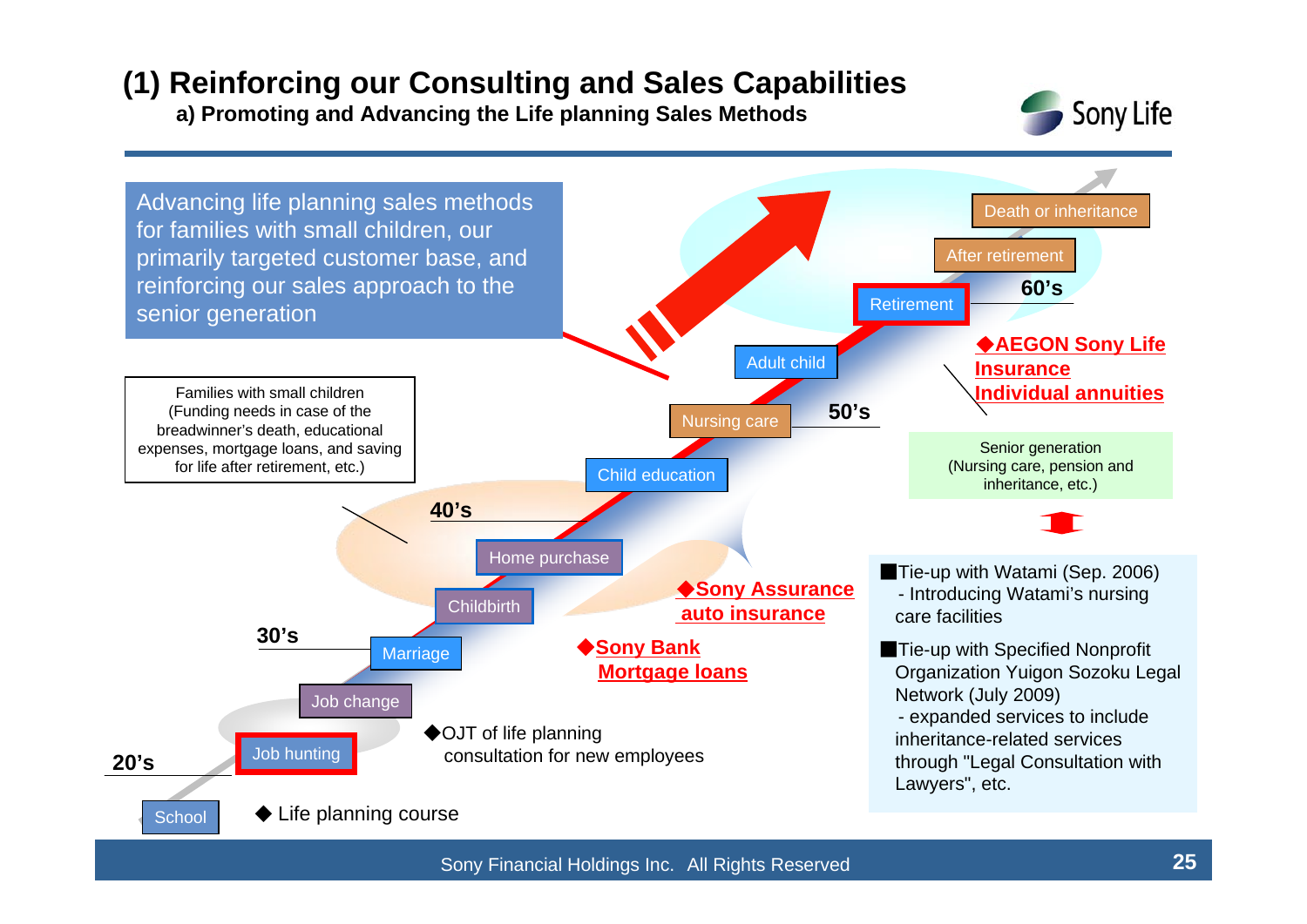### **(1) Reinforcing our Consulting and Sales Capabilities**

**b) Developing Products Responding to the Lifetime Changing Needs of Protection**



#### **Sony Life's Market Share** (Trillions of yen) **3Q 2009: 6.4% (7.1%, excl. Japan Post Insurance)** 7.0% **Total of all insurersSony Life's share** 140 6.0% 120 5.0% 100 4.0%  $80\,$ 3.0% 60 2.0% 40 1.0% 20

**New policy Amount in the Industry and** 

(Source: Materials officially disclosed by individual insurers)

 $\cap$ 

oz.

Notes: 1.The figures after FY07 includes those of Japan Post Insurance.

2. New policy amount is calculated without adjusting for the impact of conversion.

#### **Operating Performance of Living Benefit Protection and Nursing Care Insurance**

0.0000000000000000000000000000000000

|                              | AP from new<br>policies for FY09 | Composition | YoY    |
|------------------------------|----------------------------------|-------------|--------|
| Living benefit<br>protection | ¥4.5 billion                     | 6.6%        | $+57%$ |
| Nursing care                 | ¥1.8 billion                     | 2.6%        | $+22%$ |

#### **New Product Strategy**

- Consistent launch of new products with which consulting-based sales approach is the most effective, and enhancement of competitiveness
- New products launched in FY09
	- $\mathbf{r}$ Cancer hospitalization insurance (Apr. 2009)
	- Discount rider for nonsmokers and other people in excellent health for family income insurance (Nov. 2009)
- New products planned to be launched in FY10
	- Nursing care product (Second half of FY10)
	- New discount rider for decreasing term life insurance (Second half of FY10)
- **Future focusing business areas** 
	- $\blacksquare$  Maintaining competitive superiority in the area of death protection insurance
	- Enhancing product lineups in the area of living benefit protection insurance
	- Enhancing product lineups in the area of medical insurance
	- Enhancing product lineups for the aging society, etc.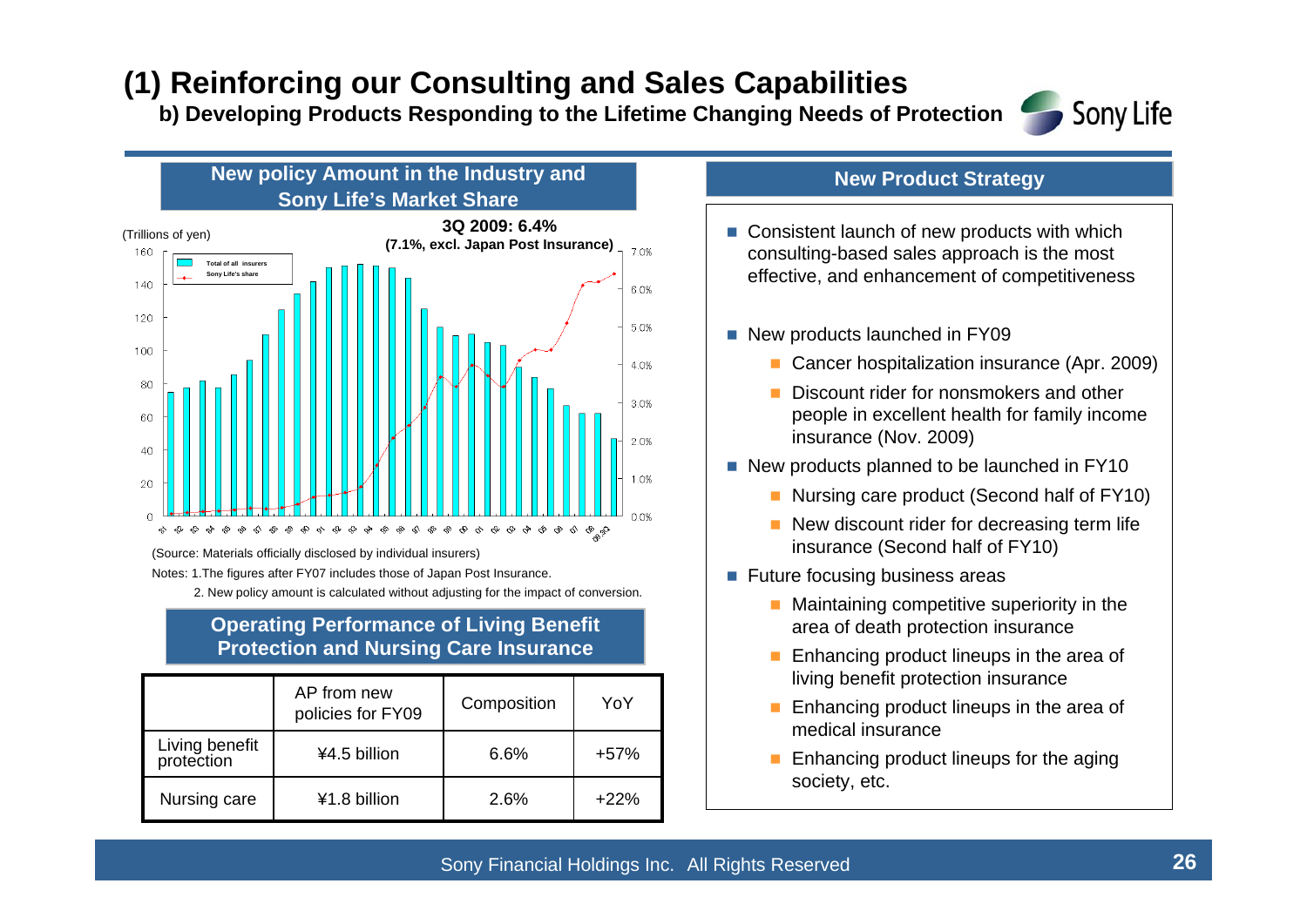### **(1) Reinforcing our Consulting and Sales Capabilities**

**c) Reinforcing Sales Channels**



П Aiming at a consistent growth by strengthening sales channels which enables Sony Life to offer an higher level of life planning consultation and follow-up services, and by raising customer satisfaction

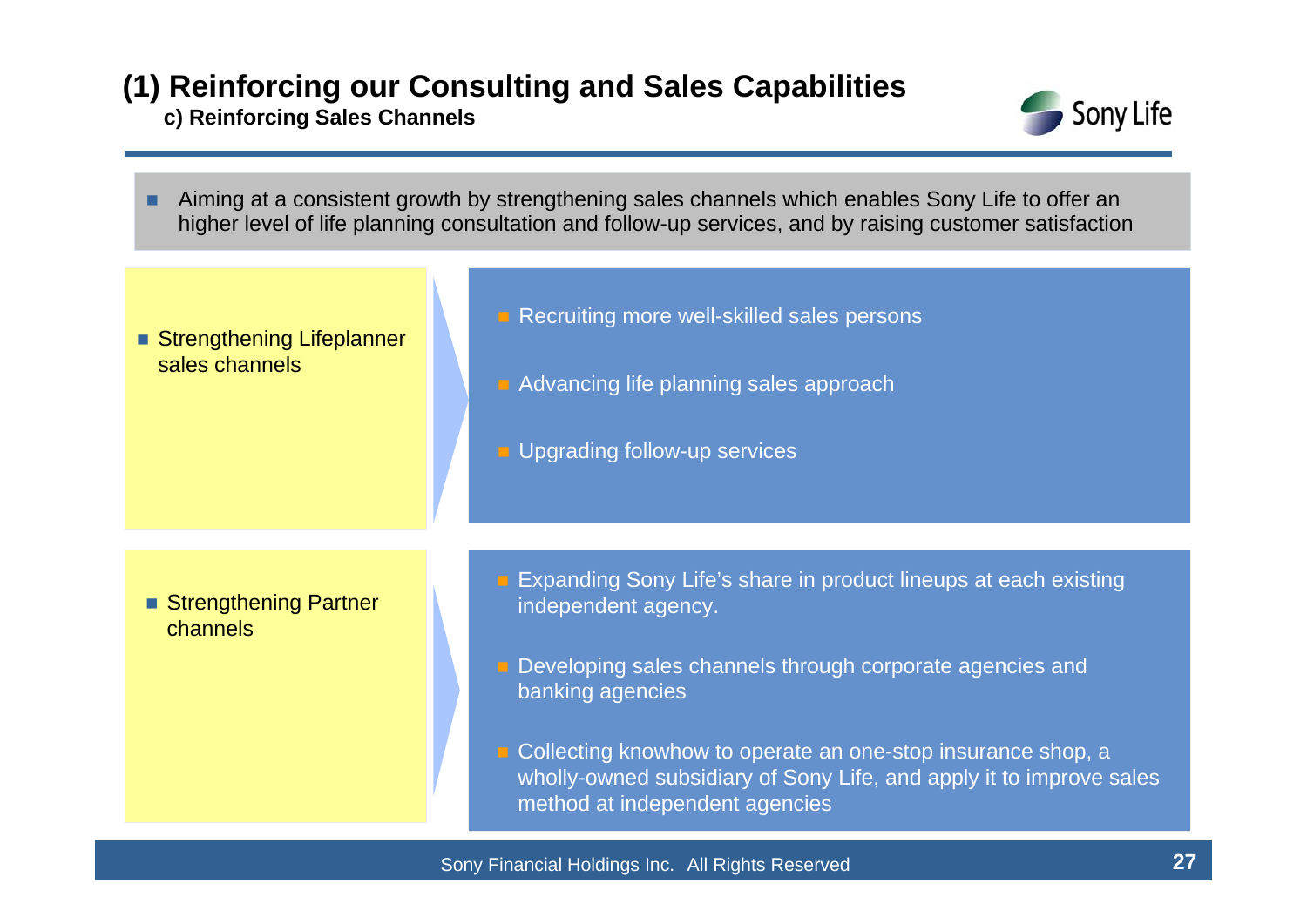### **(1) Reinforcing our consulting and sales capabilities**

**d) Reforming the Sales and Back-Office Systems**



### ■ Offering such high-quality follow-up services as customers select our products ■Providing quick follow-up services and streamlining the process from sales activities to back-office work【Major tasks】 ■Establishing a comprehensive system of follow-up services, including life planning consultation at contract signing, information services on its website and Lifeplanner sales employees' contact with customers.■Promoting paperless application procedures and enhancing maintenance services via Internet **Project of Reforming Sales Systems**



■Streamlining contract procedures and improving customer services in cooperation with the above project

【Major tasks】

■Utilizing outsourcing (ex. Business center to which customers send their contract document)

■Set up Helpdesk for contract procedures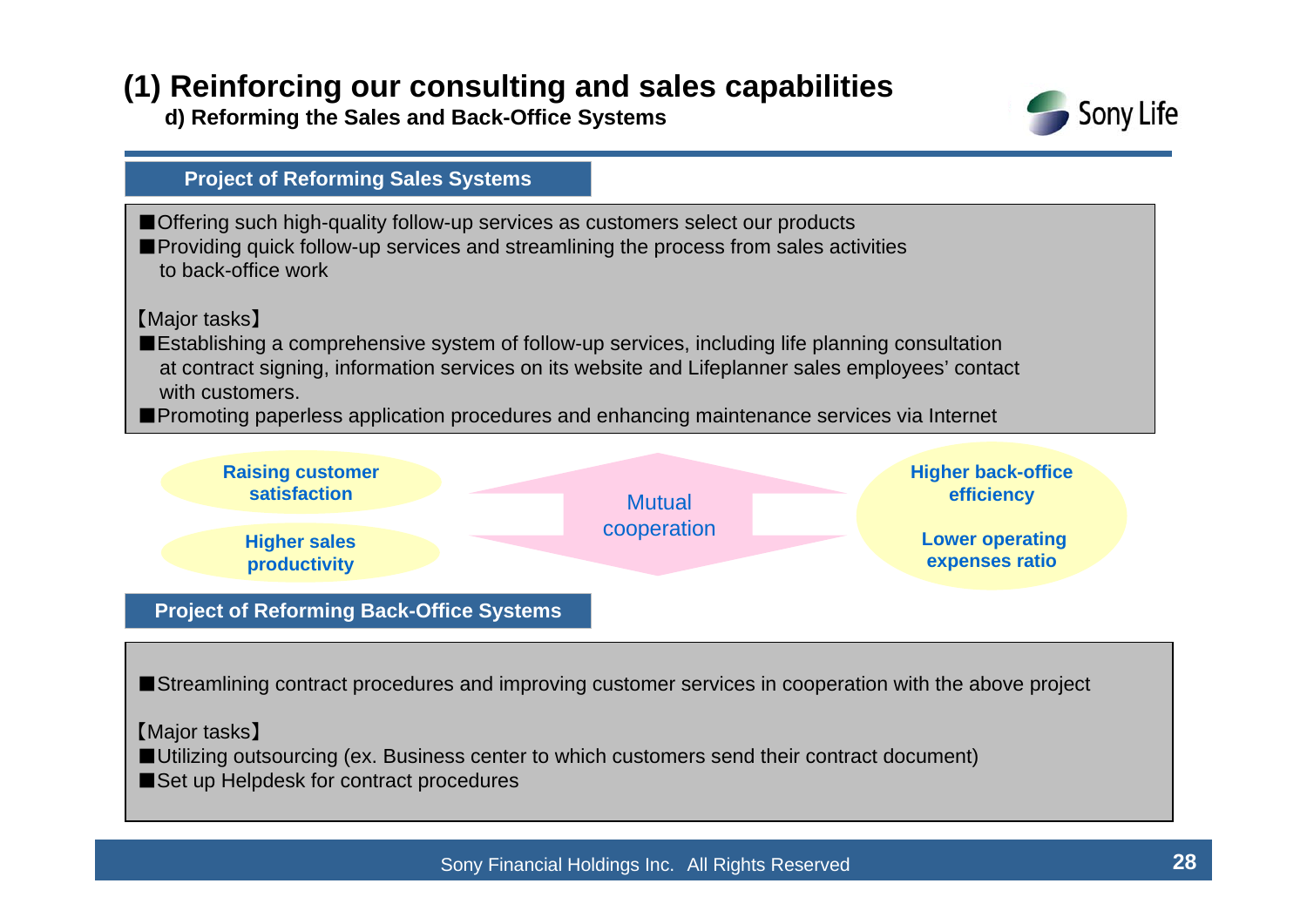### **(2) Executing Profit Control and Risk Management on an Economic Value Basis**



#### 【**Reduction in the Duration Mismatch Risk Between Assets and Liabilities**】 【**Other Tasks**】

Continuously invested in ultralong-term bonds to reduce the duration mismatch risk between assets and liabilities. (shift from investing in bonds and CBs with short terms to maturity, to ultralong-term bonds)

#### 【**Breakdown of General Account Assets**】

**Other**

**Japanese stocks**

**CBs**

**Japanese government and corporate bonds (excl. CBs)**



■**Changes to asset management policy for interest rate sensitive whole life insurance and semiparticipating products (Reflected in MCEV calculation as of Mar. 31, 2010)**

■**Constructed a product development system and a product control system in reviewing the impact on MCEV**

■**Continuously improving operating expense ratio and other operating efficiency ratios**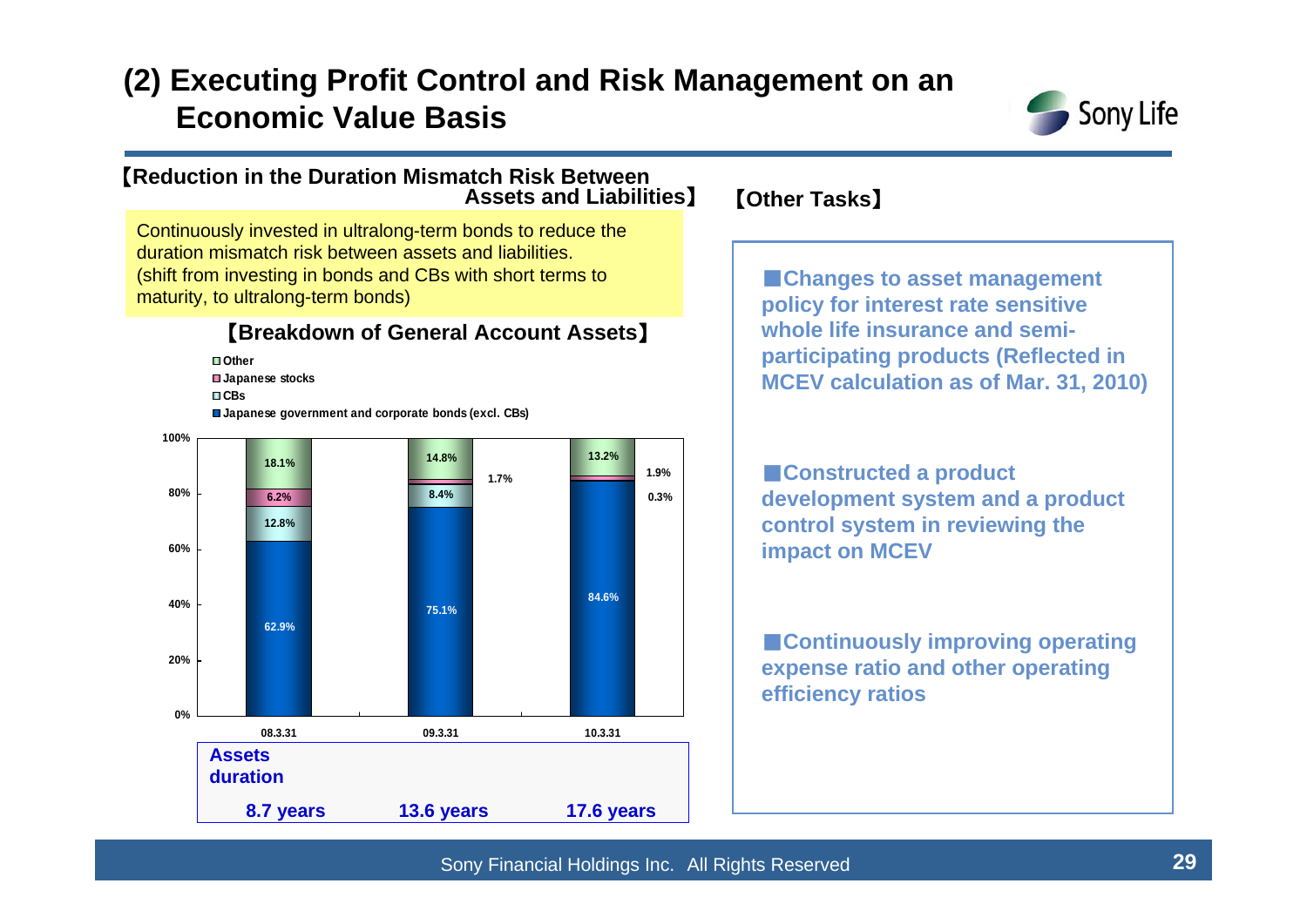## **Growth of AEGON Sony Life Insurance / Overseas Business Expansion**



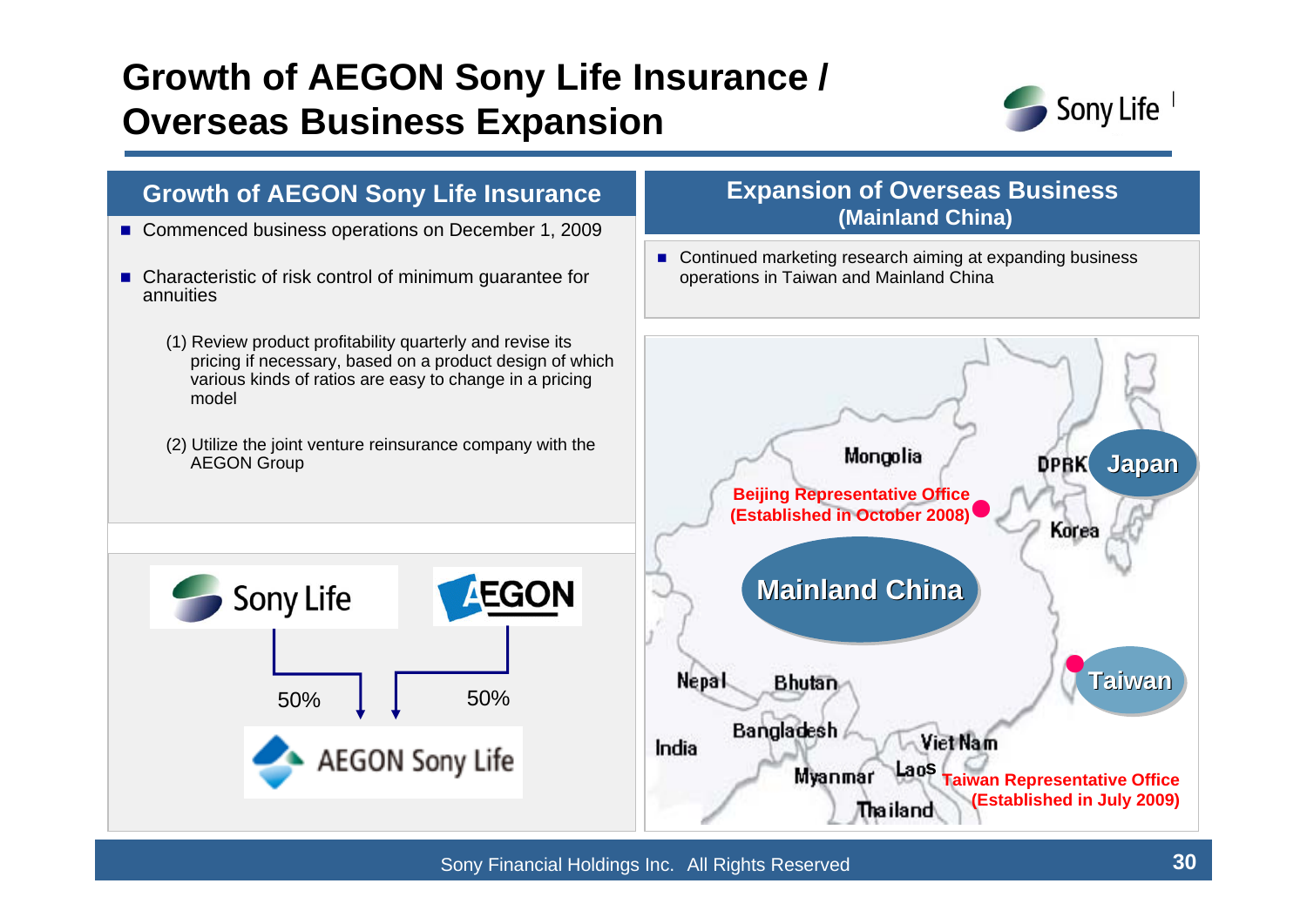### **Mid-term Targets (1) Operating Performance Index**





Line item amounts are truncated below ¥100 billion and non-consolidated based.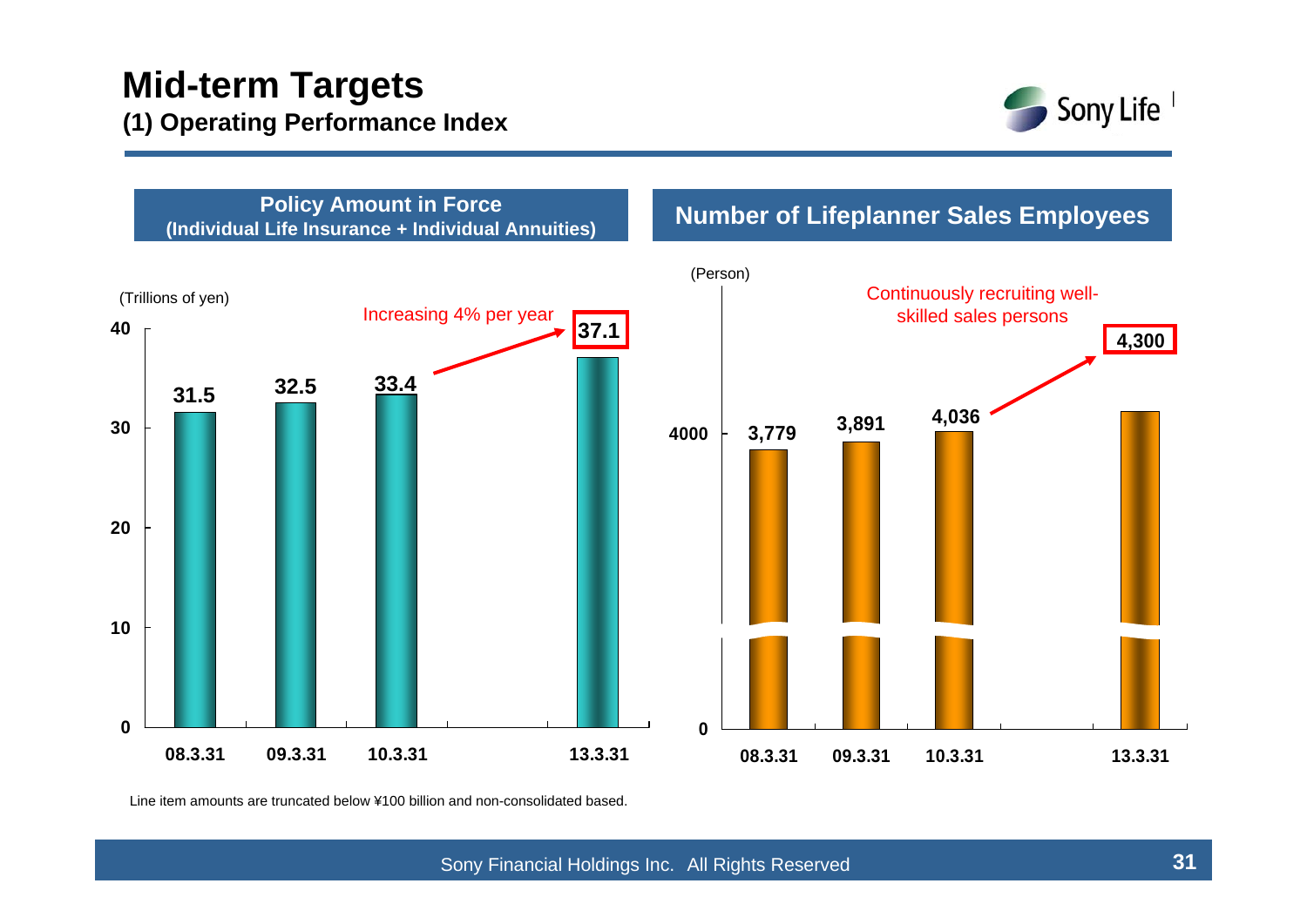

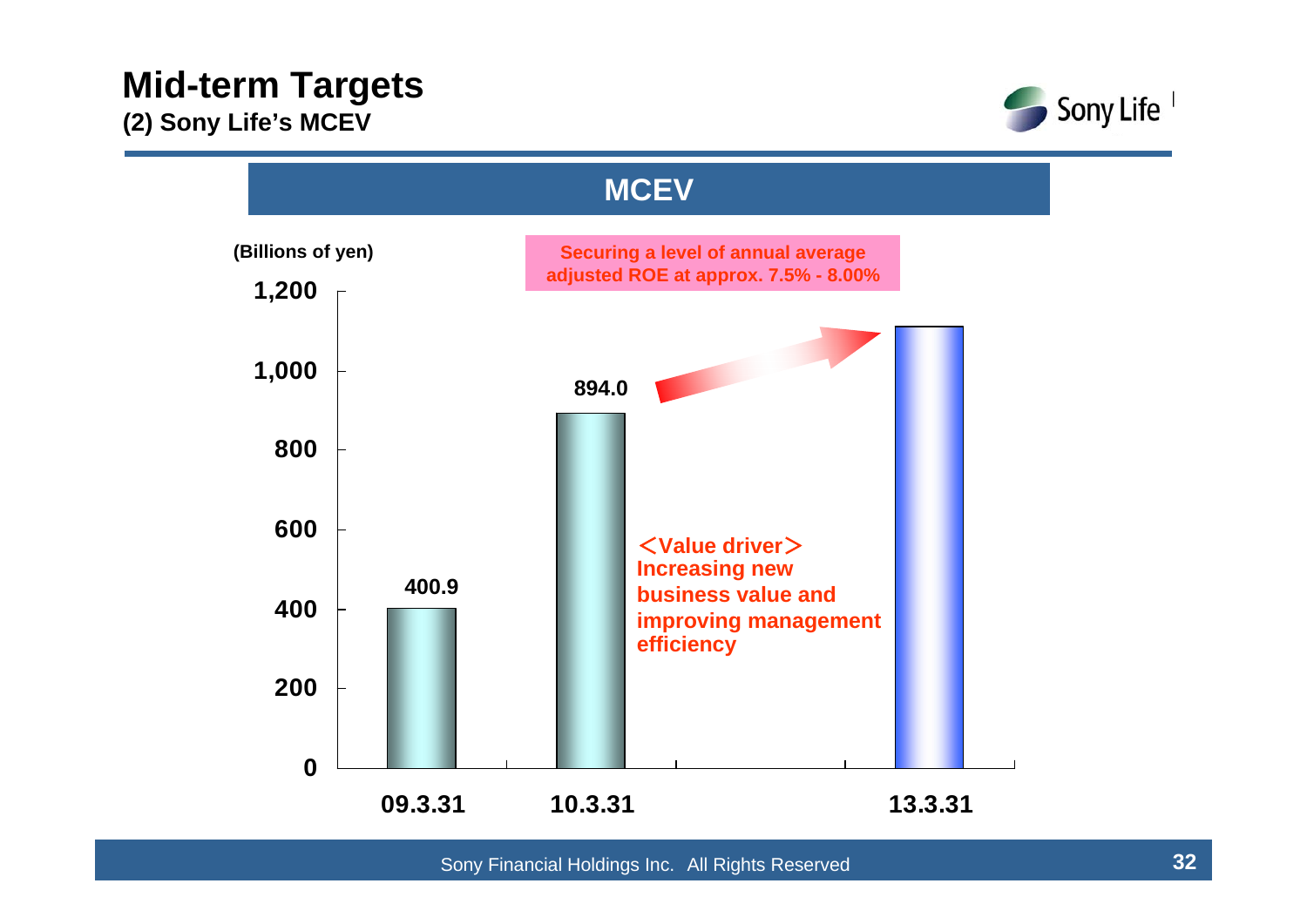

# **Sony Assurance**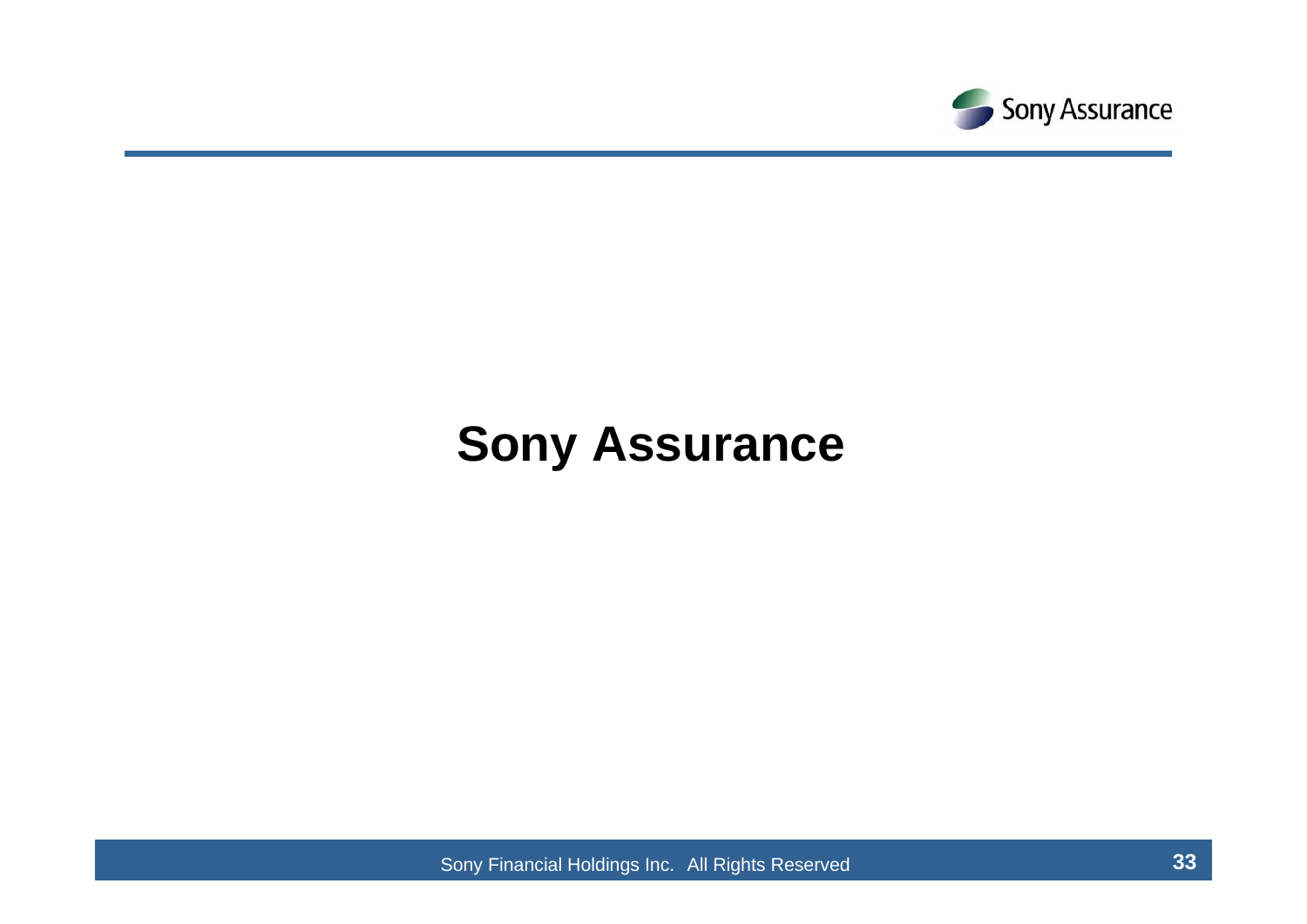### **FY2009 Review (1) Profitability**





#### **Sony Assurance**

- Ordinary revenues and ordinary profit increased, year on year.
- ◆ Ordinary revenues amounted to ¥68.1 billion, up 10.2% year on year. Net premiums written increased, owing to an increase in the number of policies in force for mainstay automobile insurance.
- ◆ Ordinary profit amounted to ¥2.5 billion, up 17.8% year on year, due mainly to the increase in ordinary revenues and a decline in the net expense ratio.

|                              |                                                                   |             | <b>FY09</b> |         |                     |  |
|------------------------------|-------------------------------------------------------------------|-------------|-------------|---------|---------------------|--|
| (Billions of yen)            |                                                                   | <b>FY08</b> |             | Change  |                     |  |
|                              | <b>Ordinary revenues</b>                                          | 61.8        | 68.1        | $+6.2$  | $+10.2%$            |  |
|                              | <b>Underwriting income</b>                                        | 61.1        | 67.4        | $+6.3$  | $+10.4%$            |  |
|                              | <b>Investment income</b>                                          | 0.7         | 0.6         | (0.0)   | $(5.0\%)$           |  |
|                              | <b>Ordinary expenses</b>                                          | 59.7        | 65.6        | $+5.9$  | $+9.9%$             |  |
|                              | <b>Underwriting expenses</b>                                      | 44.2        | 49.1        | $+4.9$  | $+11.3%$            |  |
|                              | <b>Investment expenses</b>                                        | 0.1         | 0.0         | (0.1)   | (92.6%)             |  |
|                              | Operating, general and<br>administrative expenses                 | 15.3        | 16.3        | $+1.0$  | $+7.1%$             |  |
|                              | <b>Ordinary profit</b>                                            | 2.1         | 2.5         | $+0.3$  | $+17.8%$            |  |
|                              | Net income (loss)                                                 | (1.5)       | 1.6         | $+3.1$  |                     |  |
|                              | (Billions of yen)                                                 | 09.3.31     | 10.3.31     |         | Change from 09.3.31 |  |
| <b>Underwriting reserves</b> |                                                                   | 50.7        | 58.1        | $+7.3$  | $+14.4%$            |  |
| Total net assets             |                                                                   | 13.6        | 15.4        | $+1.8$  | $+13.2%$            |  |
|                              | Net unrealized gains/losses on<br>other securities (net of taxes) | (0.1)       | 0.0         | $+0.1$  |                     |  |
|                              | <b>Total assets</b>                                               | 86.6        | 98.3        | $+11.6$ | $+13.4%$            |  |

Line item amounts are truncated below ¥100 million; percentage change figures are rounded.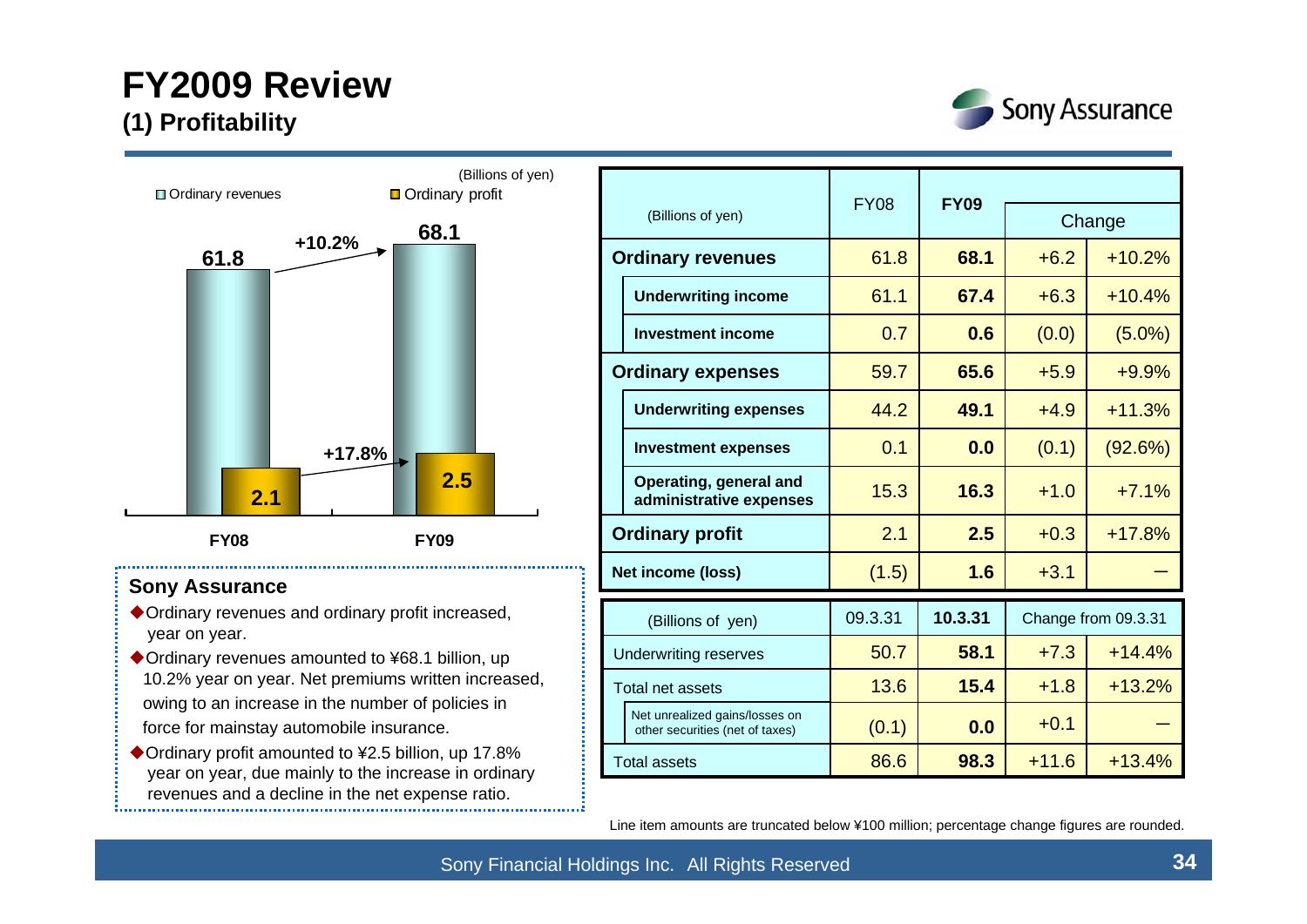### **FY2009 Review (2) Operating Performance**





The number of policies in force is the total of automobile insurance and medical and cancer insurance policies, which account for 99% of net premiums written. More than 90% of personal accident insurance is medical and cancer insurance.

#### **Net Expense Ratio + Earned/Incurred Loss Ratio**



Earned/incurred loss ratio is equal to the ratio of the sum of net losses paid, loss adjustment expenses and accumulation in provision for reserve for outstanding losses to earned premiums.

\*Note that earthquake insurance and compulsory automobile liability insurance are excluded from the above calculation.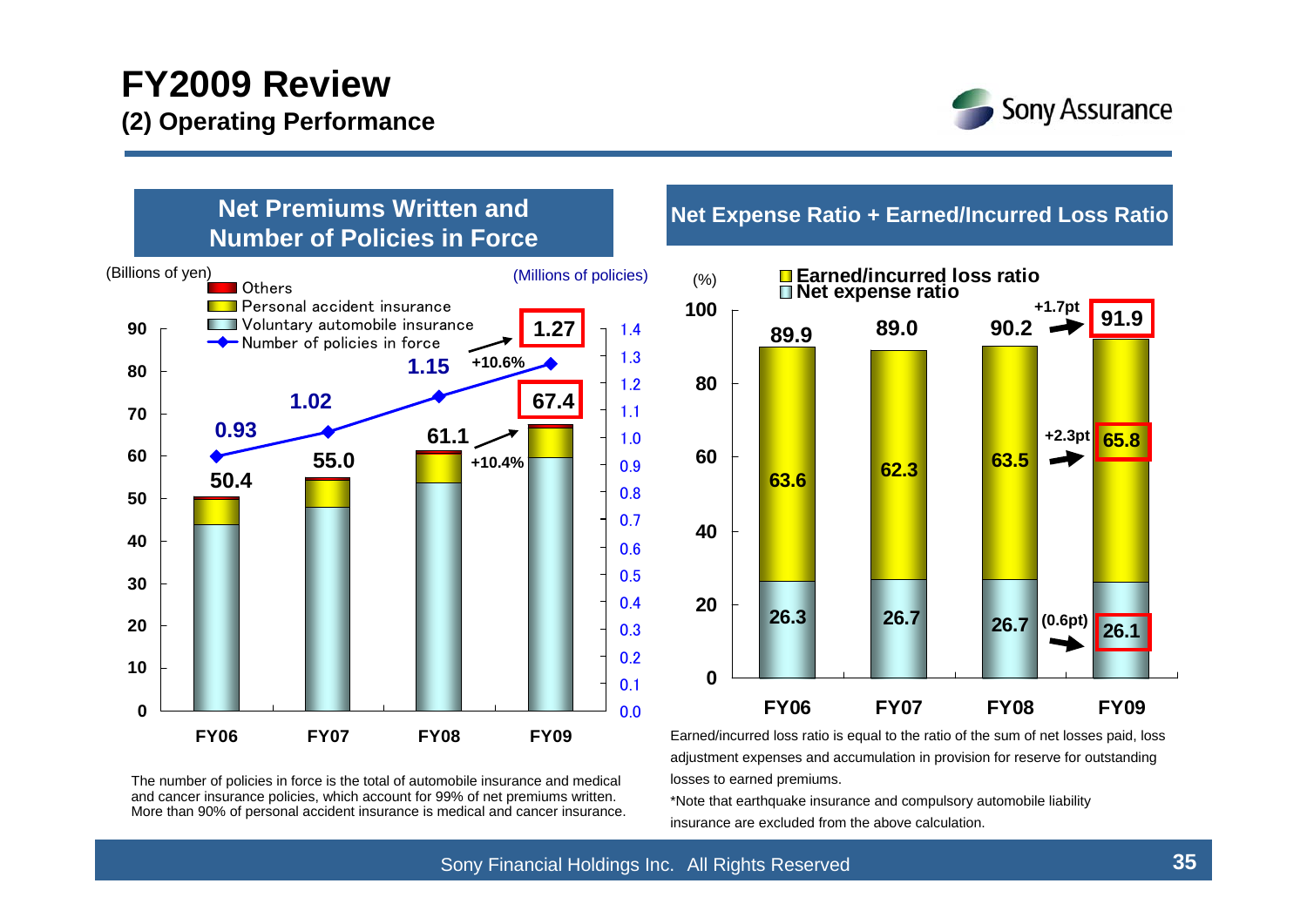

#### **Auto Insurance Market & Share of Direct Insurers**

**Direct Premiums Written by Direct Insurer**



Source: *Statistics of Non-life Insurance Business in Japan*

Source: *Statistics of Non-life Insurance Business in Japan* and the data disclosed by each company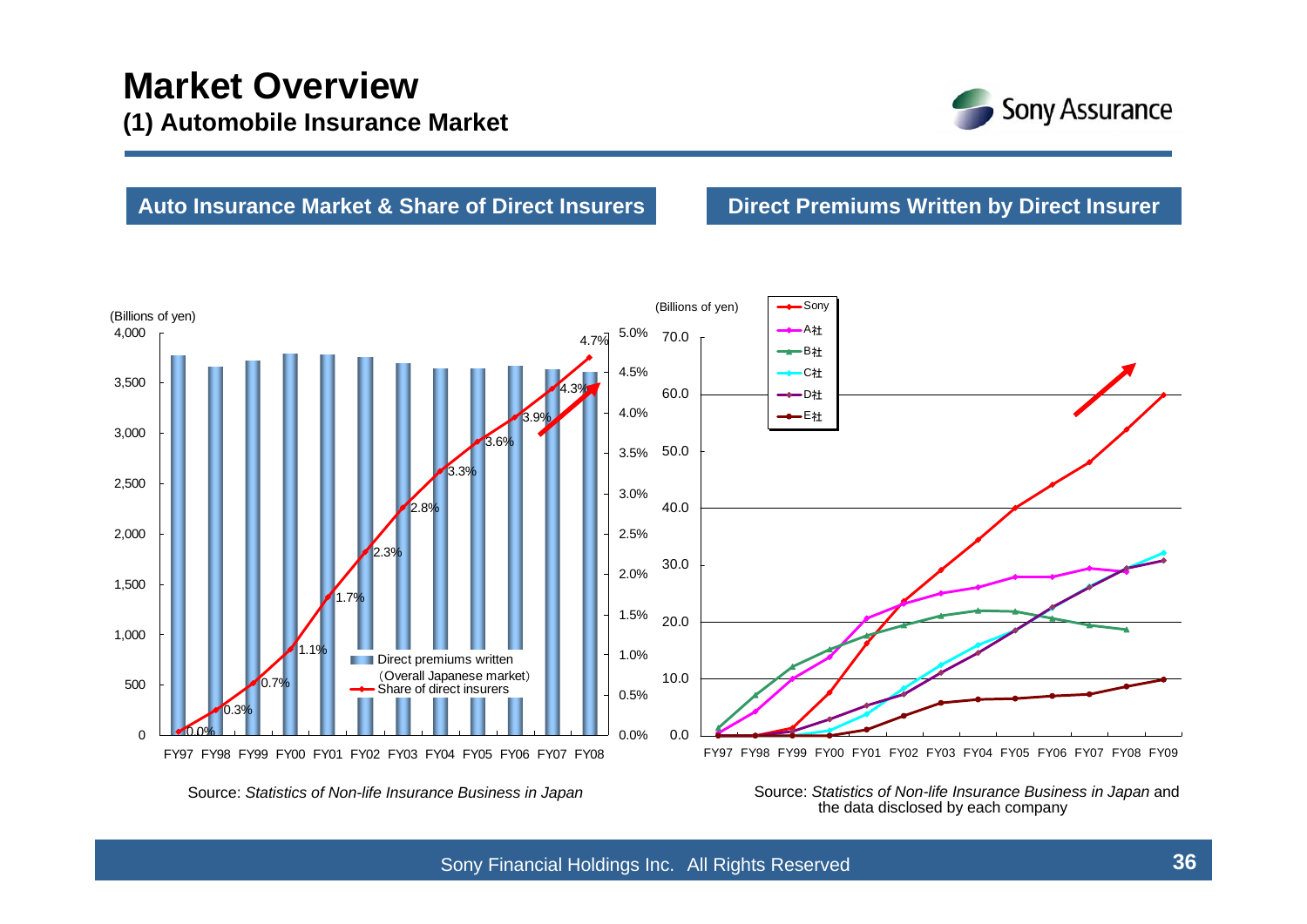### **Market Overview (2) Profitability (Automobile insurance)**



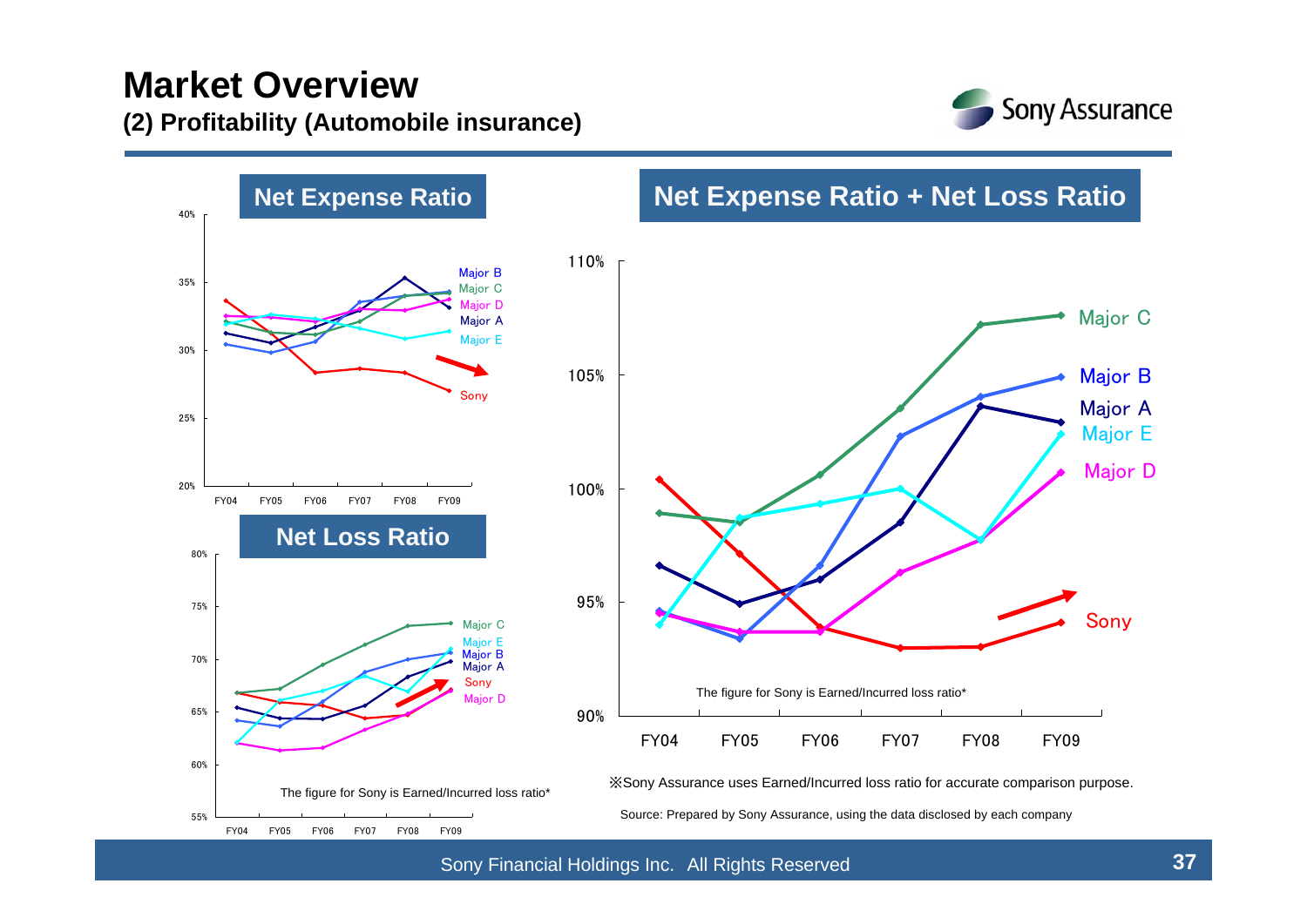

**Mid-term Targets**

Promote marketing activities and enhance service levels aiming at achieving a new target direct premiums written of ¥100.0 billion

Secure profitability for a target adjusted ROE of 10% by growing business operations and properly controlling the loss ratio and the expense ratio

Promote the online business model by strengthening the website system including the system for mobile phone website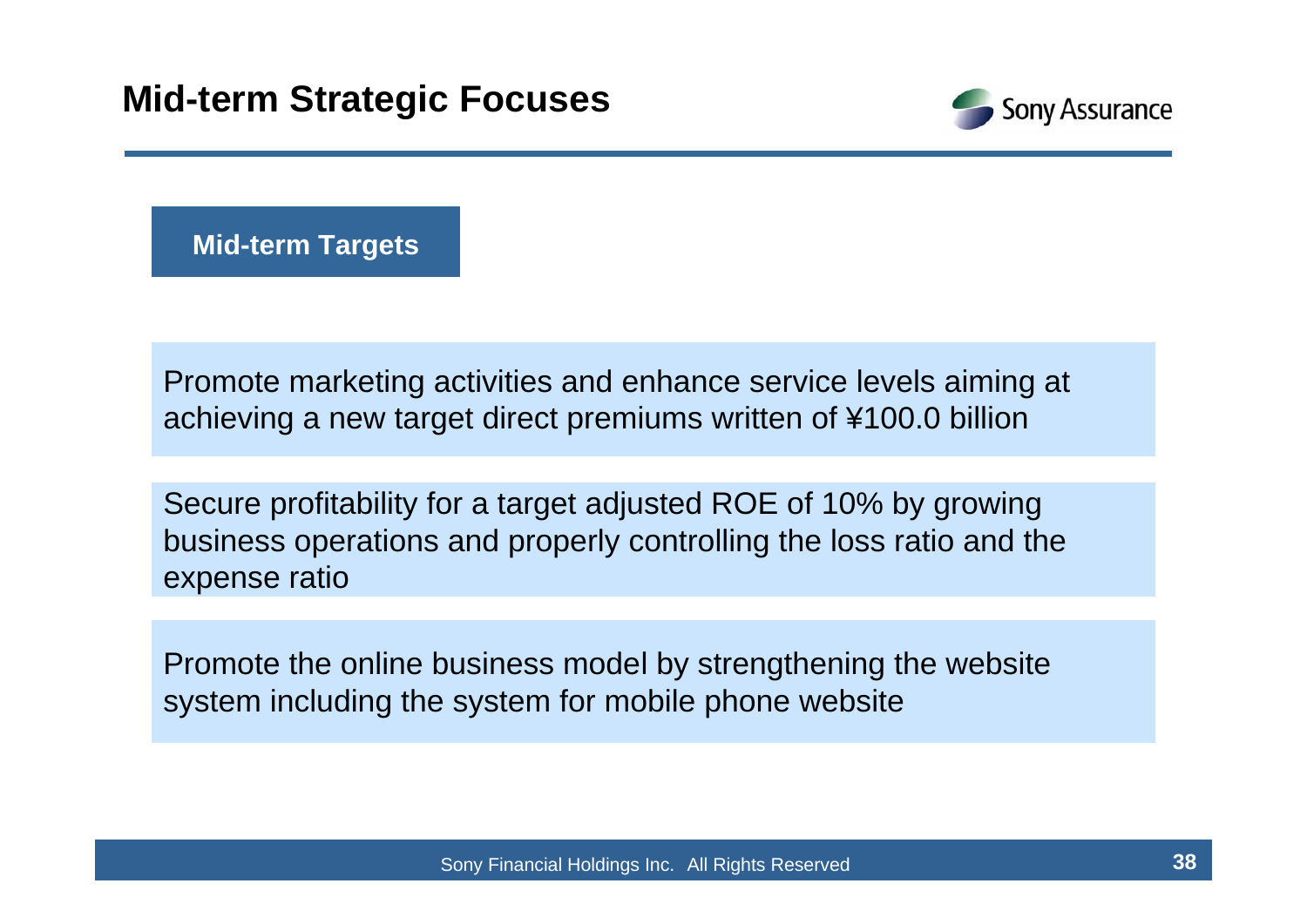### **Mid-term Strategic Focuses**





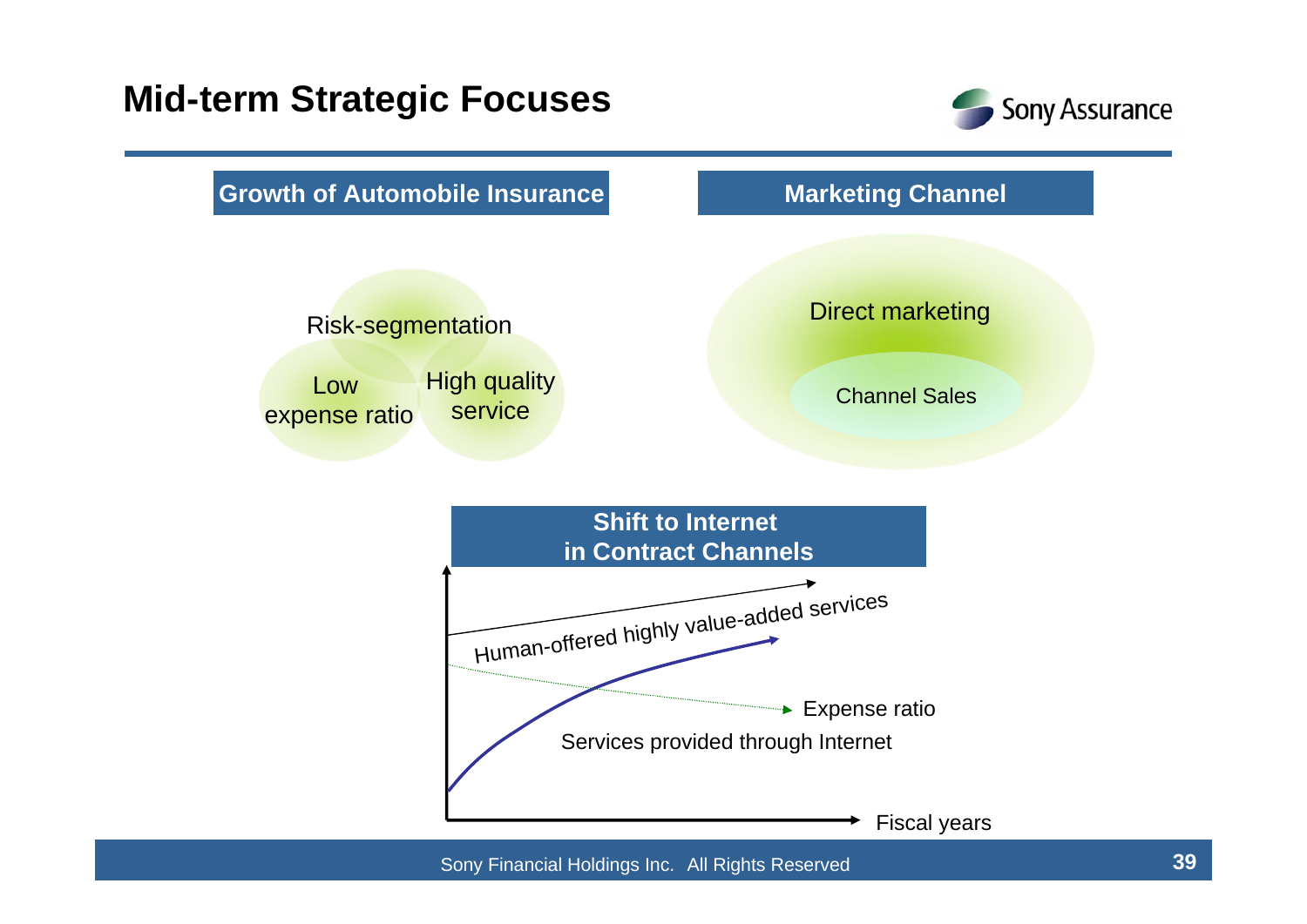

#### **Strategic investment in marketing**

#### **Investment in Direct Channels Advertisement**



# **Advertising Expenditures in Japan by Type of Media**



Source: "*Advertising Expenditures in Japan*" by Dentsu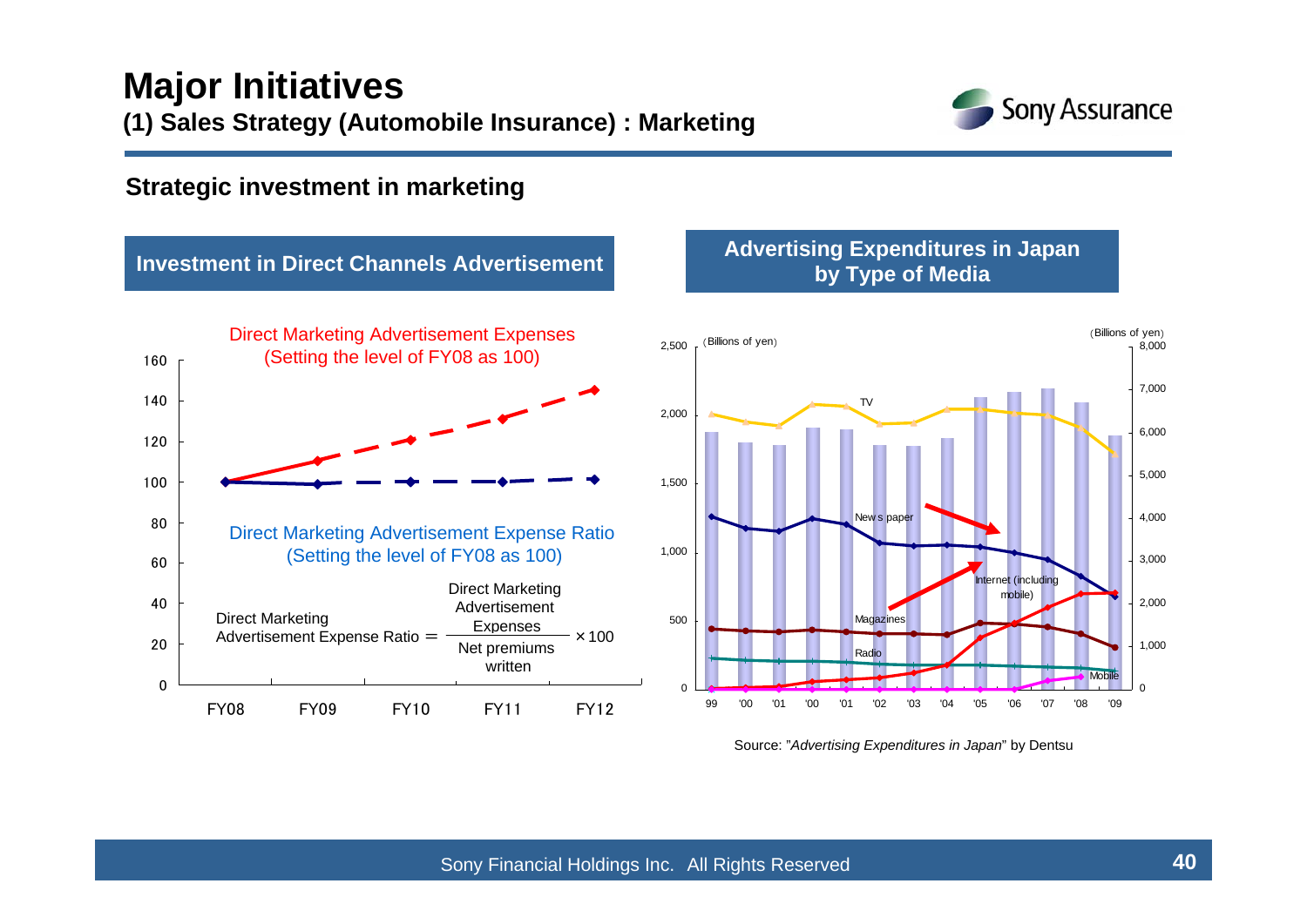

**High Evaluations From Outside Institutions**



#### **Ranking in Customer Satisfaction with Accident Response: No.2**



Source: *J.D. Power Asia Pacific*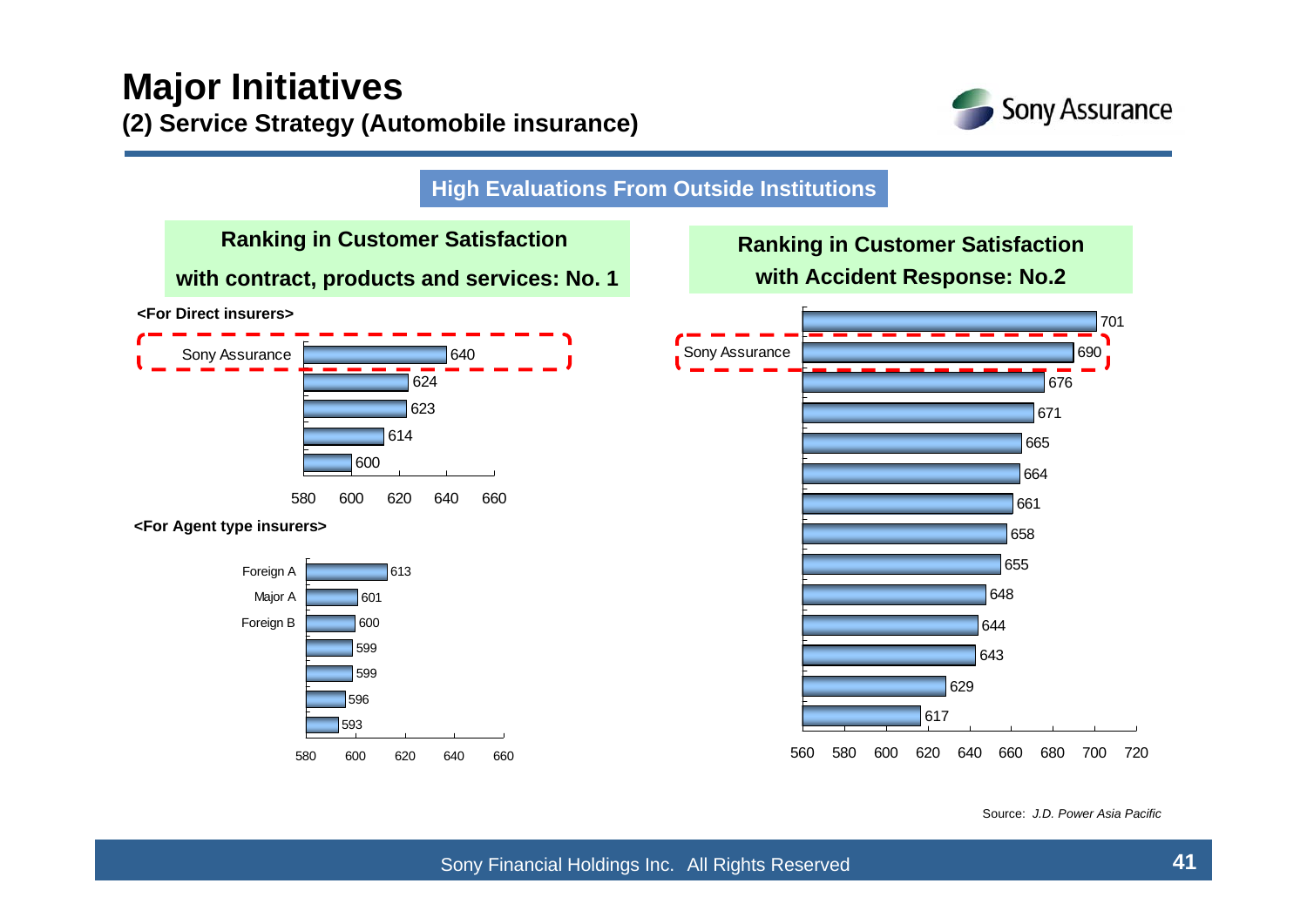### **Major Initiatives (3) Strategy to Enhance Profitability**



<Total of all types of insurance>



**Net Expense Ratio + E.I. Loss Ratio Average Running Distance at the Time of Maturity+ E.I. Loss Ratio (Yearlong period)**



Source: *Statistics of Non-life Insurance Business in Japan*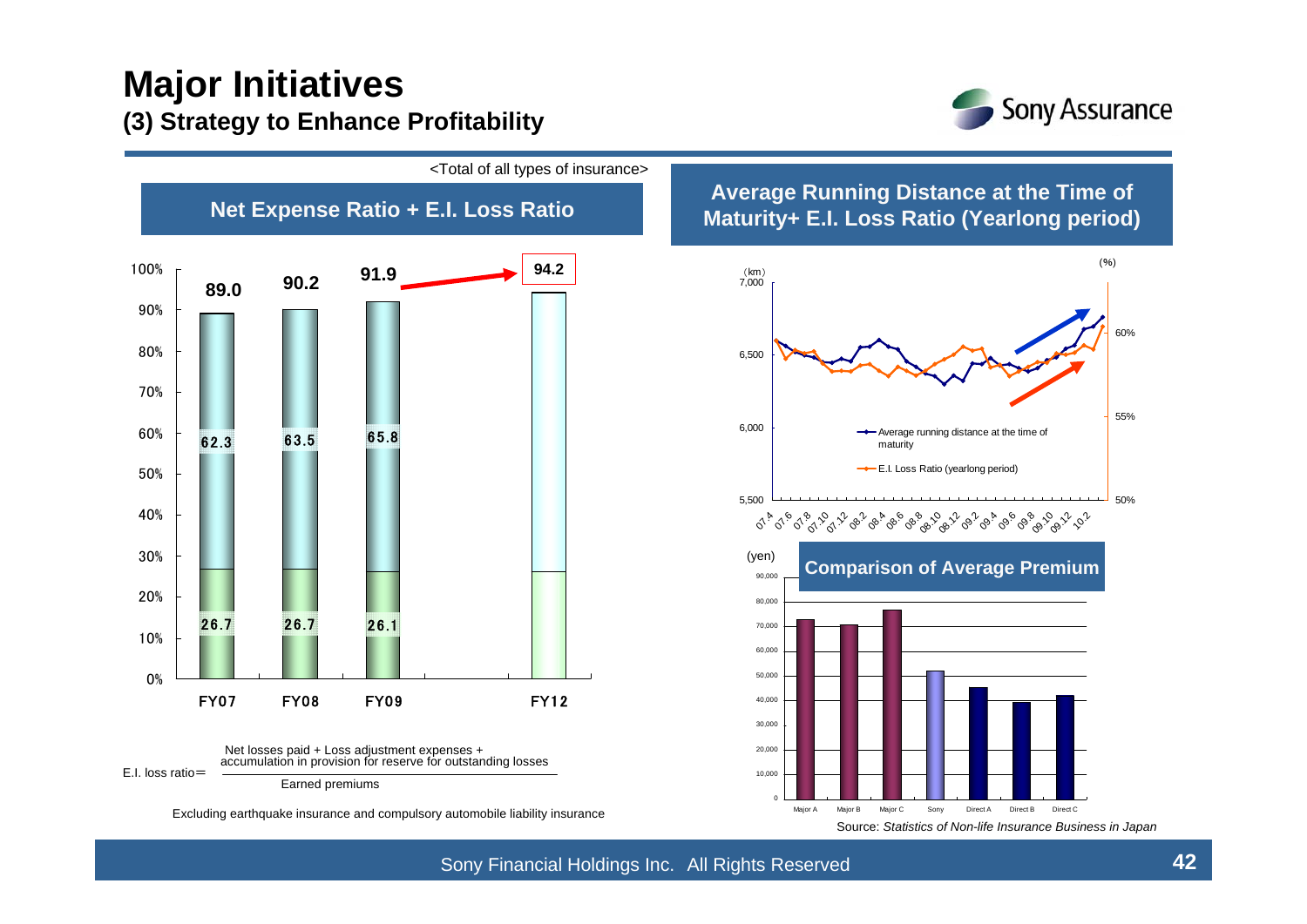

**Ordinary Profit**

### **Direct Premiums Written**



(Billions of yen)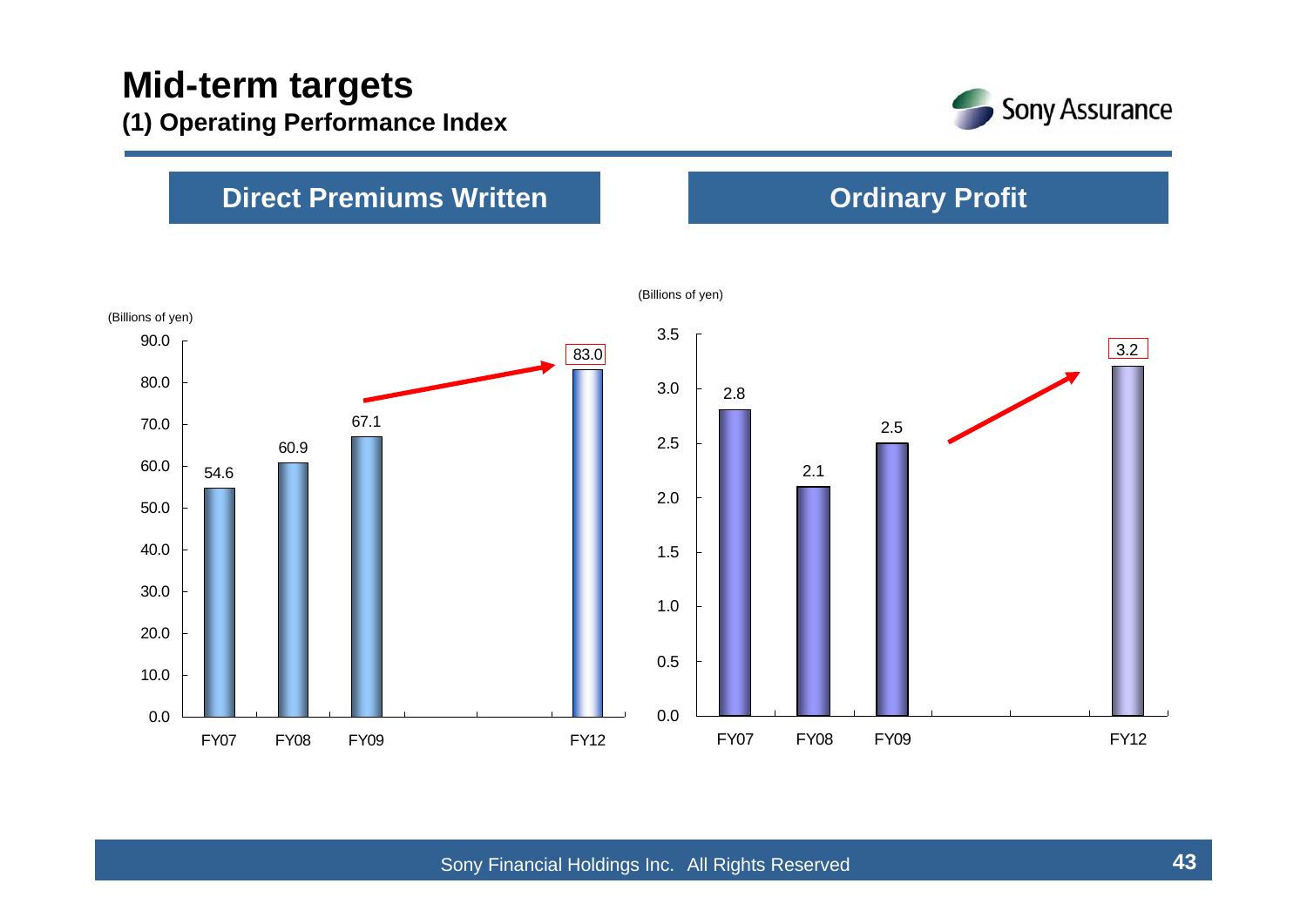

### **Net Profit and Adjusted ROE <b>Solvency Margin Ratio**





#### **(current domestic criteria)**

Adjusted ROE = Adjusted profit / Adjusted capital

Adjusted profit = The net income plus provision for special catastrophe reserve and its provision for

reserve for price fluctuations, in each case after taxes.

Adjusted capital = The average amount of net assets plus the sum of special catastrophe reserve and its reserve for price fluctuations, in each case after taxes.

Line item amounts are truncated below ¥100 million; percentage change figures are rounded.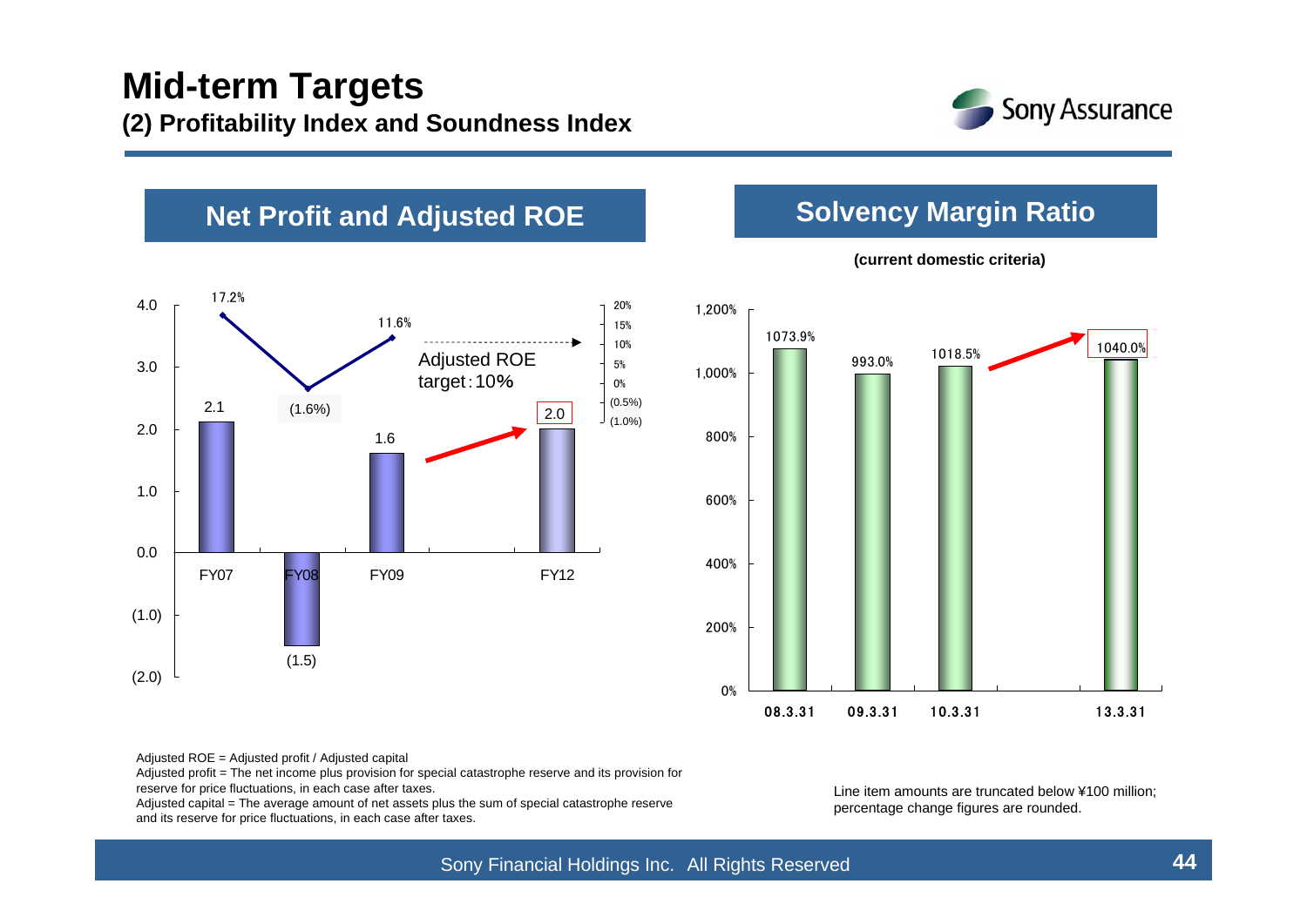

# **Sony Bank (Non-consolidated)**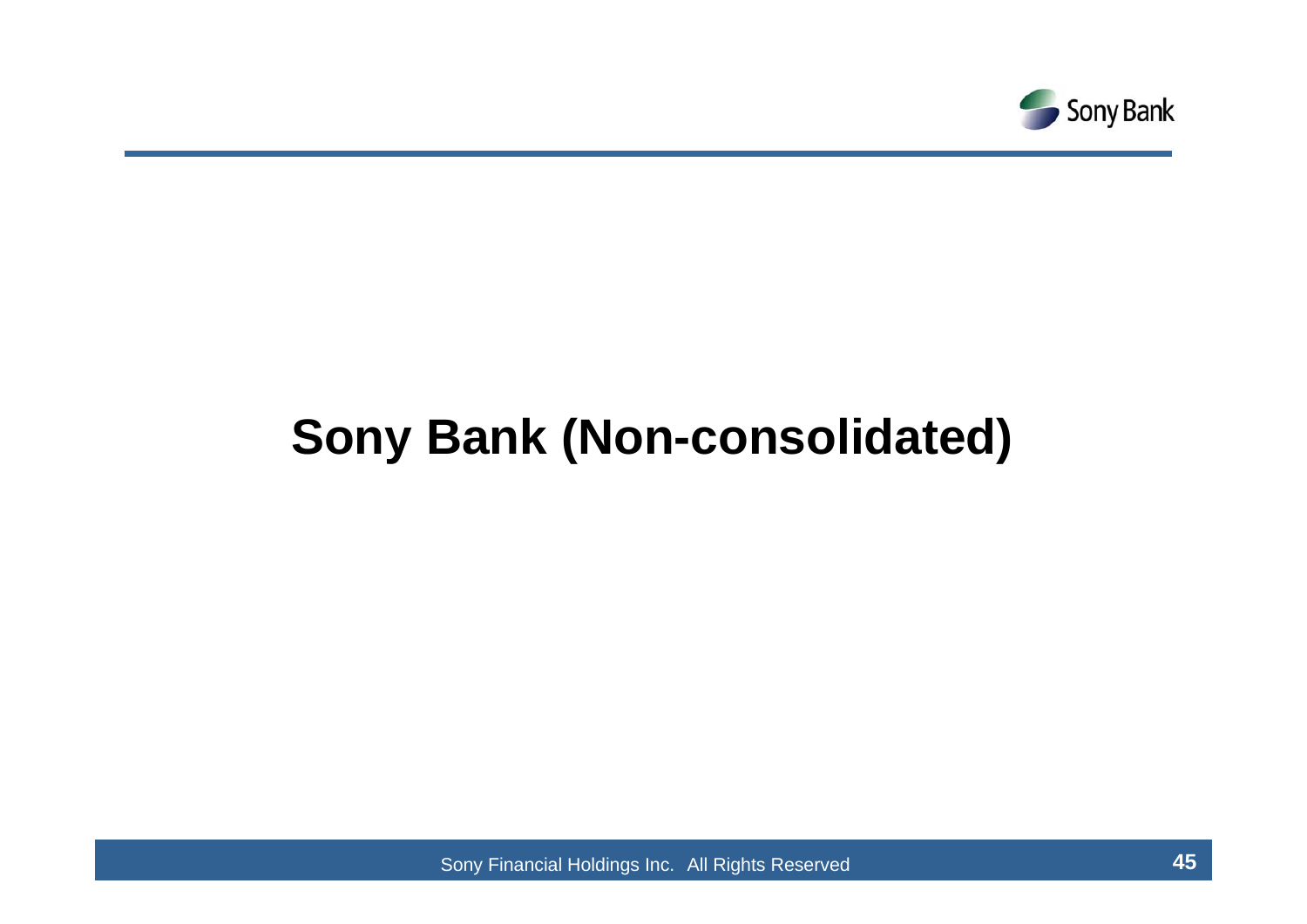### **FY2009 Review (1) Operating Performance**



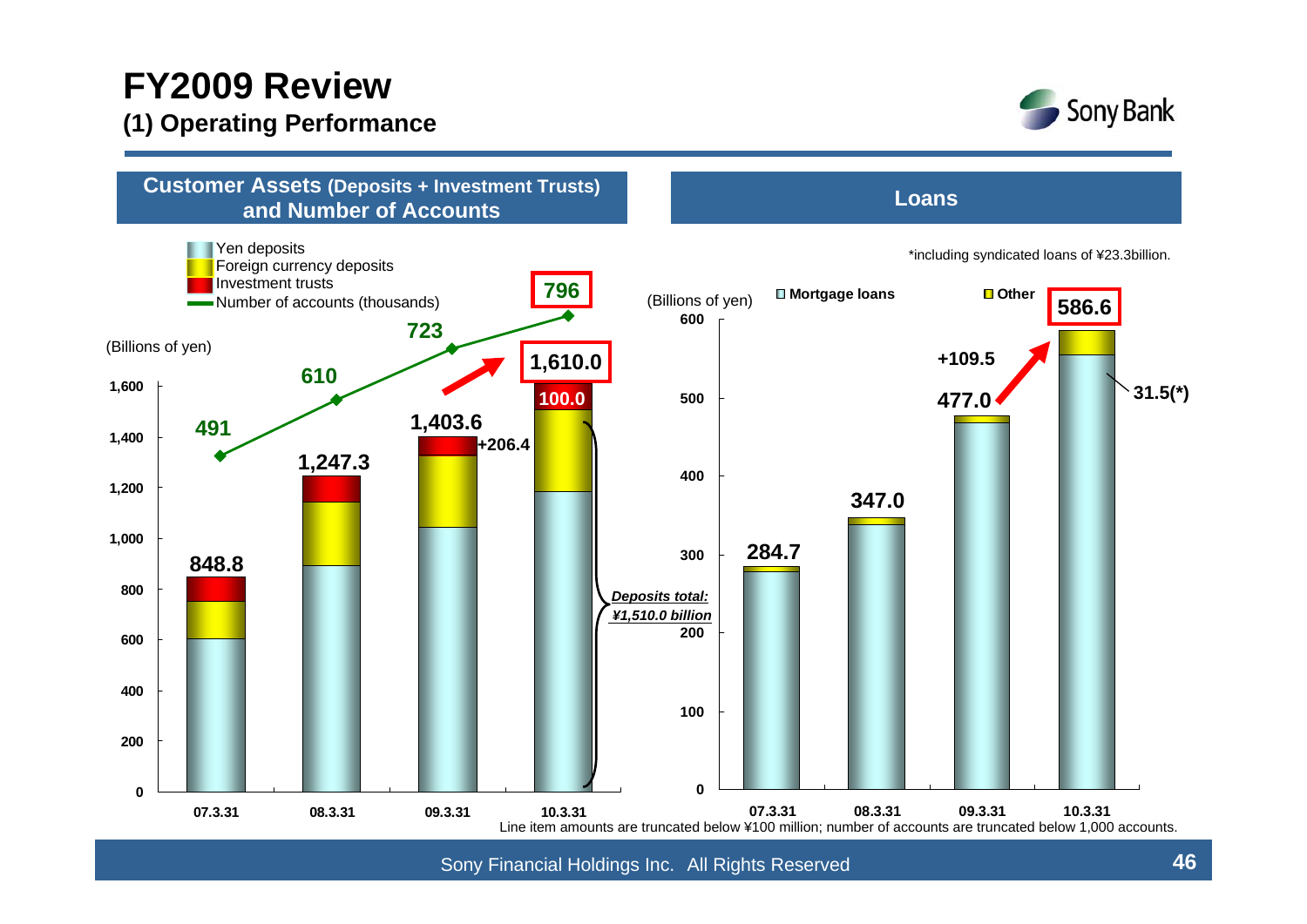### **FY2009 Review (2) Profitability**





#### **Sony Bank**

- Despite a decrease in ordinary revenues, ordinary profit increased year on year.
- ◆ Gross operating profit increased ¥4.0 billion year on year due to an increase in net interest income.
- Net interest income increased ¥6.3 billion due mainly to a decline in interest on deposits in the lowering of interest rates and higher interest on loans.
- Net other operating income decreased ¥1.7 billion, mainly because foreign exchange gains on investment in foreign currency deposits decreased owing to the lowering interest rates, and gains from derivatives, net, which were held for hedging purposes, turned into losses.
- ◆ Net income amounted to ¥1.6 billion, from a net loss of ¥0.7 billion in the previous fiscal year.
- ◆ Customer assets increased ¥206.4 billion from March 31, 2009.

| (Billions of yen)             |                                                                      | <b>FY08</b> | <b>FY09</b> |                      | Change              |
|-------------------------------|----------------------------------------------------------------------|-------------|-------------|----------------------|---------------------|
|                               | <b>Ordinary revenues</b>                                             | 33.3        | 30.5        | (2.8)<br>$(8.6\%)$   |                     |
| <b>Gross operating profit</b> |                                                                      | 10.8        | 14.9        | $+4.0$               | $+37.6%$            |
|                               | Net interest income                                                  | 6.6         | 13.0        | $+6.3$               | $+96.1%$            |
|                               | Net fees and commissions                                             | 0.3         | (0.1)       | (0.5)                |                     |
|                               | Net other operating income                                           | 3.9         | 2.1         | (1.7)                | (45.6%)             |
|                               | <b>General and</b><br>administrative expenses                        | 10.3        | 11.6        | $+1.3$               | $+13.3%$            |
|                               | <b>Ordinary profit</b>                                               | 0.4         | 2.9         | $+2.5$               | $+606.5%$           |
|                               | <b>Net income</b>                                                    | (0.7)       | 1.6         | $+2.3$               |                     |
|                               | <b>Net operating profit</b>                                          | 0.5         | 3.2         | $+2.6$               | $+506.1%$           |
|                               |                                                                      | 09.3.31     | 10.3.31     |                      | Change from 09.3.31 |
|                               | <b>Securities</b>                                                    | 823.1       | 880.1       | $+56.9$              | $+6.9%$             |
| Loans                         |                                                                      | 477.0       | 586.6       | $+109.5$             | $+23.0%$            |
|                               | <b>Deposits</b>                                                      | 1,326.3     | 1,510.0     | $+183.6$             | $+13.8%$            |
|                               | <b>Customer assets</b>                                               | 1,403.6     | 1,610.0     | $+206.4$<br>$+14.7%$ |                     |
| <b>Total net assets</b>       |                                                                      | 46.2        | 58.9        | $+12.7$              | $+27.5%$            |
|                               | Net unrealized gains/losses<br>on other securities<br>(net of taxes) | (9.6)       | 0.9         | $+10.5$              |                     |
|                               | <b>Total assets</b>                                                  | 1,411.9     | 1,612.1     | $+200.2$             | $+14.2%$            |

Line item amounts are truncated below ¥100 million; percentage change figures are rounded.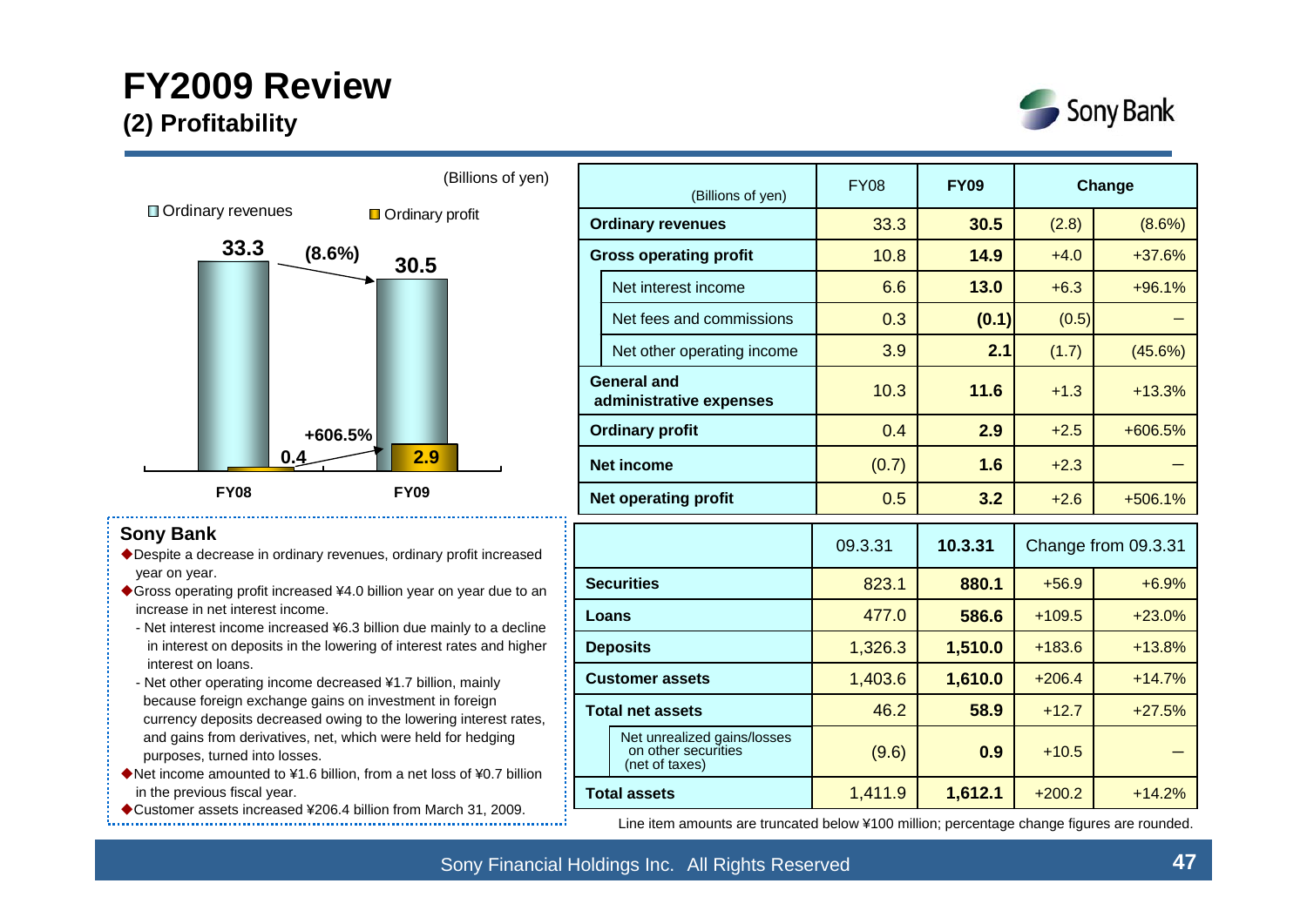### **FY2009 Review (3) Profitability (Based on Internal Control Basis)**



(Billions of yen)

| ■ <reference> On an Internal Control Basis<br/>(Billions of yen)</reference> |                                                                     |                            |      |                  |            | <reference><br/><b>Net Operating Profit (Core Pro)</b></reference>                      |  |  |  |
|------------------------------------------------------------------------------|---------------------------------------------------------------------|----------------------------|------|------------------|------------|-----------------------------------------------------------------------------------------|--|--|--|
|                                                                              |                                                                     | <b>FY08</b><br><b>FY09</b> |      | Change           |            | <b>Operating Expenses and Other</b>                                                     |  |  |  |
| <b>Gross operating profit</b>                                                |                                                                     | 10.8                       | 14.9 | +37.6%<br>$+4.0$ |            | & Gross Operating Profit (Core                                                          |  |  |  |
|                                                                              | Net interest income $1^4$ (1)                                       | 12.1                       | 13.7 | $+1.5$           | $+12.7%$   | Net operating profit (core profit)                                                      |  |  |  |
|                                                                              | Net fees and<br>commissions ${}^{2}$ (2)                            | 1.8                        | 0.9  | (0.9)            | $(48.9\%)$ | - Gross operating profit (core profit)<br>→ Operating expenses and other expenses<br>15 |  |  |  |
|                                                                              | Net other operating<br>income <sup>*3</sup>                         | (3.1)                      | 0.2  | $+3.4$           |            | 14.0                                                                                    |  |  |  |
|                                                                              | <b>Gross operating profit</b><br>(core profit) (A)<br>$= (1) + (2)$ | 14.0                       | 14.6 | $+0.6$           | $+4.4%$    | 10.3                                                                                    |  |  |  |
|                                                                              | Operating expenses and<br>other expenses $(3)$                      | 10.3                       | 11.7 | $+1.4$           | $+13.8%$   | 10                                                                                      |  |  |  |
|                                                                              | Net operating profit<br>(core profit)<br>$= (A) - (3)$              | 3.7                        | 2.9  | (0.8)            | (21.7%)    |                                                                                         |  |  |  |

#### ● On an Internal Control Basis

The following adjustments are made to the figures on a financial accounting basis to account for profits and losses more appropriately.

- \*1: Net interest income: Includes profits and losses associated with fund investment recorded in net other operating income, including gains or losses from currency swap transactions.
- \*2: Net fees and commissions: Includes profits and losses for customer dealings in foreign currency transactions recorded in net other operating income.
- \*3: Net other operating income: After the above adjustment (\*1 and \*2), consists of profits and losses for bond and derivative dealing transactions.

#### ●**Core profit**

Profits and losses exclude net other operating income, including those for bond and derivative dealing transactions, and stands for Sony Bank's basic profits.

#### **<Reference>Net Operating Profit (Core Profit), Expenses Profit)**



Line item amounts are truncated below ¥100 million; percentage change figures are rounded.

**0**

**5**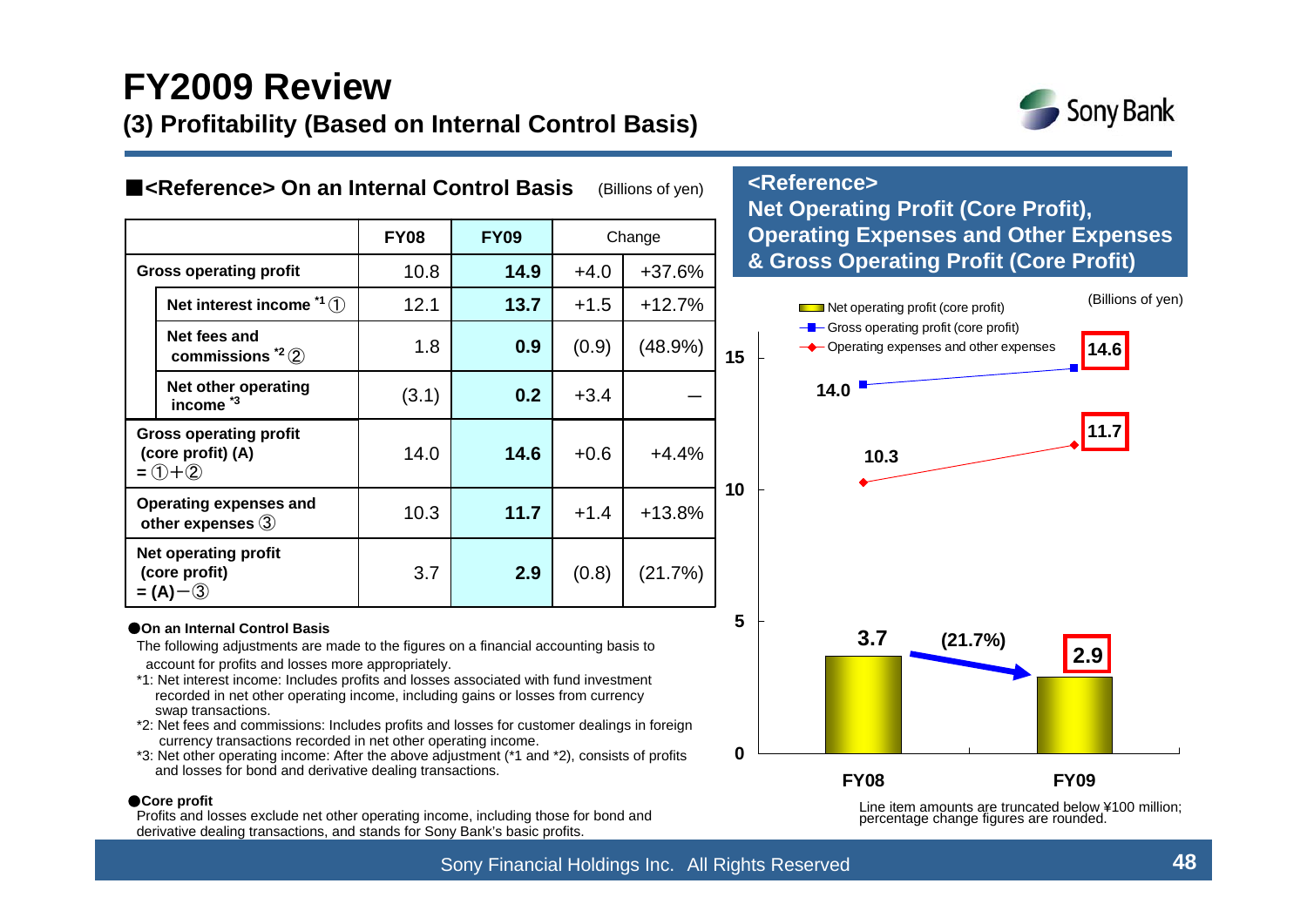

Establish a firm presence as an asset management bank

Forge stronger win-win relationships with customers by raising operational efficiencies

#### 1Continuously grow business operations (retail balance)

- Sony Bank has gained a certain level of customer satisfaction with its products and services. However, its presence in the financial market for individual customers is still small and its growth potential remains enormous.
- Continuously Expand retail balance through the promotion with new sales methods and channels for the customers who Sony Bank has not reached

### Raise profitability

- Raise efficiency and profitability of ALM to respond to expanding asset scale, to promote risk dispersion and operational efficiency, and to maximize risk return.
- **Dearage 1** Upgrade business operations, especially service quality and productivity, for further pursuing a low cost business model and seek for higher customer satisfaction and improvement of cost efficiency.

2

### Maintain financial soundness

■ Keep Sony Bank's capital adequacy ratio at a level of around 10%

<sup>3</sup>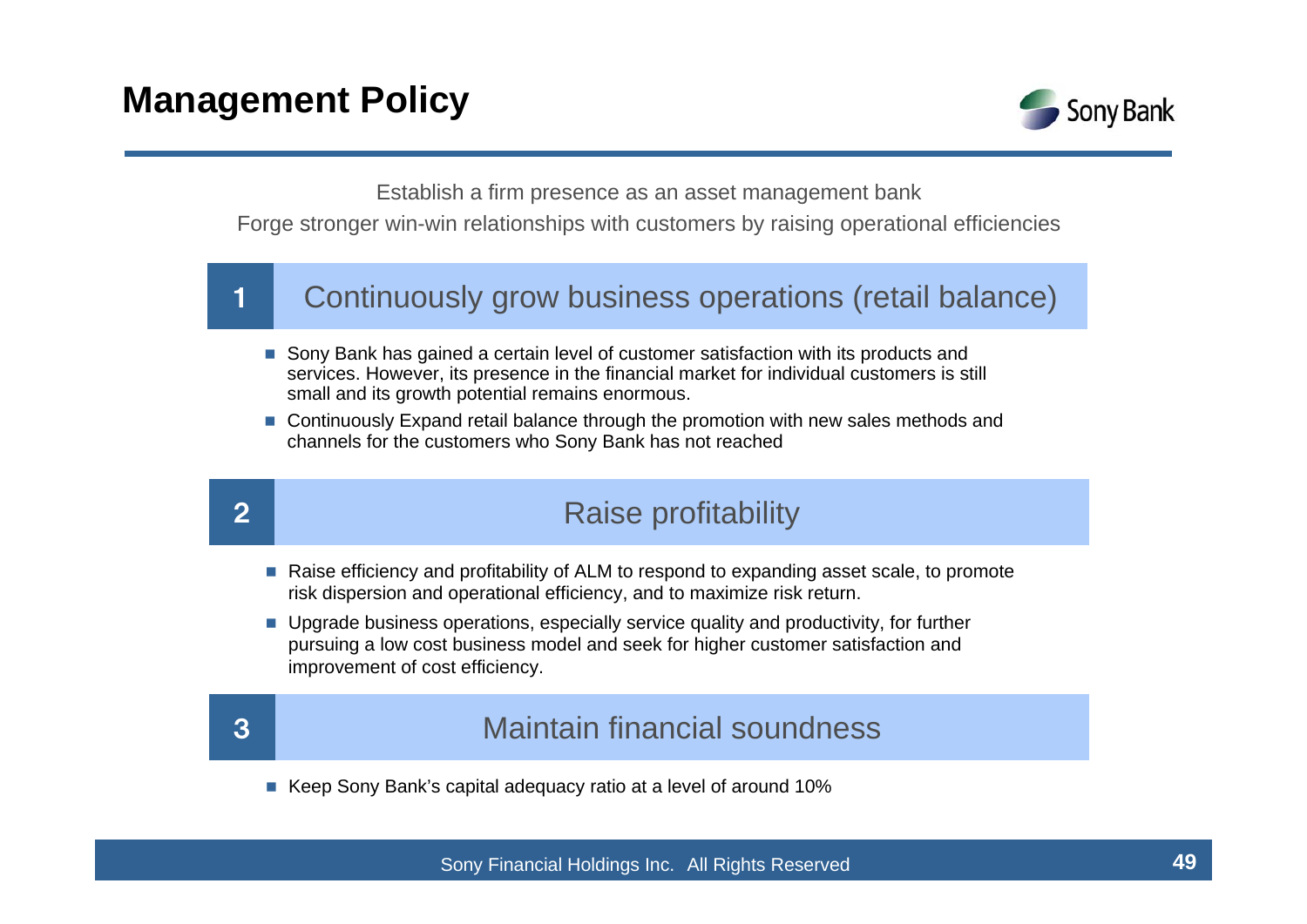### **Growth Strategy**



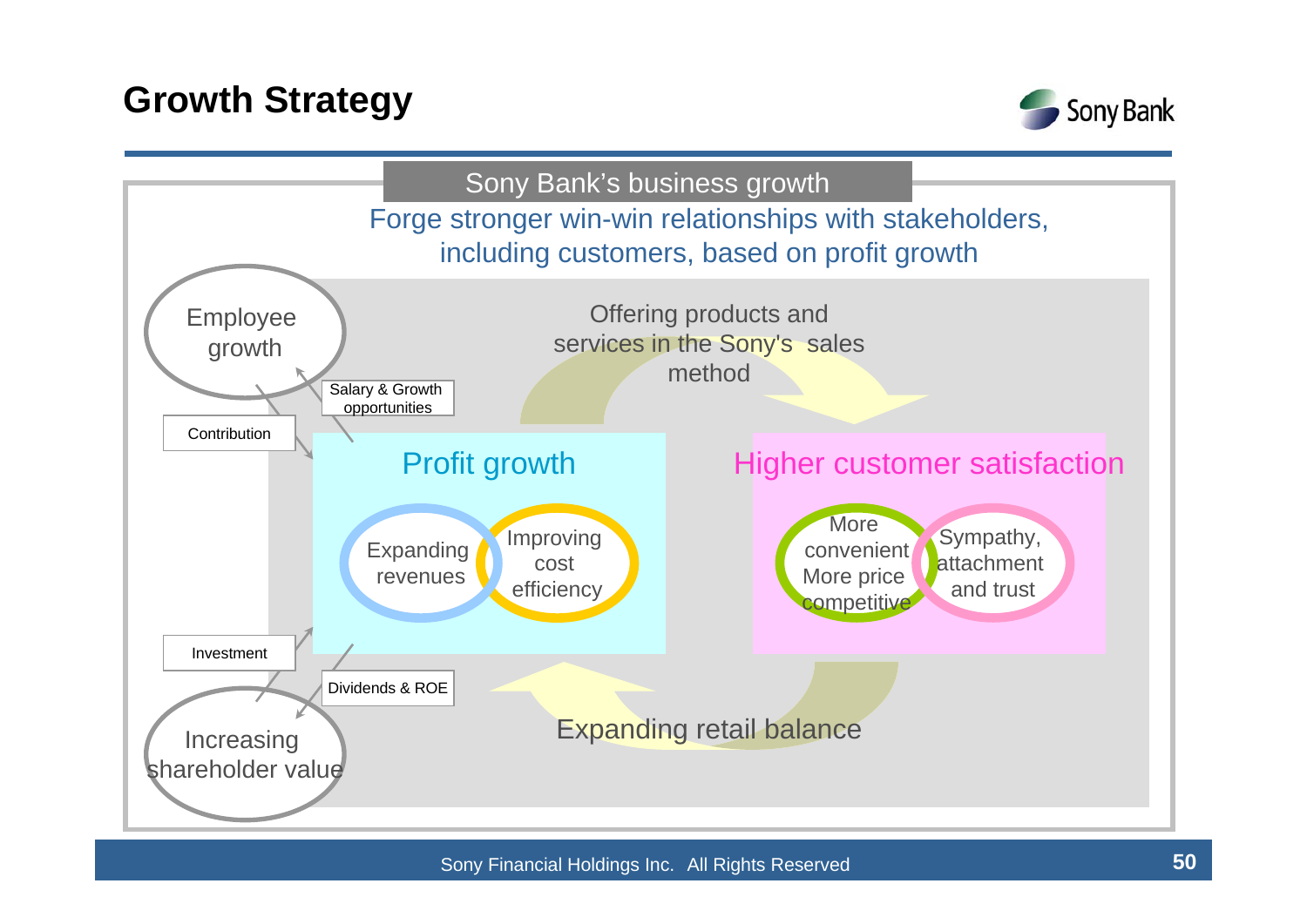### **Consistent Growth of Business Operations**



#### High Customer Satisfaction

Nikkei financial institution ranking Consumer satisfaction

|                | FY06 (No.3)   | FY07 (No.4) | FY08 (No.5) | FY09 (No.6)   |
|----------------|---------------|-------------|-------------|---------------|
|                | <b>Bank G</b> | Sony Bank   | Sony Bank   | Sony Bank     |
| $\overline{2}$ | Sony Bank     | Bank G      | Bank F      | Bank A        |
| 3              | Bank H        | Bank F      | Bank G      | <b>Bank B</b> |
| 4              | Bank K        | Bank H      | Bank H      | Bank F        |
| 5              | Bank F        | Bank J      | Bank I      | Bank G        |

Source: Prepared by Sony Bank based on the *6th Nikkei financial institution ranking Consumer satisfaction (Nihon Keizai Shimbun)*

Growth Potential in the Financial Market for



Source: Prepared by Sony Bank based on the *Nikkin Report* and Materials officially disclosed by individual banks.

Note: The above figures exclude those of Shinkin banks, credit union banks, labor credit association, and agricultural cooperatives, etc.

#### Consistent growth of Business Operations



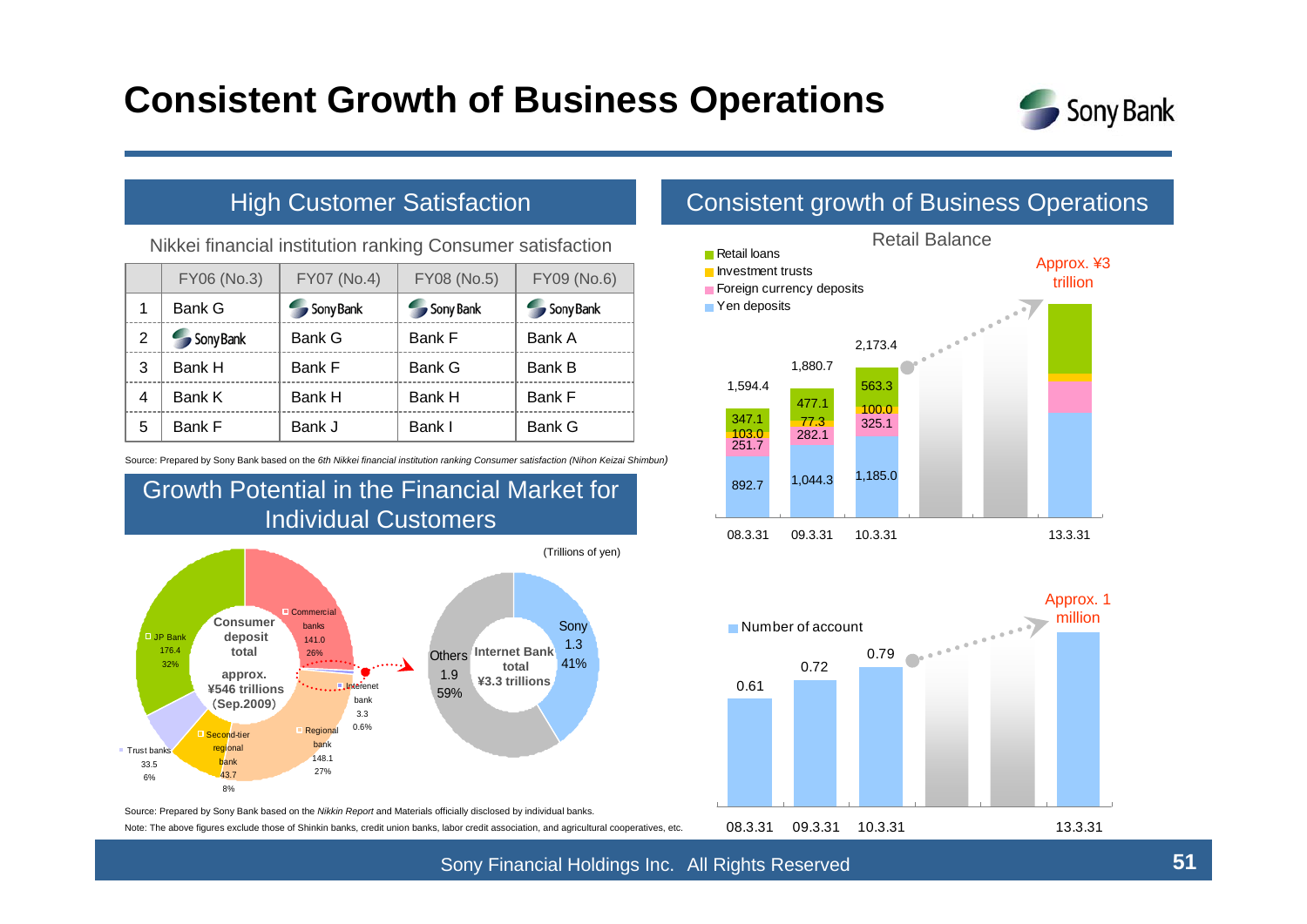### **Accelerating Growth of Mortgage Loans**





Note4: The maximum market scale of mortgage loans, including the figures of Shinkin banks, credit union banks, JA Group and Japan housing finance agency, etc. was approx. 170 trillion yen at the end of 2009.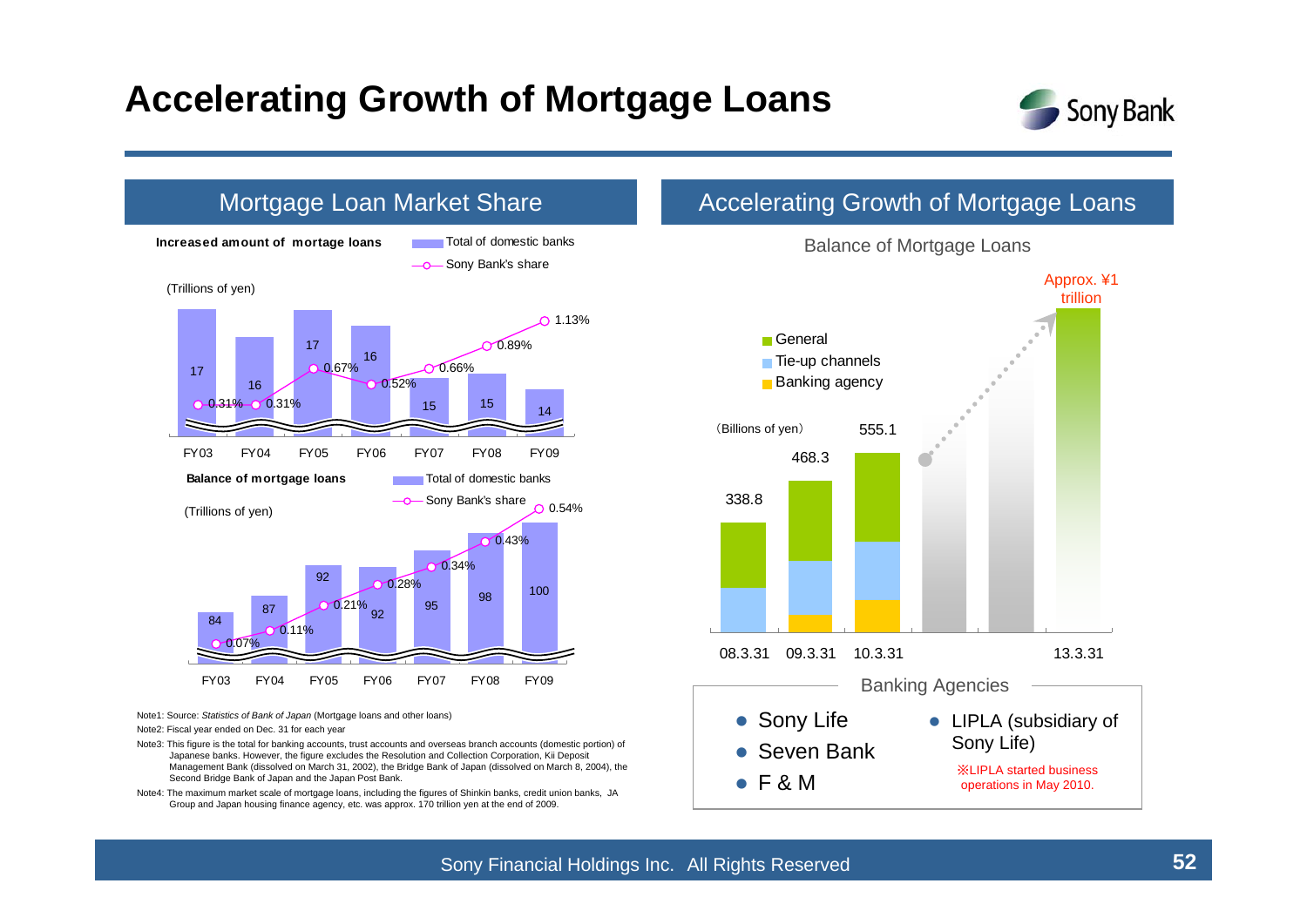



is to open in front of Tokyo Station Yaesu Central Entrance on June 24, 2010.



\* Please see the press release for details.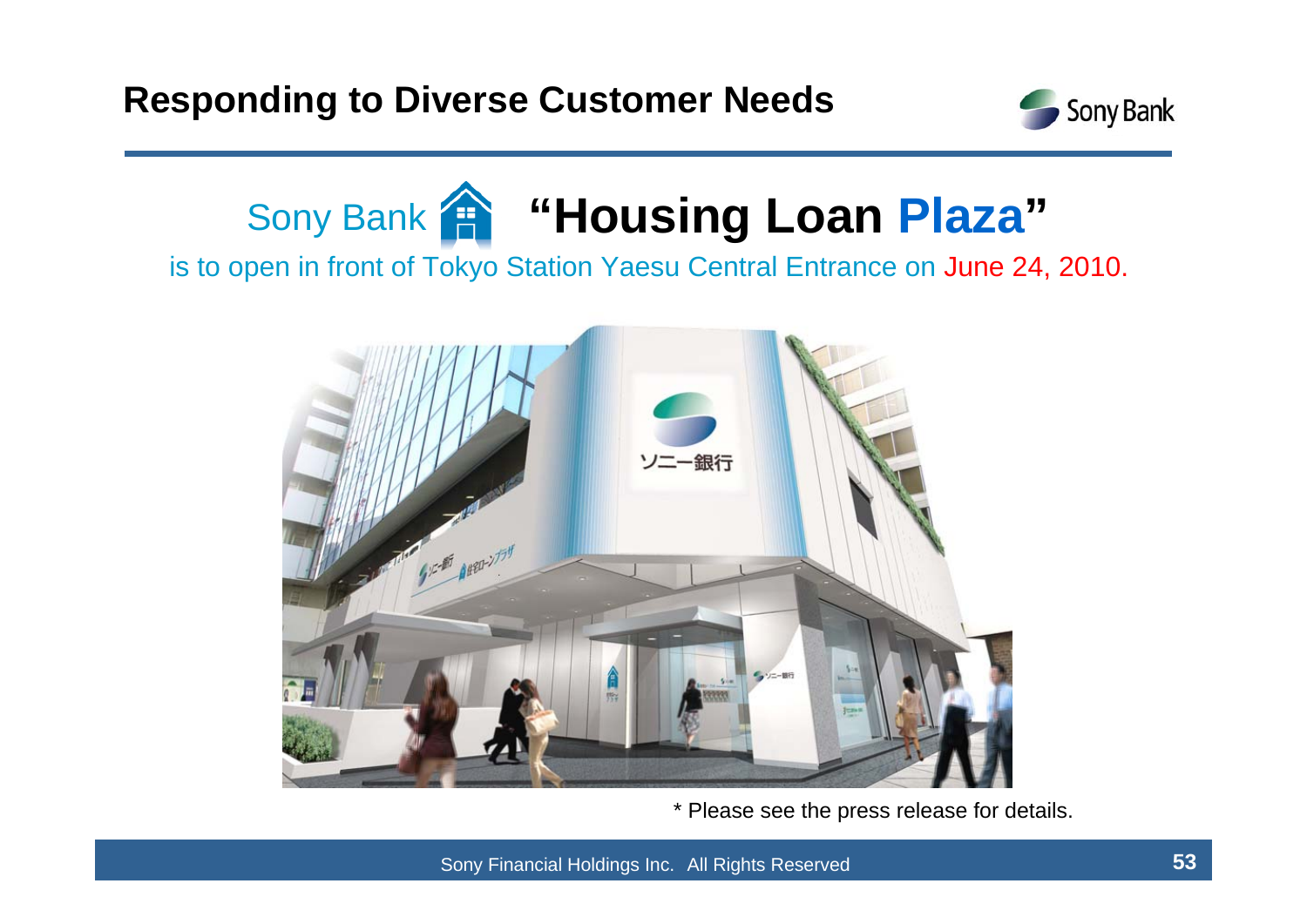### **Supporting Asset Management of Financial Portfolio for Individual Customers**



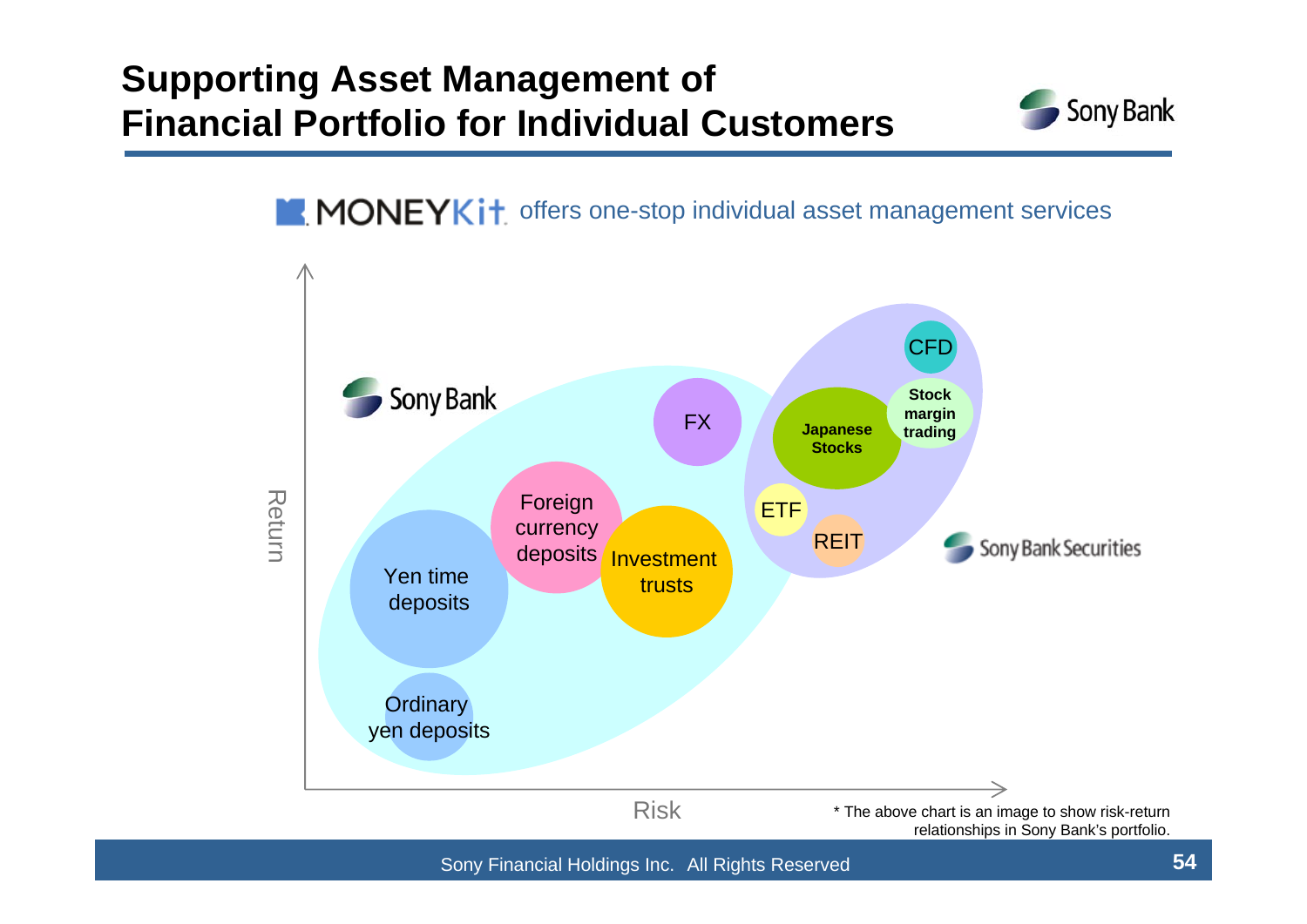### **Mid-term Targets (1) Higher Profitability**





Sony Financial Holdings Inc. All Rights Reserved **55**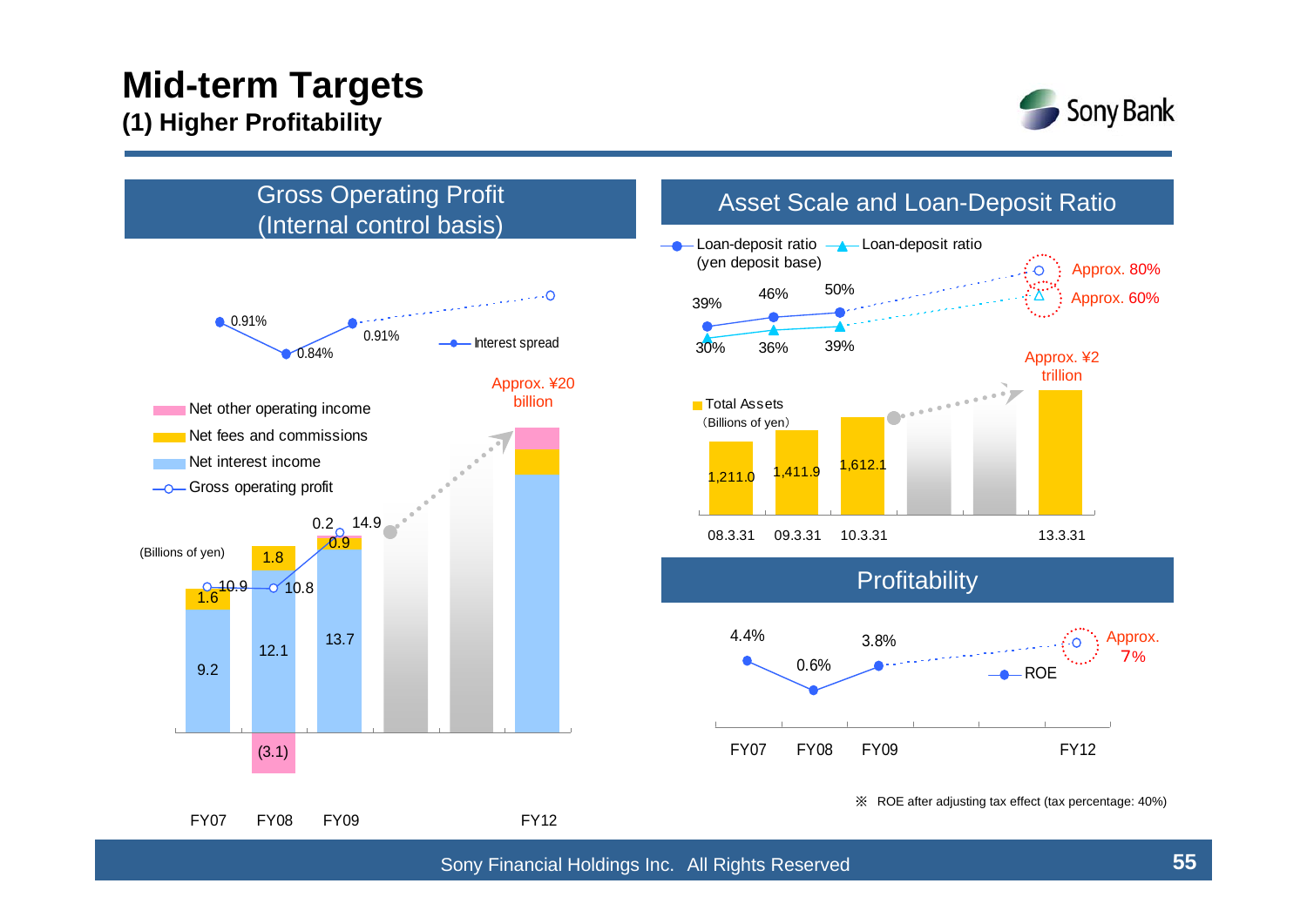

#### Ratio of Nonperforming Loans

Risk-monitored loan (As of September 30, 2009)





Capital Adequacy Ratio

Note: Prepared by Sony Bank based on the *Financial Business Winter 2010 (Toyo Keizai Shinpo)*

※Capital adequacy ratio of 11.08% as of March 31, 2009 was calculated without applying the special exception of the standard stipulated by Article 14-2 of the Banking Law of Japan, in accordance with the FSA public ministerial announcement No. 79 of 2008.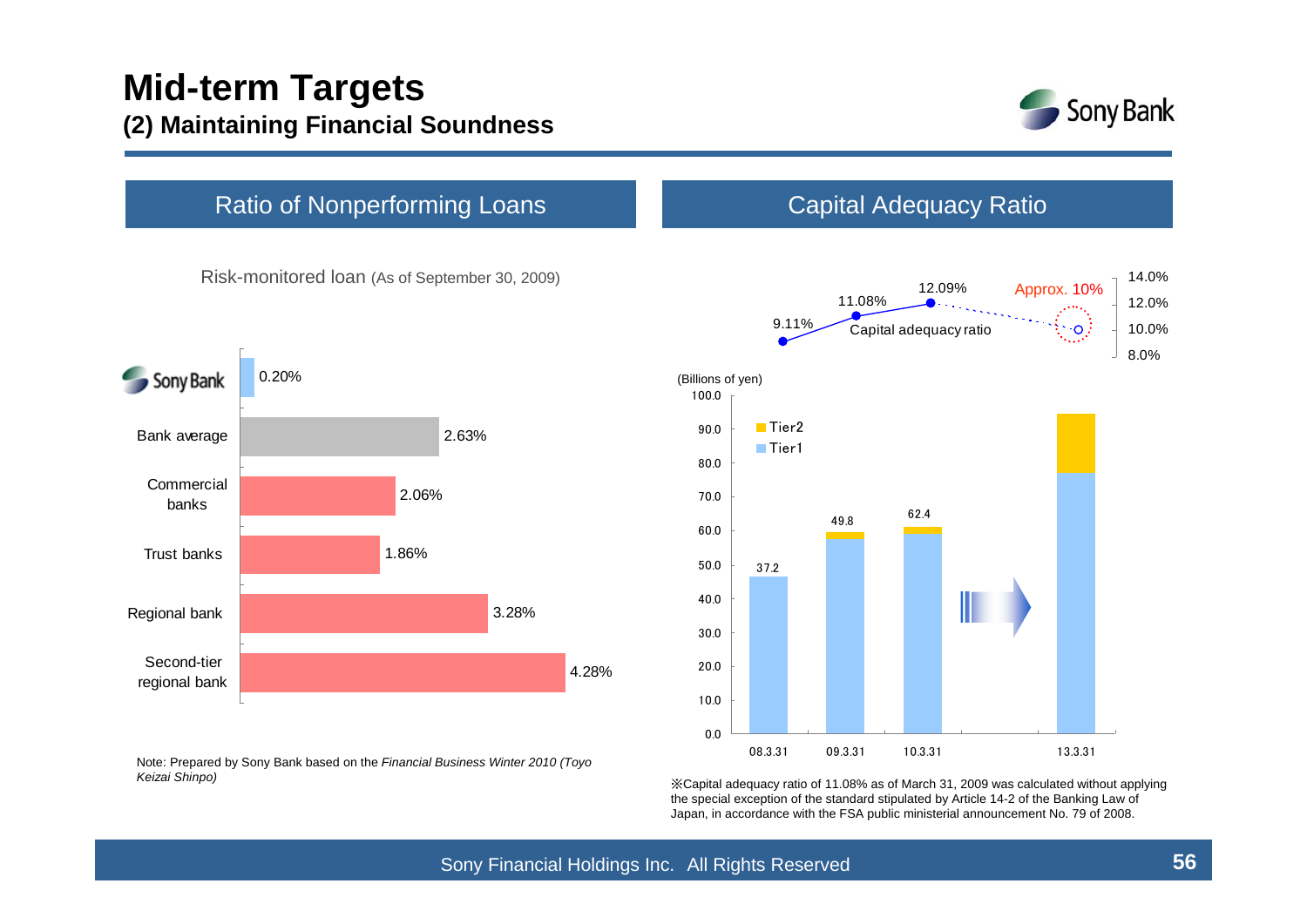

# **Sony Financial Holdings**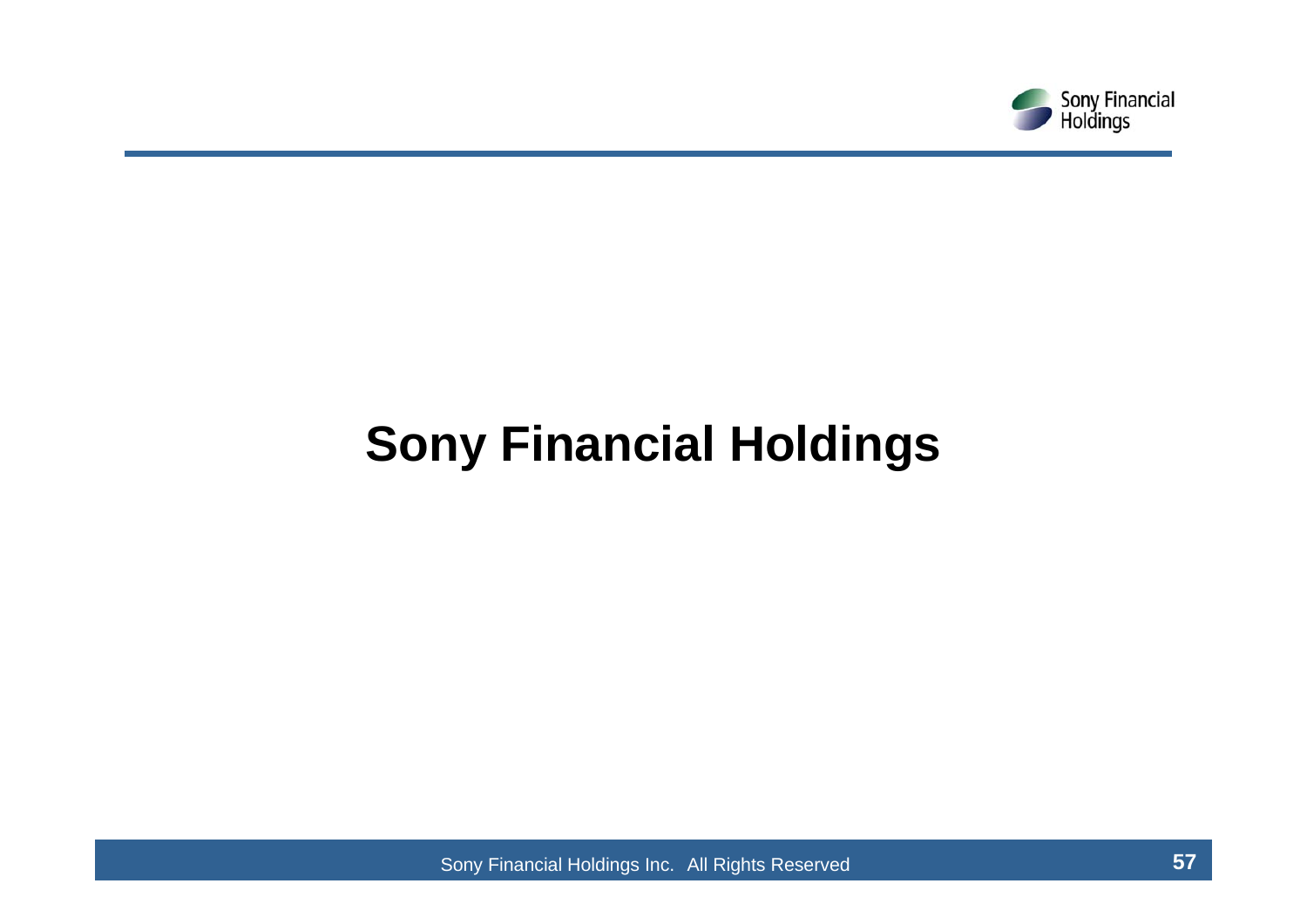### **Consolidated Financial Forecast for the Year Ending March 31, 2011**



|                                                               |              |                           |                                           |                            |                                                                                          | <b>Consolidated Ordinary Revenue</b>                                         |
|---------------------------------------------------------------|--------------|---------------------------|-------------------------------------------|----------------------------|------------------------------------------------------------------------------------------|------------------------------------------------------------------------------|
|                                                               | <b>FY09</b>  | <b>FY10</b><br>(Forecast) | Change<br>FY10 forecast<br>vs FY09 actual | (Billions of yen)<br>1,200 | <b>Banking business</b><br>$\Box$ Non-life insurance business<br>Life insurance business |                                                                              |
|                                                               |              |                           |                                           | 1,000                      | 978.9                                                                                    | 974.0                                                                        |
| <b>Consolidated ordinary revenues</b>                         | 978.9        | 974.0                     | (0.5%)                                    | 800                        |                                                                                          |                                                                              |
| <b>Life insurance business</b>                                | 882.0        | 871.3                     | (1.2%)                                    | 600                        |                                                                                          | (Forecast)                                                                   |
| <b>Non-life insurance business</b><br><b>Banking business</b> | 68.1<br>30.5 | 72.7<br>30.6              | $+6.6%$<br>$+0.3%$                        | 400                        |                                                                                          |                                                                              |
|                                                               |              |                           |                                           | 200                        |                                                                                          |                                                                              |
|                                                               |              |                           |                                           | $\mathbf 0$                | <b>FY09</b>                                                                              | <b>FY10</b>                                                                  |
|                                                               |              |                           |                                           |                            |                                                                                          | <b>Consolidated Ordinary Profit</b>                                          |
| <b>Consolidated ordinary profit</b>                           | 84.3         | 74.0                      | (12.3%)                                   | (Billions of yen)<br>100   | <b>Banking business</b>                                                                  | $\Box$ Non-life insurance business<br>$\blacksquare$ Life insurance business |
| <b>Life insurance business</b>                                | 79.7         | 69.6                      | (12.8%)                                   | 90                         | 84.3                                                                                     |                                                                              |
| <b>Non-life insurance business</b>                            | 2.5          | 2.2                       | (14.2%)                                   | 80                         |                                                                                          | 74.0                                                                         |
| <b>Banking business</b>                                       | 1.9          | 2.8                       | $+45.2%$                                  | 70                         |                                                                                          |                                                                              |
|                                                               |              |                           |                                           | 60                         |                                                                                          |                                                                              |
|                                                               |              |                           |                                           | 50                         |                                                                                          |                                                                              |
|                                                               |              |                           |                                           | 40                         |                                                                                          | (Forecast)                                                                   |
| <b>Consolidated net income</b>                                | 48.1         | 40.0                      | (16.9%)                                   | 30<br>20                   |                                                                                          |                                                                              |
|                                                               |              |                           |                                           | 10                         |                                                                                          |                                                                              |

#### **Consolidated Ordinary Revenues**

(Billions of yen; amounts are truncated below ¥100 million; percentage changes are rounded.)

Sony Financial Holdings Inc. All Rights Reserved **58**

 $\Omega$ 

**FY09**

**FY10**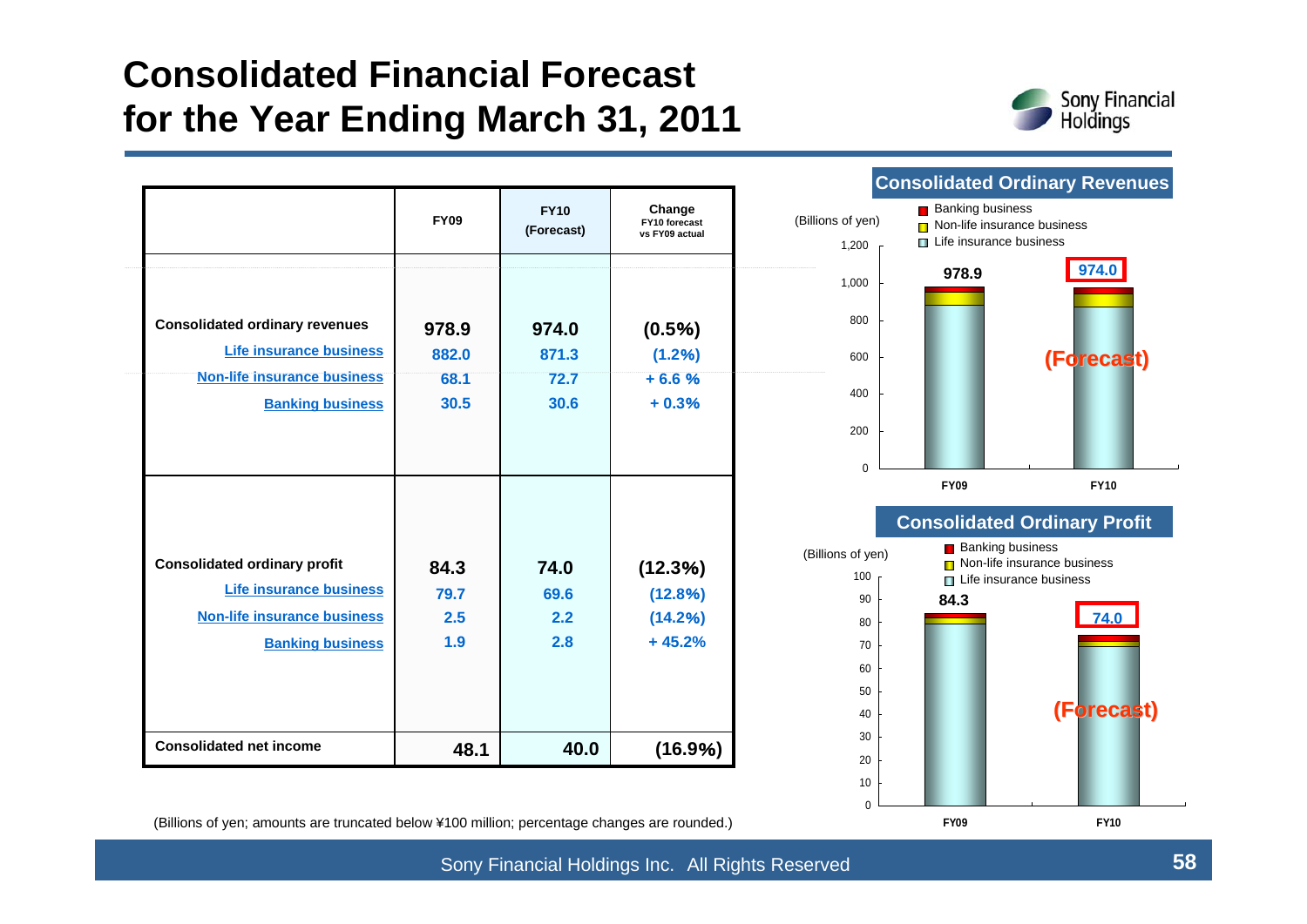### **Capital and Dividend Policies**



#### ■**Basic Idea of Capital and Divid end Policies**

Maintain balance between the following polici es (A) & (B)

(A) Keeping financial soundness as a financial institution

(B) Paying stable dividends and securing an adequate level of internal reserve for future business development

| <b>Financial Soundness</b><br><b>Indicator</b> | Sony Life                                                                                                                                                                               |                                  | <b>Sony Assurance</b>                  |          | Sony Bank                                                                                                                 |  |  |  |
|------------------------------------------------|-----------------------------------------------------------------------------------------------------------------------------------------------------------------------------------------|----------------------------------|----------------------------------------|----------|---------------------------------------------------------------------------------------------------------------------------|--|--|--|
| (As of Mar31, 2010)                            | <b>Solvency</b><br><b>Margin Ratio</b>                                                                                                                                                  | 2,637.3%                         | <b>Solvency</b><br><b>Margin Ratio</b> | 1,018.5% | $\left  \begin{smallmatrix} \text{Capital Adequacy Ratio} \ \text{(Domestic Criteria)} \end{smallmatrix} 12.09\% \right $ |  |  |  |
|                                                | Introducing International accounting standards                                                                                                                                          |                                  |                                        |          |                                                                                                                           |  |  |  |
| <b>Estimated changes in</b>                    | ♦ Marked-to-market valuation of insurance liabilities                                                                                                                                   |                                  |                                        |          |                                                                                                                           |  |  |  |
| <b>business</b>                                | • Comprehensive income statements                                                                                                                                                       |                                  |                                        |          |                                                                                                                           |  |  |  |
| environment                                    | ■ (Insurance) Introducing Solvency II and other indices based on economic value                                                                                                         |                                  |                                        |          |                                                                                                                           |  |  |  |
|                                                | (Bank) Attracting more attention on the core capital adequacy ratio                                                                                                                     |                                  |                                        |          |                                                                                                                           |  |  |  |
|                                                |                                                                                                                                                                                         |                                  |                                        |          |                                                                                                                           |  |  |  |
| <b>Dividend policies</b>                       | Ensuring stable ongoing dividends to shareholders for a long term period,<br>considering the Group's operating performance and estimated changes in the<br>regulations in each industry |                                  |                                        |          |                                                                                                                           |  |  |  |
|                                                |                                                                                                                                                                                         | FY08 (results): ¥3,000 per share |                                        |          | FY09 (planned): ¥3,000 per share                                                                                          |  |  |  |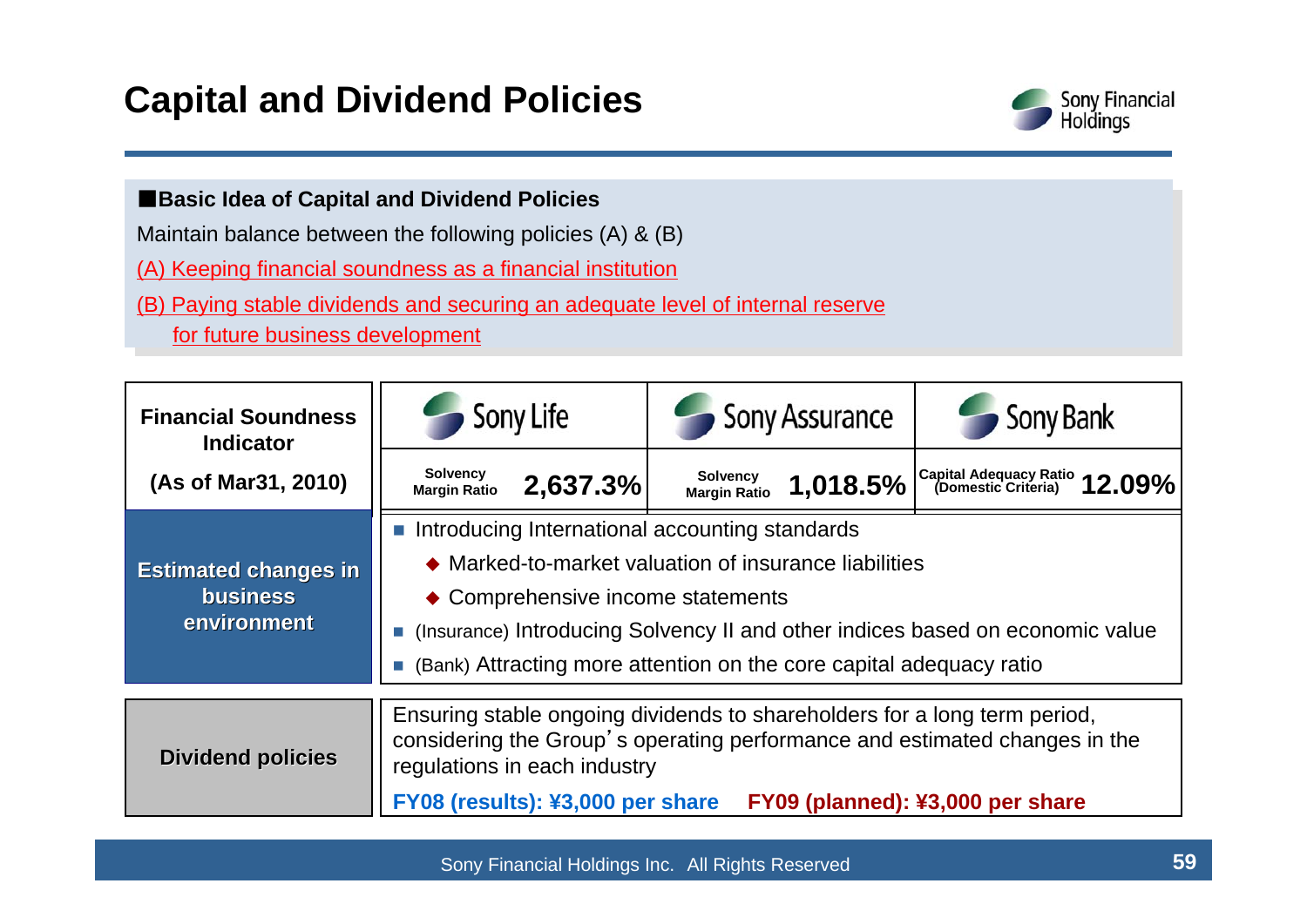### **Mid-term Management Targets (FY2012)**



#### **Key Management Benchmarks**

- Consolidated ordinary revenues, consolidated ordinary profit and consolidated net income
- Consolidated adjusted ROE



Notes: Calculation of Adjusted ROE

Numerator: Net increase in MCEV plus dividend

Denominator: The average of (MCEV at previous fiscal year-end — dividend

+ MCEV at current fiscal year-end)

Notes: Calculation of Adjusted ROE

Numerator: Net income plus an increase in provision for special catastrophe reserves (after-tax) and an increase in reserve for price fluctuations (after-tax)

Denominator: The average of (net assets + special catastrophe reserve (after-tax) and reserve for price fluctuations (after-tax)) as of the previous fiscal year-end and the current fiscal year-end

- Notes:Calculation of ROE:
- Numerator: Net income
- Denominator: The average of net assets as of the previous fiscal year-
- end and the current fiscal year-end
- ROE after adjusting tax effect (tax percentage: 40%)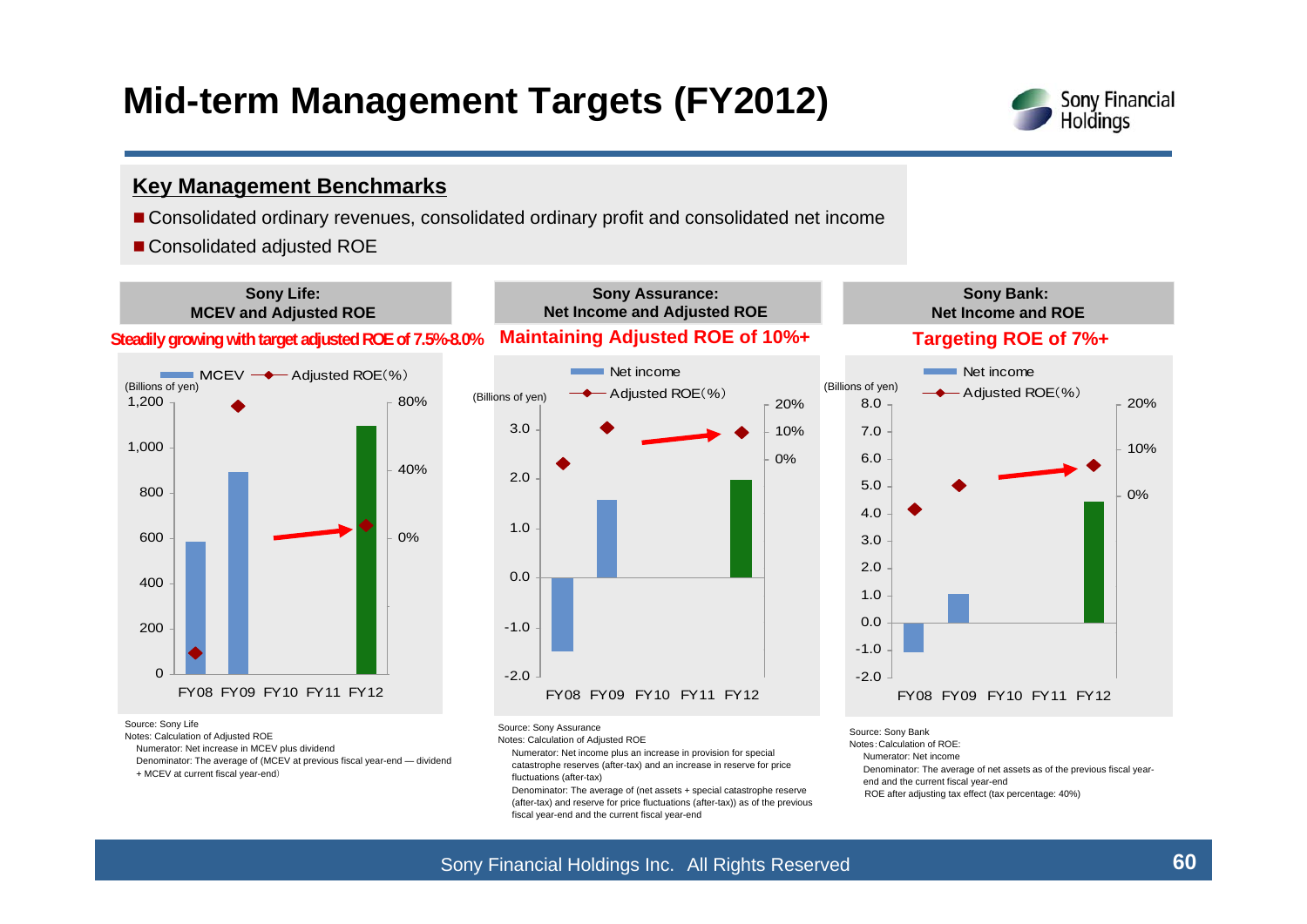

1. Achieve sustainable growth based on the effective business model

2. Manage asset portfolio to earn stable profits

3. Maintain an adequate level of capital to secure financial soundness

**4.** Invest to maintain the mid- to long-term growth

5. Enhance SFH Group's value by total growth strategies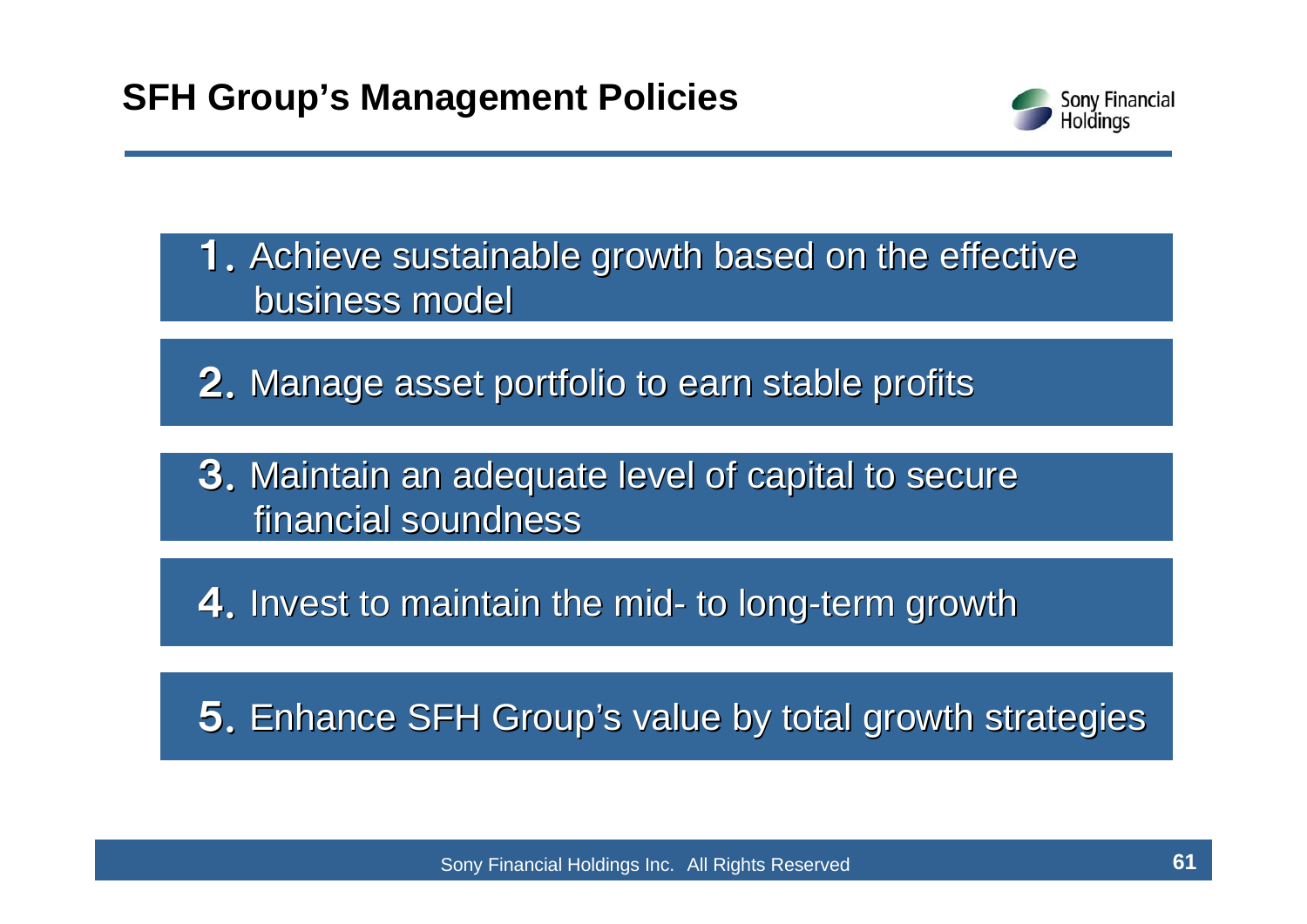

# **APPENDIX**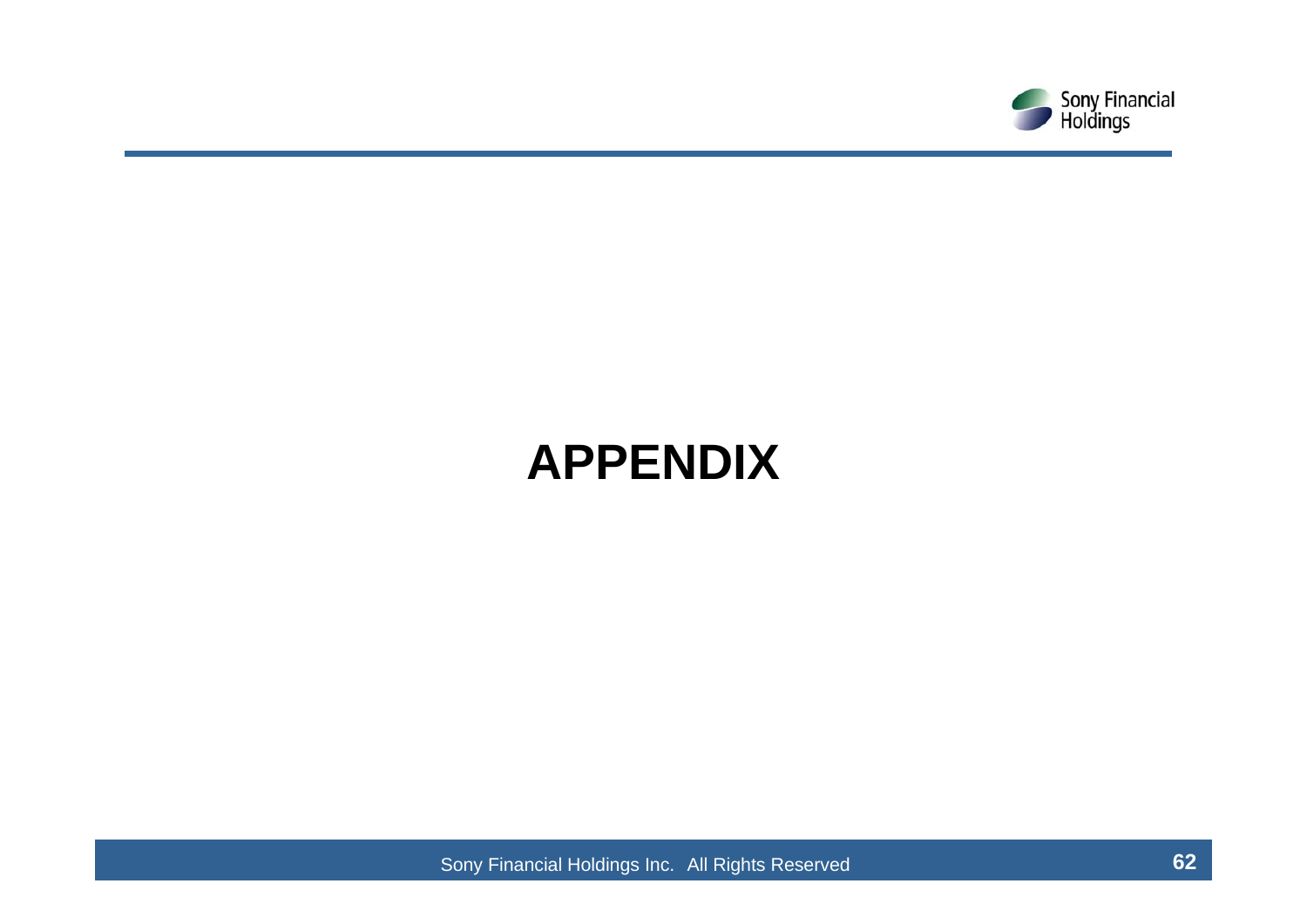

- ¾ Consolidated ordinary revenues, consolidated ordinary profit and consolidated net income
- ¾ Consolidated adjusted ROE

### Perspective on Consolidated Adjusted ROE

|                    | <b>Sony Financial Holdings Group</b>                                                                           |           |                                                                                                                                                                                                             |        |                                                                                                       |  |  |  |
|--------------------|----------------------------------------------------------------------------------------------------------------|-----------|-------------------------------------------------------------------------------------------------------------------------------------------------------------------------------------------------------------|--------|-------------------------------------------------------------------------------------------------------|--|--|--|
|                    | <b>Sony Life</b>                                                                                               |           | <b>Sony Assurance</b>                                                                                                                                                                                       |        | <b>Sony Bank</b>                                                                                      |  |  |  |
| <b>Numerator</b>   | <b>Net increase in MCEV</b><br>plus dividends<br>÷.                                                            |           | <b>Net income</b><br>+ Increase in provision for special<br>catastrophe reserves (after tax)<br>+ Increase in reserve for price<br>fluctuations (after tax)                                                 | $\div$ | <b>Net income</b>                                                                                     |  |  |  |
| <b>Denominator</b> | The average of (MCEV at<br>previous fiscal year-end<br>minus dividend plus MCEV<br>at current fiscal year-end) | $\ddot{}$ | The average of (net assets $+$<br>special catastrophe reserve<br>and reserve (after-tax) for<br>price fluctuations (after-tax))<br>as of the previous fiscal<br>year-end and the current<br>fiscal year-end | ÷      | The average of net assets<br>as of the previous fiscal<br>year-end and the current<br>fiscal year-end |  |  |  |

Note: Calculations take dividends and other specific factors into consideration.